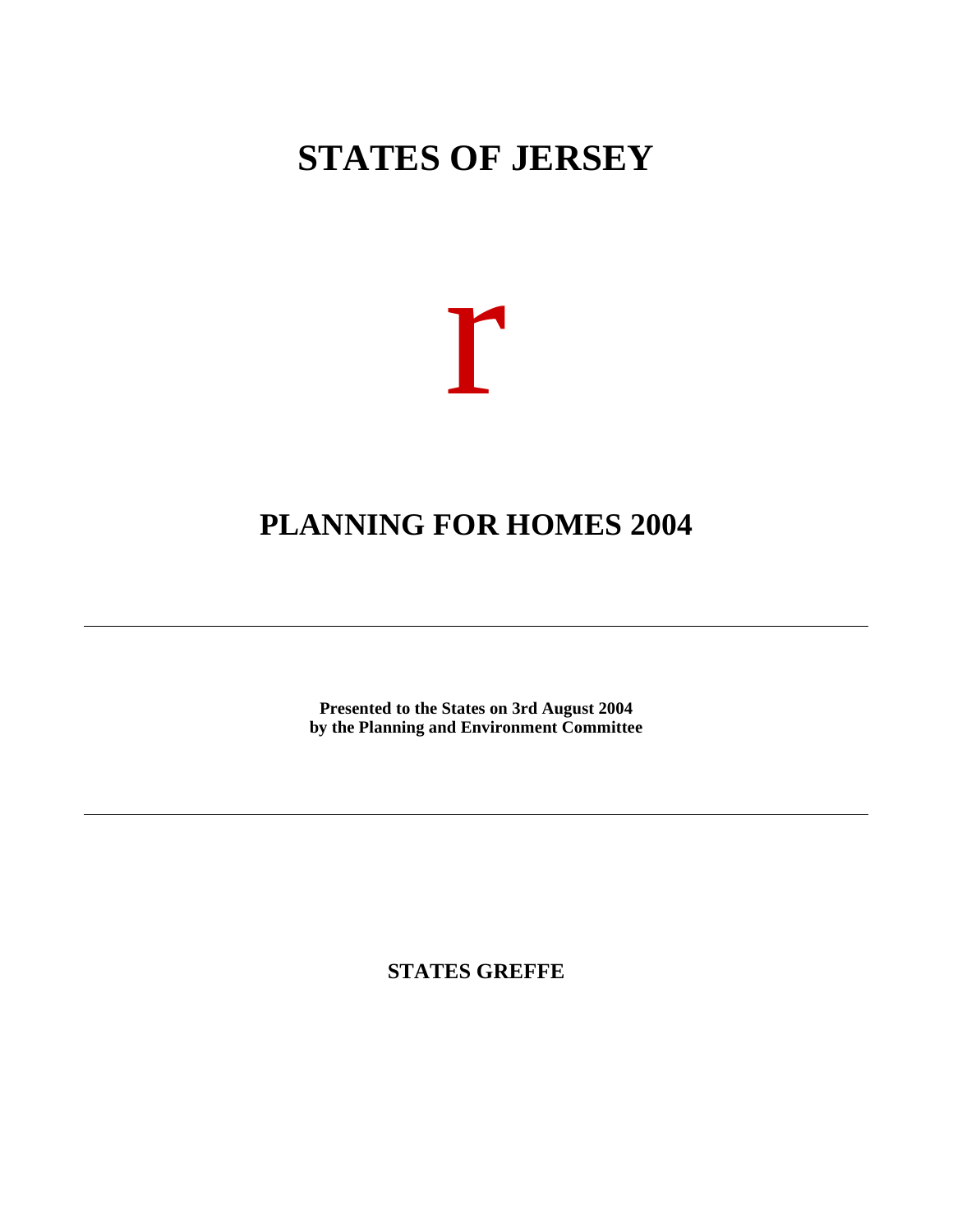## **PLANNING FOR HOMES 2004**

 $\overline{\phantom{a}}$  , where  $\overline{\phantom{a}}$  , where  $\overline{\phantom{a}}$  , where  $\overline{\phantom{a}}$  , where  $\overline{\phantom{a}}$  , where  $\overline{\phantom{a}}$ 

**A Review of Current Information on Residential Land Availability**

A JOINT REPORT OF THE ENVIRONMENT AND PUBLIC SERVICES AND HOUSING COMMITTEES

July 2004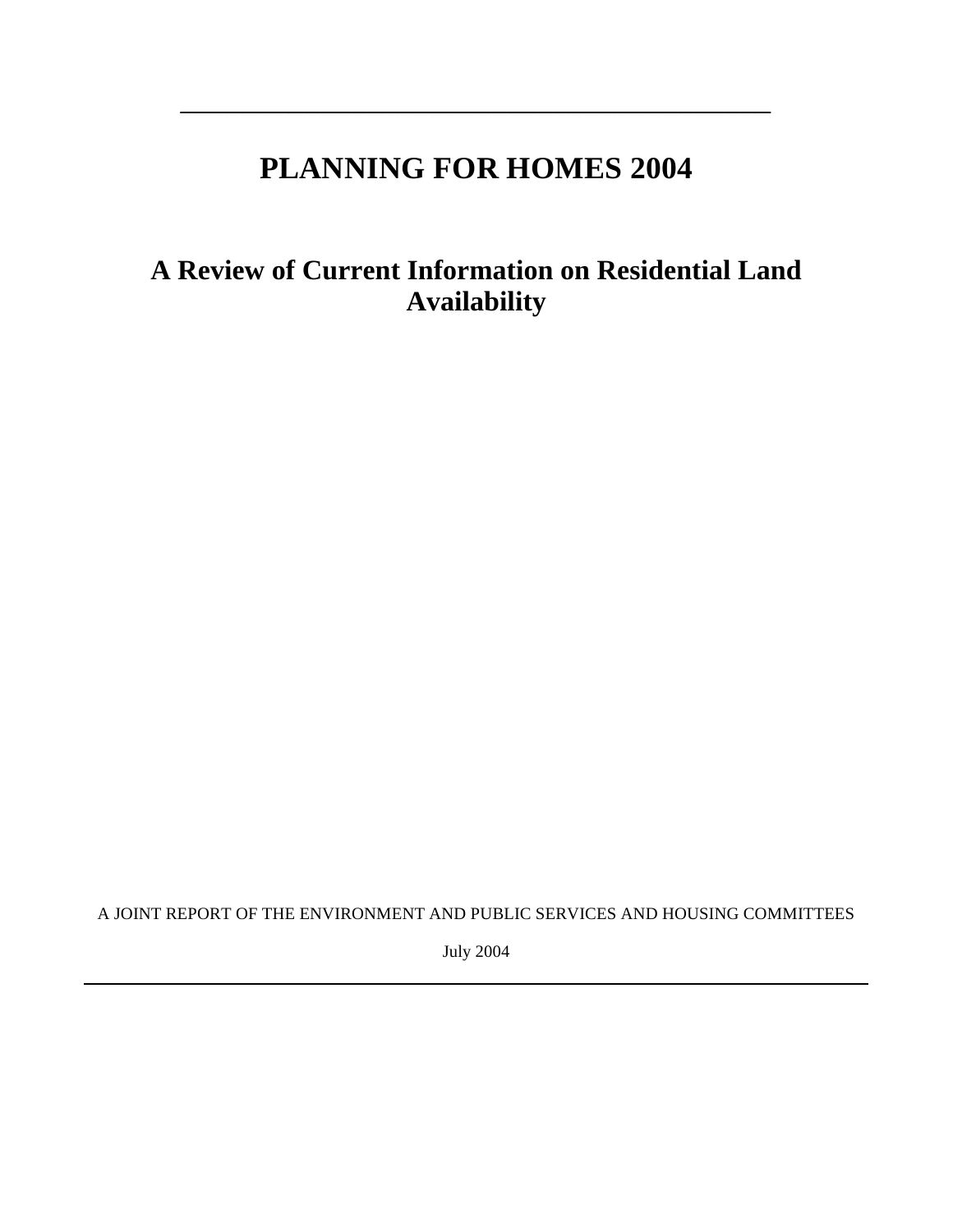## **FOREWORD AND ACTION PLAN FOR THE WAY AHEAD**

This document, prepared jointly on behalf of the Housing and Environment and Public Services Committees, represents the first review of housing land availability since the publication of the Island Plan in July 2002. It is intended that it will be followed by a regular series of reviews to ensure that the housing situation is kept under close scrutiny and to inform future policy decisions.

The findings of this review are particularly encouraging and will make welcome reading for all those who wish to promote improved access to housing and who aspire to the aim that everyone living in the Island should have the opportunity of a decent home. It is clear that the current availability of land for housing is potentially the healthiest it has been for some years. Performance in meeting identified requirements for new homes since the beginning of 2002 has been extremely impressive and there is evidence to suggest that the very significant Island Plan targets for new homes over the period up to the end of 2006 can generally be met without the need to release additional land at this time. However, it is important to recognise that meeting the need for social rented and firsttime-buyer homes is heavily dependent on the delivery of homes on land zoned under Policy H2 of the Island Plan in an appropriate time frame and at land efficient densities.

Both Committees remain determined to ensure the community's housing needs are properly addressed and will persevere in their efforts to secure the delivery of the 'H2 sites'. However, the situation is not without risk, not least because of the degree of resistance to new housing developments (despite the prior approval of the sites for residential development) and the protracted processes currently involved in progressing development proposals to a satisfactory conclusion. There can be no room for complacency as it is evident that the demand for new homes remains clear and strong. The Committees are keen to minimise the risks involved and are anxious that the present momentum in the supply of new homes is maintained. They also wish to ensure that there will be an effective and timely response to any changes in community housing needs arising from the implementation of the Strategic Plan, Housing Committee policies and changing social trends.

To these ends, the Committees have agreed a shared action plan for the way ahead, comprising the following stages. The programme dates are provisional at this time and will be confirmed in due course.

- *1.* the immediate commencement of detailed feasibility studies on H3 and H4 sites in the 2002 Island Plan to determine viability *(July to November 2004);*
- *2.* parallel feasibility studies on potential for addition of new housing sites to maintain overall supply of housing land to meet need *(July to November 2004);*
- *3.* new housing requirements survey and comprehensive review of housing needs projections rolled forward to 2009 *(end November to February 2005);*
- *4.* public consultation on prioritised sites for Category A housing purposes*(January and February 2005);*
- *5.* next housing land availability review –'Planning for Homes' *(April/May 2005);*
- *6.* Consequent on 5, early zoning proposition for prioritised sites for Category A housing purposes and subsequent public consultation and rezoning proposition/s in relation to the remaining H3 and H4 sites considered best suited for meeting future housing requirements.

Applications will only be invited on newly zoned sites where there is an identified need and/or where it has not proved possible to secure the development of new homes on other previously zoned land within an appropriate time frame. Landowners and developers should be aware that the planning obligations which currently apply to rezoned land regarding tenure and other matters may need to be reviewed for newly zoned sites, in order to reflect any future changes in the nature of the community's housing needs and States fiscal policies.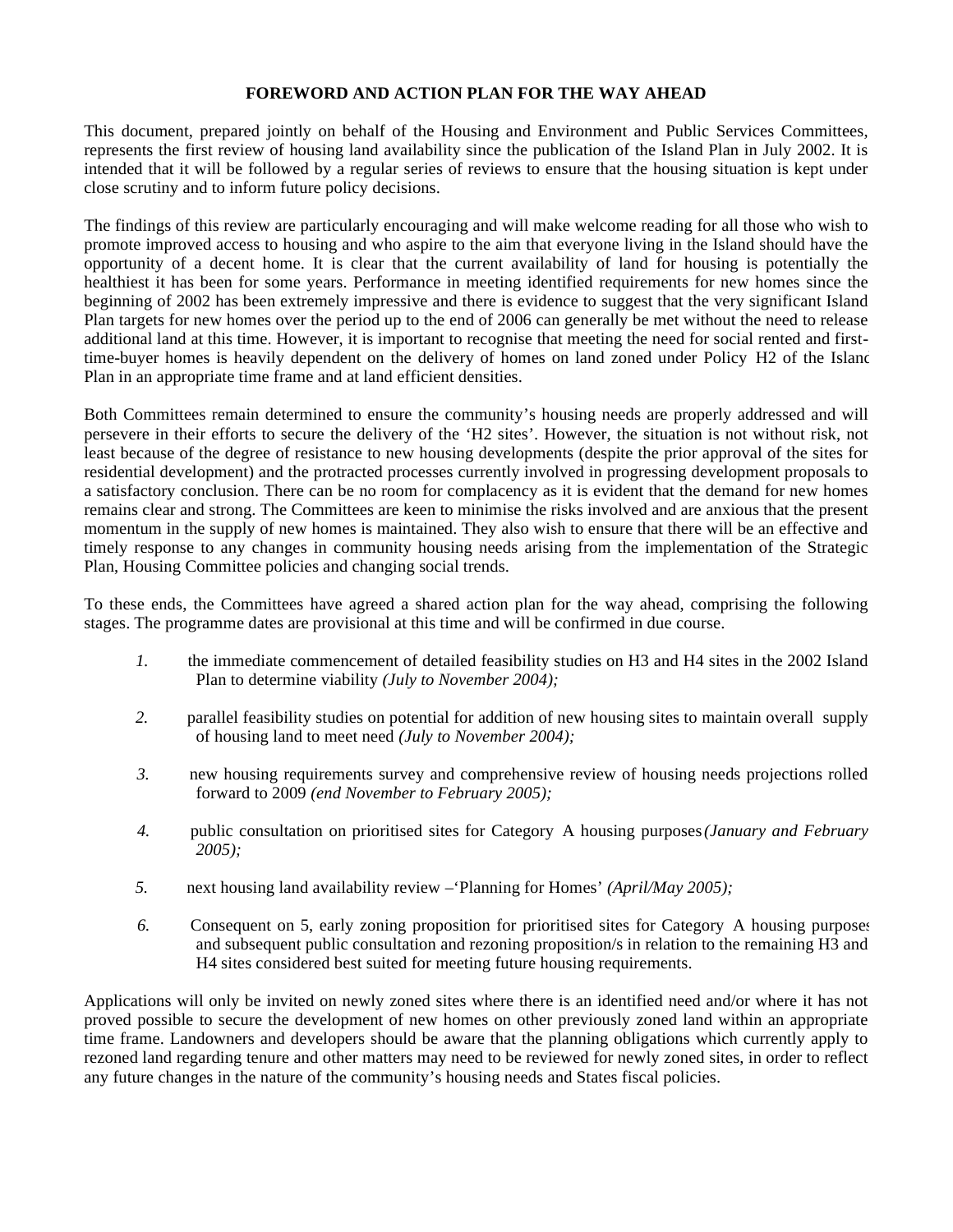Shaw

President, Housing Committee

 $0<sub>j</sub>$  $Q$   $h$ i $h$ O٩

President, Environment and Public Services Committee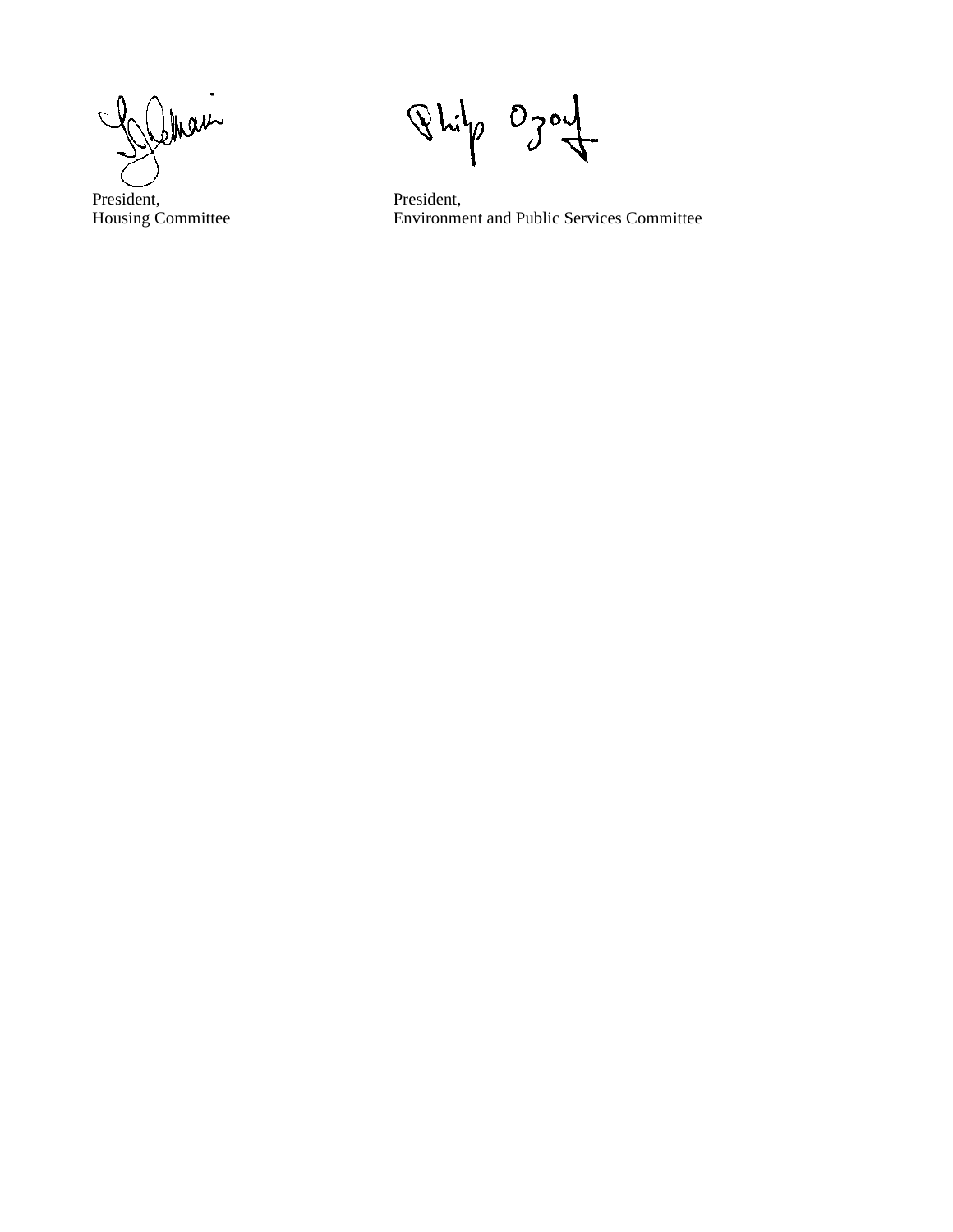## **CONTENTS**

|                           |                                                          | Page No.        |
|---------------------------|----------------------------------------------------------|-----------------|
|                           | <b>FOREWORD AND ACTION PLAN FOR THE WAY AHEAD</b>        | $\overline{3}$  |
|                           | <b>SUMMARY OF FINDINGS</b>                               | $\overline{7}$  |
| $\overline{1}$ .          | <b>INTRODUCTION</b>                                      | $\overline{12}$ |
| $\overline{2}$ .          | <b>BACKGROUND</b>                                        | $\overline{13}$ |
| $\overline{3}$ .          | <b>POLICY CONTEXT</b>                                    |                 |
| $\overline{3.1}$          | <b>Strategic Policy</b>                                  | 14              |
| $\overline{3.2}$          | <b>Housing Policy</b>                                    | $\overline{15}$ |
| 3.3                       | <b>Land Use Planning Policy</b>                          | $\overline{17}$ |
| $\overline{4.}$           | <b>HOUSING REQUIREMENTS</b>                              |                 |
| $\overline{4.1}$          | Assessment of requirements                               | $\overline{17}$ |
| $\overline{4.2}$          | <b>Island Plan Targets</b>                               | $\overline{19}$ |
| $\overline{4.3}$          | Robustness of requirement figures and future update      | $\overline{19}$ |
| $\overline{5}$ .          | <b>OTHER INFORMATION SOURCES ON HOUSING DEMAND</b>       |                 |
| $\overline{5.1}$          | <b>House Prices</b>                                      | $\overline{20}$ |
| 5.2                       | <b>States Rental Waiting List</b>                        | $\overline{25}$ |
| $\overline{5.3}$          | <b>First-Time Buyers List</b>                            | $\overline{29}$ |
| 5.4                       | An Industry View of the Private Sector Property Market   | 30              |
| $\overline{6}$ .          | <b>ISLAND PLAN PROPOSALS FOR MEETING HOUSING</b>         |                 |
|                           | <b>REQUIREMENTS/TARGETS</b>                              |                 |
| 6.1                       | <b>Qualified Sector</b>                                  | $\overline{35}$ |
| $\overline{6.2}$          | Non-Qualified Sector                                     | $\overline{36}$ |
| $\overline{7}$ .          | <b>SUPPLY</b>                                            |                 |
| $\overline{7.1}$          | Completion Rates in the Qualified Sector                 | $\overline{36}$ |
| 7.2                       | Outstanding Commitments in the Qualified Sector          | $\overline{38}$ |
| 7.3                       | Completions and Outstanding Commitments in Non-Qualified | $\overline{42}$ |
|                           | Sector                                                   |                 |
| $\overline{\mathbf{8}}$ . | <b>COMPARING KNOWN HOUSING SUPPLY WITH</b>               |                 |
|                           | <b>REQUIREMENTS FOR HOMES</b>                            |                 |
| $\overline{8.1}$          | <b>Qualified Sector</b>                                  | 46              |
| $\overline{8.2}$          | Non-Qualified Sector                                     | 48              |
| 9.                        | <b>CONCLUSIONS</b>                                       | $\overline{48}$ |
| $\overline{10}$ .         | <b>FUTURE REVIEWS</b>                                    | $\overline{50}$ |
|                           |                                                          |                 |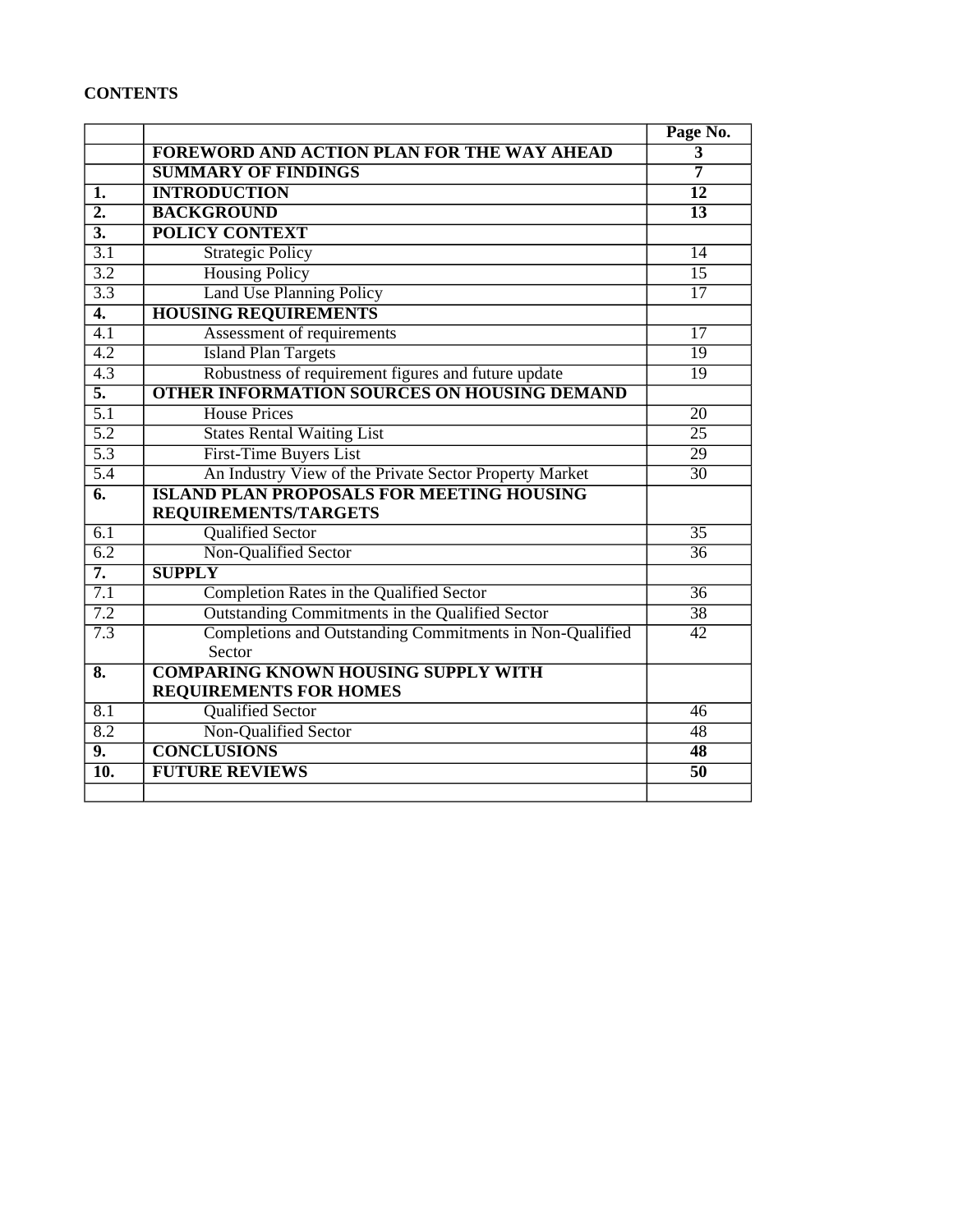|                   |                                                                      | Page No. |
|-------------------|----------------------------------------------------------------------|----------|
|                   | <b>Tables</b>                                                        |          |
| 1.                | Requirements for New Homes - Housing Supply/Shortfall by Tenure      | 18       |
|                   | and Size                                                             |          |
| 2.                | Jersey House Price Index, 1985 to 2001                               | 21       |
| $\overline{3}$ .  | Mix-Adjusted Average Dwelling Price and the Jersey House Price       | 21       |
|                   | Index, 2002 to 2003                                                  |          |
| 4.                | Mean Prices $\overline{(t1,000)}$ for Individual Property Types      | 24       |
| 5.                | Housing Rental Waiting List, 1999 to 2003                            | 27       |
| 6.                | Projections of Housing Rental Waiting List, 2004 to 2006             | 28       |
| 7.                | Supply of New Homes in Qualified Sector – Provided for in the Jersey | 35       |
|                   | Island Plan 2002                                                     |          |
| $\overline{8}$ .  | Housing Completions in the Qualified Sector                          | 37       |
| 9.                | Completions of New Homes in the Qualified Sector, by Parish, 2002    | 38       |
|                   | to $2003$                                                            |          |
| 10.               | Outstanding Commitments for New Homes in Qualified Sector, at        | 39       |
|                   | Start of 2004                                                        |          |
| $\overline{11}$ . | Housing Commitments for New Homes in Qualified Sector, by Parish,    | 41       |
|                   | @ start of 2004                                                      |          |
| 12.               | Relationship between the Estimated Requirements for, and the Supply  | 47       |
|                   | of, New Homes, $2002 - \omega$ start 2004)                           |          |

| <b>Figures</b>                                         |  |
|--------------------------------------------------------|--|
| Jersey House Price Index                               |  |
| States Rental Waiting List (at year end), 1986 to 2003 |  |
| Registered Lodging Homes, 1990 to 2003                 |  |
| Registered Lodging House Beds, 1990 to 2003            |  |

|                  | <b>APPENDICES</b>                                                        |    |
|------------------|--------------------------------------------------------------------------|----|
| 1.               | Requirement for Social Rented Homes, by Type, @ End 2003                 | 51 |
| $\overline{2}$ . | Schedule of Social Rented Housing Completions, by Type, 2002 to 2003     | 53 |
| $\overline{3}$ . | Schedule of Purpose-Built First-Time Buyer Housing Completions, by Type, | 54 |
|                  | 2002 to 2003                                                             |    |
| 4.               | Schedule of Completions due for Social Rented Housing, by Type, 2004 to  | 55 |
|                  | 2006 (@ start 2004)                                                      |    |
| 5.               | Schedule of Completions due for First-Time Buyer Housing, by Type, 2004  | 58 |
|                  | to 2006 ( $@$ start 2004)                                                |    |
| 6.               | Schedule of Lodging House Completions, by Type, 2002 to 2003             | 60 |
| $\overline{7}$ . | Lodging Houses – Outstanding Commitments $@$ end $2003$                  | 63 |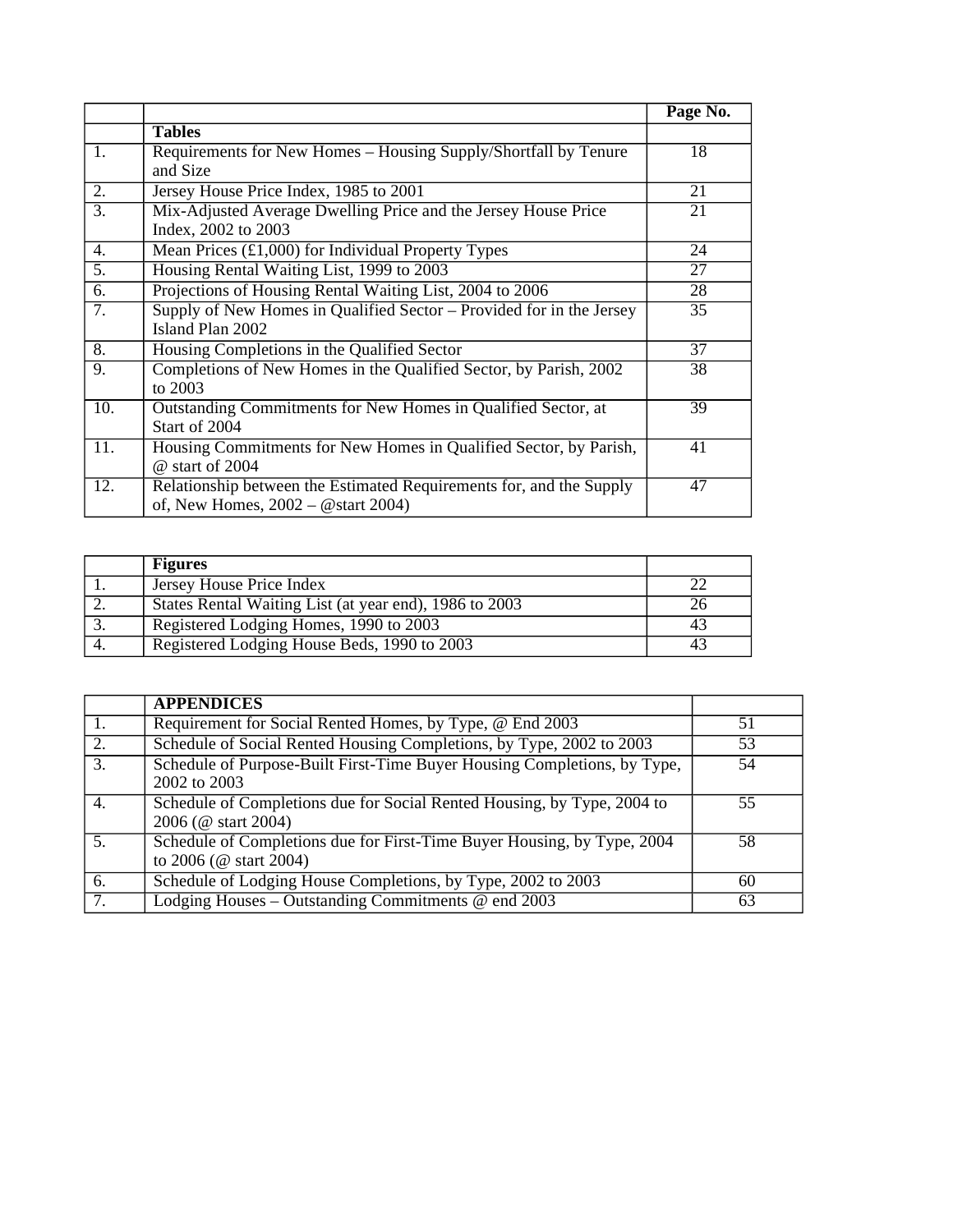### **SUMMARY OF FINDINGS**

The balancing of identified requirements for new homes with the practical land availability supply position is a complex problem, which the planning process must deal with. To this end, it is important that the States continues to maintain and develop increasingly accurate and up-to-date estimates of housing requirements and records of housing land availability.

This report presents the findings of the first residential land availability review to be undertaken since the adoption of the Island Plan in July 2002. The report has been prepared in consultation with the Housing Department, The Housing Task Force and the Statistics Unit and offers a snapshot of the statistical position as at the start of 2004, although it does take into account relevant subsequent events.

It is accepted that the latest estimated requirements for new homes, which form a central component of the Island Plan (currently covering the period up to the end of 2006), are in need of review. These estimates were largely based on information from a household survey conducted in 2000, that was developed and updated using the results of the 2001 Census. They, therefore, take no account of more recent economic, social and political changes. Proposals are now in-hand to conduct a new 'Housing Requirements Survey' at the end of the year for publication in February 2005, which will enable the rolling forward of the five year requirement figure to the end of 2009. However, the Statistics Unit has indicated that the latest estimates of requirements remain fairly robust, notwithstanding the demographic change that has occurred in the interim and recent changes in the qualification period for residential status. Taking these 2 factors into consideration, the Unit suggests that estimates for new homes in the qualified sector might be increased by approximately 260 homes.

The latest requirement figures pointed to there being a significant shortfall of housing to meet the needs of Island residents between the start of 2002 and the end of 2006, comprising over 3,000 homes in the 'qualified sector' (3,180) and over 1,000 in the 'non-qualified sector' (1,159). On the basis of these figures, and having regard to the practicalities of making such provision, the Jersey Island Plan 2002 allows for the construction of 2,860 homes in the 'qualified sector' over the first 5 years of the Plan period (i.e. equating to 90% of the estimated requirements). It is planned that these particular requirements be met from both existing sources (e.g. existing planning permissions, opportunities in the town for conversions, changes of use and re-development, opportunities for development in the Waterfront Area and windfall developments within the enlarged built-up area boundaries) and sites zoned specifically for Category A housing purposes. The Island Plan assumes that requirements in the 'unqualified sector' will be addressed by the market and provided through increasing availability of private lodgings in the existing building stock and the creation of new lodging houses and staff accommodation, as part of the day-to-day development process.

#### **Qualified sector**

In the 'qualified sector' there have been unprecedented levels of new homes (1,427) constructed during 2002 and 2003 equating to more than double the average annual rate of new homes in the preceding 16 years. This, combined with the increasingly challenging economic circumstances facing the Island has led to a surplus of apartments and private rented housing in the private sector and a general flattening in both the prices of properties for sale and rental values. At the start of 2004 there were also impressive levels of outstanding commitments for new homes in this sector, which can be expected to yield before the end of 2006 (approx.1950 homes).

#### **Category A homes**

The evidence suggests that the supply of Category A homes is generally in balance with demand, for the period up to the end of 2006. A combination of the existing housing stock and sites already identified for Category A housing purposes will probably be sufficient to meet identified requirements. At the start of 2004, it is estimated there was a shortfall against the 2006 target of some 1,190 Category A homes. At that time the States Rental Waiting List stood at 275 and there is currently anecdotal evidence from estate agents and developers to suggest there is currently a strong latent demand for first-time buyer accommodation. However, it is anticipated that the abovementioned shortfall is likely to be largely met by 2006 from the net supply of an estimated 1,170 new Category A homes.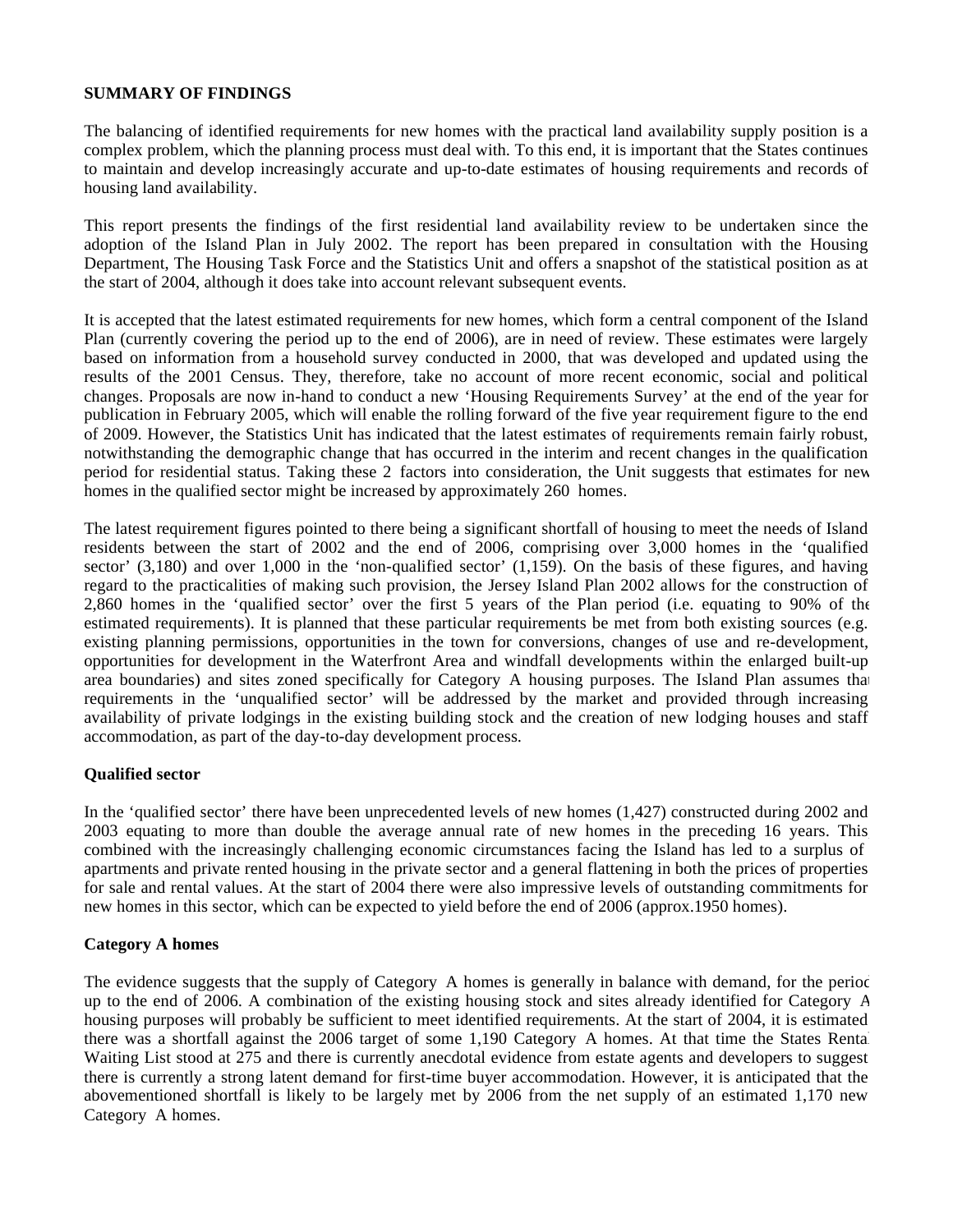It is important to recognise that this conclusion is heavily dependent on the completion of developments on the 11 sites rezoned under Policy H2 of the Island Plan within the appropriate time frame. It follows that more effort may be needed to speed up the protracted processes involved in achieving consents for the development of the rezoned/earmarked Category A sites in question. This would help make their delivery more certain. Currently, only 5 of the 11 sites rezoned for Category A purposes in the Island Plan have had applications favourably determined by the Committee. Furthermore, the resolution of planning obligations on all of these sites remains to be undertaken before any development can commence.

The figures also assume that there will be no changes to the capital programme, whereby the development of other earmarked Category A housing sites in the urban area is frozen or delayed. Previous decisions to temporarily freeze development funding may already mean that the yield from some urban sites will be pushed back to 2007.

Subject to the above provisos, there would appear little necessity at this time to bring forward additional sites for Category A housing development to meet identified needs up to the end of 2006, especially given –

- the intention to undertake a new Housing Requirements Survey at the end of the year;
- the need to assess in more detail the likely implications of the recently approved Strategic Plan for housing provision;
- the benefits of awaiting the outcome of the States' debate on current proposals in connection with monitoring and managing immigration;
- the requirement for planning policy to remain consistent with the concept of 'sustainable development', as espoused by the Island Plan, and to ensure the need for development is properly reconciled with the need to protect and enhance the built and natural environment.

## **Category B Homes**

The evidence points to there being a healthy supply of Category B homes against estimated requirements for the period up to the end of 2006. There has been an unprecedented average development rate of 385 Category 1 homes per year during 2002 and 2003. Even accounting for those homes which are likely to have contributed to meeting first-time buyer requirements (i.e. estimated at an average of 64 per year), this is far in excess of estimated required target rates in the Island Plan (i.e. 200 homes per year). At the beginning of 2004, the shortfall against the 2006 target had reduced to approximately 500 homes. The impressive levels of outstanding commitments for new Category B homes at that time, including 831 homes under construction (only 183 of which are considered likely to meet first-time buyer requirement), should ensure that estimated requirements up to the end of 2006 are exceeded by approximately 200 homes.

This recent performance for Category B completions (in addition to historic completion trends), serves to demonstrate that there are sufficient opportunities available within the built-up areas of the Island to meet any anticipated demand for Category B homes within the foreseeable future. The figures do not suggest any necessity to alter the approach in the Island Plan, in order to zone land for Category B housing purposes. The Environment and Public Services Committee can continue to consider applications for planning permission in the normal way and grant approval where proposals are in accordance with its policies.

#### **Non-qualified sector**

Performance in the non-qualified housing sector (i.e. including registered lodging accommodation, private lodgings and staff accommodation) is the most difficult to judge, because of the extreme sensitivity of requirement figures among the transient population to changing economic circumstances and the lack of hard meaningful data on the supply of non-qualified accommodation. There is a general perception amongst the Estate Agents contacted, that the market has been fairly successful in meeting demand in this sector, given the amount of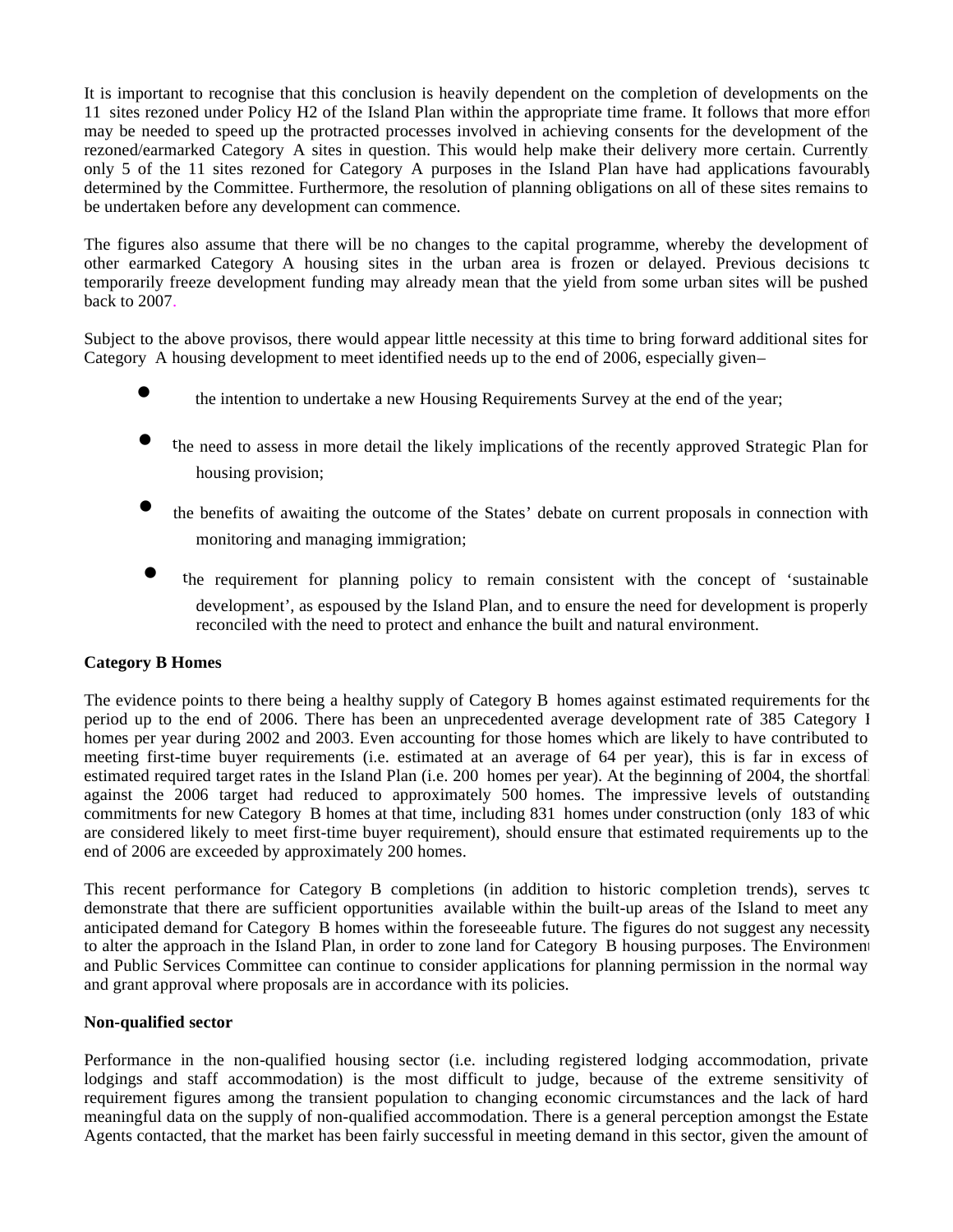accommodation presently available and the general reduction in demand, which is mirrored by falling rents.

There can be little doubt that this situation has been affected by the changing economic circumstances, which has seen reduced employment of non-qualified persons (notably in the construction and finance sectors). There were 280 fewer non-qualified persons employed in the private sector in December 2003, compared with the year earlier.<sup>[1]</sup> A contributory factor in the opposite direction has been the recent States decisions to reduce the residential qualifying period.

In the registered lodging house sector, there is some welcome quantifiable evidence of a continued increase in registered premises. During 2002 and 2003 no less than 21 former hotels, guest houses and hostels were converted, redeveloped or extended to provide new registered lodging accommodation. At the start of 2004, there were also a considerable number of outstanding commitments for the provision of more such accommodation. In recent years, the standard of accommodation offered in the registered lodging house sector has also improved significantly to comply with new requirements set by the Housing Committee. It is considered that improved quality of registered lodging stock and ongoing improvements in staff accommodation combined with the degree of choice now available in the lodging sector (as evidenced by advertisements in the Jersey Evening Post) has helped to improve the quality of living for many unqualified households. However, there remains anecdotal evidence (e.g. the findings of the ecumenical 'Springboard' project and the latest report of the Lodging Inspector) that a significant number of lower income group residents are continuing to live in expensive and/or unsuitable conditions.

Perhaps fortuitously, it would seem that the general approach taken by the Island Plan of relying on the market and the day-to-day development process to meet identified requirements for homes in the non-qualified sector, has proved, on balance, to be relatively successful to-date. Planning policies (notably H13 and H14) are generally considered to be sufficiently flexible and supportive to allow opportunities for the creation of new non-qualified accommodation as the demand arises.

Of course, the current situation could quickly change. In the past, if there was a significant economic up-turn, it would have lead to an influx of migrants and put pressure on the sector. Although the Strategic Plan aims to positively boost the Island's economy by controlled growth of the workforce, it is the intention that this be achieved through increasing the numbers of local residents in employment, rather than placing the emphasis on immigration. The full ramifications of the Plan have yet to be finalised, but the degree of future changes in housing demand will depend, to a large extent, on the success or otherwise of proposals brought forward for public consultation by the 'Migration and Policy Steering Group', in connection with monitoring and managing immigration.

In conclusion, it would appear from the evidence to hand that the current housing land availability situation is the healthiest it has been for some years and there is a general balance of demand and supply. This is due, in no short measure, to the substantial supply of new homes during 2002 and 2003, which is set to continue for the next few years. It remains important to ensure that the supply of land is not unduly restricted. However, there would appear to be no material grounds arising from this report, for changing the current planning policies at this time and/or releasing additional land for housing purposes. Indeed, any such considerations might justifiably be regarded as premature, in advance of the major political debate to come in relation to housing and immigration.

Of course, there can be no room for complacency. These are challenging times, both economically and politically, and in view of the inevitable uncertainty which occurs at such times, it is important that we continue to keep the land availability situation under close scrutiny. By so doing, any changes in circumstances can be responded to effectively and in a timely manner. To this end, and given the long lead in time between zoning land for housing and completing new homes, there would also appear to be merit in carrying out detailed feasibility work on sites identified as potential Category A housing sites under Island Plan policies H3 and H4. This will enable these sites to be brought forward quickly for public consultation and subsequent decisions on their suitability for rezoning, should any future review establish the need to bring forward additional land.

The next 'Planning for Homes' is currently programmed for April/May 2005 and this should provide a sounder basis for reviewing current planning policies, in the light of –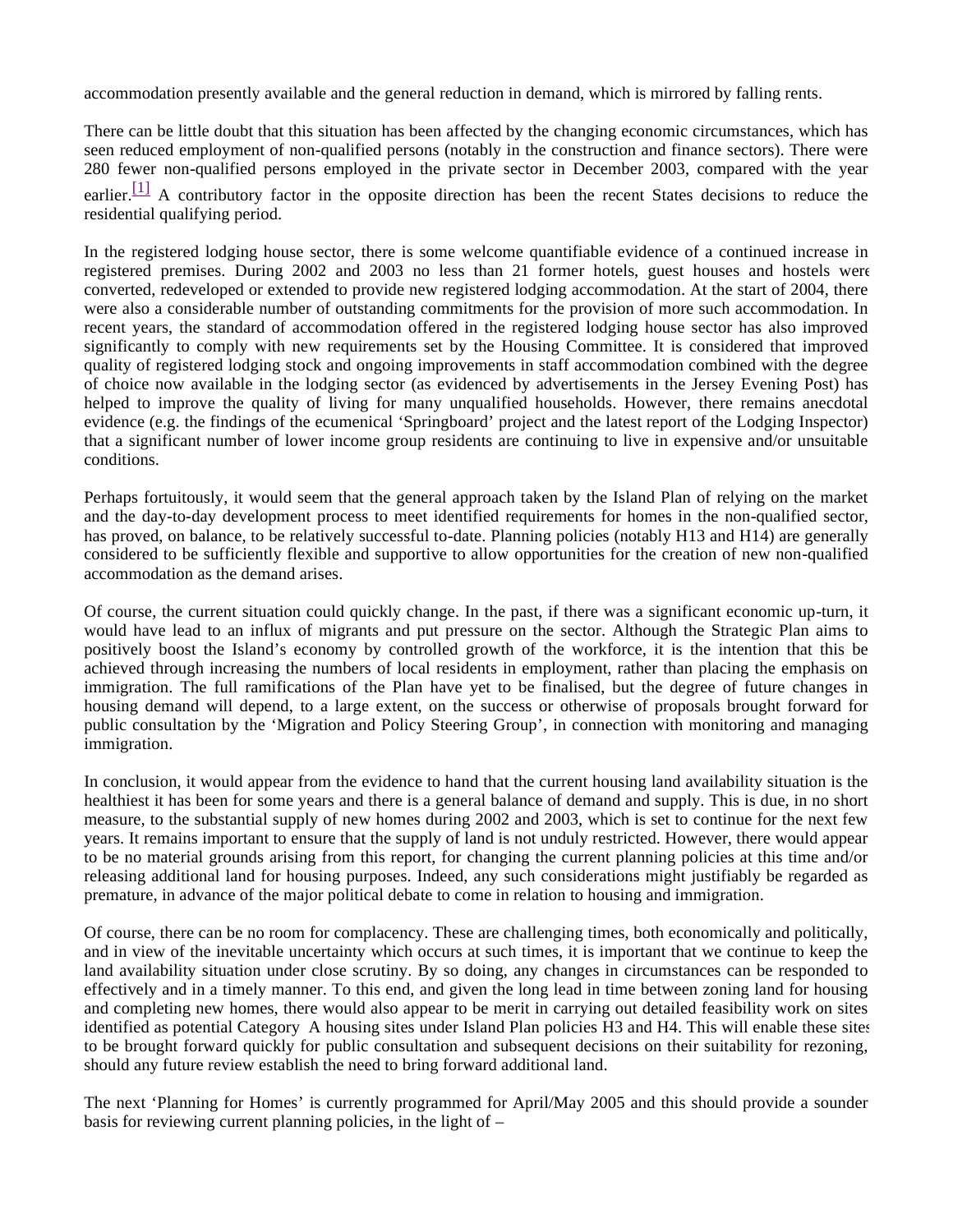- the findings of a new Housing Requirements Study;
- the findings of a Housing Committee review of its 'First-Time Buyers List';
- a more complete understanding of the implications for housing demand arising from the new Strategic Plan;
- a clearer picture of the likely public and political reaction to current proposals in relation to monitoring and managing immigration;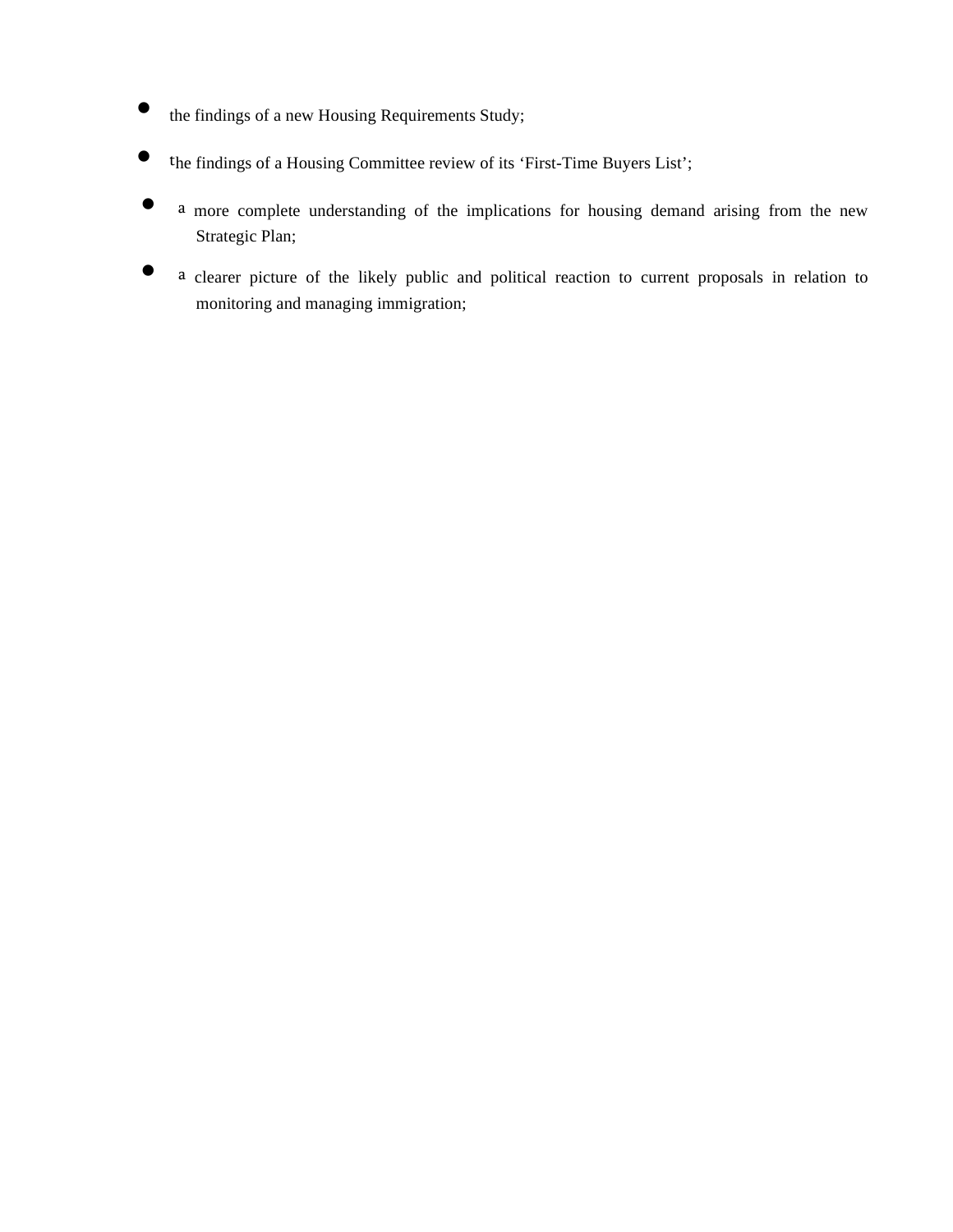## **1. INTRODUCTION**

There can be little doubt that the provision of housing to meet the community's requirements continues to be one of the most important issues facing the Island. Both the Housing and Environment and Public Services Committees strongly believe that every Island resident should have the opportunity of a decent home.

Housing has a very great impact on and is fundamental to individuals' quality of life. A good home and a pleasant living environment are a source of pride and pleasure and a symbol of security. They are also essential to health and well-being. In addition, a properly-functioning housing market is important to the economy of the Island and the economic welfare of Islanders. An inadequate housing supply could serve to constrain economic growth and may ultimately lead to reduced standards of living for everyone. Consequently, it is important that the availability of land should not act as a constraint on the ability of house-builders to meet the community's demand for new homes.

Of course, the 2 Committees are also acutely aware that proposals for housing development are often contentious and highly politicised. There is often considerable resistance to new housing developments, especially among residents who do not want houses to be built close to where they live. Whilst existing residents may yield significant influence in such considerations and local political representatives are highly responsive to their concerns, the needs of 'outsiders' who would benefit from the new homes often have little voice in the decisionmaking process.

In any event, the Committees recognise the importance of reconciling the advantages associated with the provision of new homes with other social and environmental considerations. The Island Plan generally looks to promote a balanced approach to housing provision, which helps to ensure sufficient sustainable housing development for the community's needs, whilst conserving and enhancing the quality of the environment and protecting the amenities of existing residents. For this approach to be realistic and responsible, it must be based on the best information available.

This document reviews the availability of land to meet identified housing requirements. The primary purposes of the review are to –

- establish the facts about the amount of available land for construction of housing in the next few years and beyond;
- determine whether a sufficient supply of suitable housing land is genuinely available in practical terms, at all times, to satisfy the Island's identified requirements;
- determine whether there is a need for the managed release of additional land for housing purposes and/or for making more opportunities available for residential development through the planning process (i.e. to help ensure new homes are built in the right place at the right time);
- help monitor the performance/effectiveness of the Island Plan in relation to housing provision and identify policies and proposals in need of adaptation in response to changing circumstances, so as to ensure the Plan stays on track;
- help inform service providers of the likely extent of new development, so they are better able to make decisions on investment for the future provision of services.

## **2. BACKGROUND**

The Housing Committee and the former Planning and Environment Committee began periodically reviewing and producing reports on 'residential land availability' in 1993. These reports concentrated on the requirements of social rented and first-time buyer housing in the 'Qualified Sector'. The latest in a series of such reports, entitled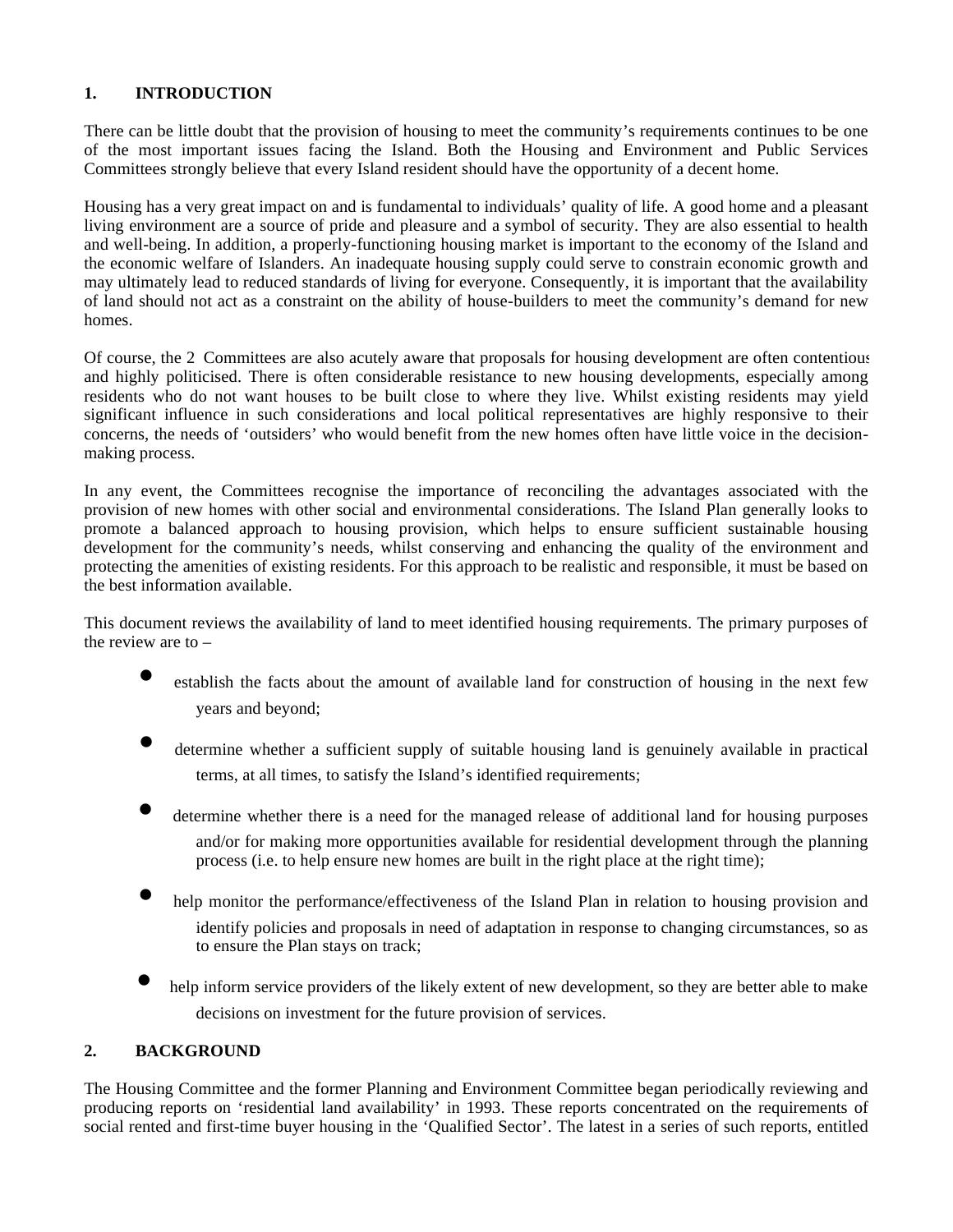'Planning for Homes' was published in February 1999, in conjunction with the Policy and Resources and Finance and Economics Committees. This identified a significant shortfall in land available for first-time buyer and social rented homes and led directly to the release of additional sites for the purpose.

At the time, it was recognised that the basis of the methodology employed to assess housing requirements was far from ideal. It relied primarily on historic trends and the identification of existing needs and caused many to doubt the accuracy of the resultant housing requirement projections. As a consequence, it was agreed that a more detailed and scientific analysis of future housing requirements was needed and that a suitably qualified independent agency should be commissioned to undertake the analysis.

David Couttie Associates were duly appointed to investigate and provide a sophisticated assessment of the future housing requirements of Island residents. A comprehensive postal household questionnaire survey of over 6,300 households was conducted in mid-2000, which had a very high overall response rate (42.5%). This was complemented by face-to-face interviews of households without residential qualifications.

This proved to be a very valuable piece of work, in terms of data collection, and *inter alia* for the first time highlighted the demand for homes from 'concealed households' (e.g. couples living with parents who would like to form separate households). The data from the housing need survey was analysed and updated by the Statistics Unit, to provide a clearer and broader view of likely needs and demands for homes in all sectors of the Island's housing market. The analysis took into account demographic information from the 2001 Census, including the structure of the housing stock, the residential qualifications of the population and the characteristics of recent immigrants. The full analysis is contained within the report entitled *"Evaluation of Jersey's Medium-Term Housing Requirements", January 2002*. It includes a detailed profile of the strengths and weaknesses of the Jersey housing market and a breakdown of the estimated requirements for new homes for the 5-year period from 2001. The findings of the report are summarised later in this document and they led to the conclusion that there was a significant shortfall of housing to meet the needs of Island residents over the period 2002 to 2006.

Although the survey underpinning the report was effectively a snapshot of the situation facing the Island at a particular time, the report itself provided the most robust set of figures on housing requirements produced to date. These figures were accepted by all the relevant States committees and were subsequently used to inform the housing policies and proposals in the Island Plan 2002.

In effect, the above mentioned report on housing requirements and subsequent work included in the Island Plan on housing supply, represent the last time any official review was conducted on housing land availability.

## **3. POLICY CONTEXT**

## **3.1 Strategic Policy**

At the end of June 2004, the States approved a new Strategic Plan for the Island, which sets the direction for Jersey in the coming years and lays the grounding principles for States policies over the next decade. The Plan is the result of an extensive consultation process with members of the public, States members and public servants.

It generally sets out to improve the quality of life for Islanders and to secure Jersey's future in an increasingly global community. At its core are the continuing development of the economy and the promotion of 'controlled economic growth'. The plan describes a vision for Jersey's future and underpins this with 9 key aims designed to ensure prosperity, equity, inclusiveness, unity and a high quality of life. In addition, a number of objectives and tasks have been identified as necessary to deliver the aims successfully.

Many of the plan aims and objectives will have a direct or indirect effect on future housing requirements to varying degrees. However, the following strategic aims are likely to have the most significant impact –

Aim 1: 'To create a strong and competitive economy'

 *(N.B. a target for economic growth of 2% per year)*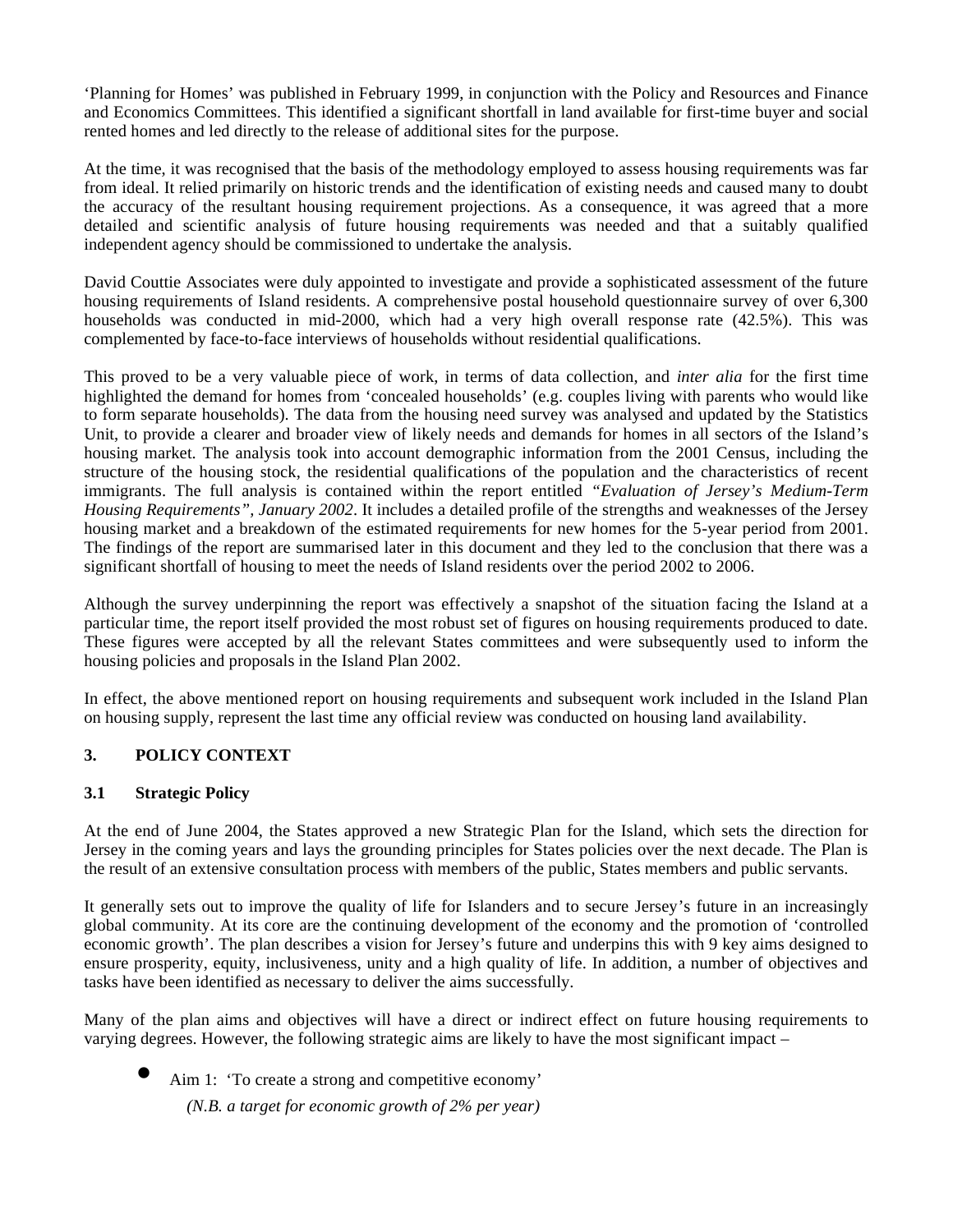- Aim 2: 'To maintain a sustainable population'  *Task: to regulate inward migration and housing by licensing*
- Aim 3: 'To enhance Quality of Life'

 *Task: 'to enable the provision of good standard, secure and affordable accommodation for all'*

Aim 4: 'To protect the natural and built environment'.

More specifically, the proposed Strategic Plan calls for an increase in the housing stock of *"no more than 1,750 units".* It suggests this is achievable through a review of current Planning procedures and the Island Plan to investigate more efficient use of urban areas and to encourage regeneration of land.

The Plan also allows for a one per cent per annum growth in the size of the working population (i.e. up to 500 new jobs per year) over the next 5 years, in order to boost the economy. However, in promoting the Plan, the Policy and Resources Committee has made it clear that the majority of extra workers will come from the existing resident population (e.g. school-leavers, mothers returning to work, retirees staying in employment, the unemployed and the disabled). It was inferred during the debate that the number of immigrants required for the increasing working population would be a 'small proportion'. In any event, they should not exceed the 200 persor net annual migration assumption used in estimating the housing requirements for Island Plan purposes.

## **3.2 Housing Policy**

The Housing (Jersey) Law 1949 and its attendant Regulations currently impose a very high degree of government control over the entire housing market and effectively seek to protect access to the housing market for those with full residency rights. The majority of the Island's residents (i.e. 79% of the adult population and 87% of private households at the time of the 2001 Jersey Census) are in the 'residentially qualified sector' and most enjoy full unrestricted rights to housing of all kinds.

The proportions of the Island's private households living in each tenure group within the 'qualified sector' are included in the 2001 Census Report, as follows –

| Social Rented Accommodation                                                         | 14% |
|-------------------------------------------------------------------------------------|-----|
| ( <i>i.e.</i> as States, housing association, or Parish tenants)<br>Owner-Occupiers | 51% |
| Private Rented Accommodation                                                        | 22% |

The proportion of private households living in social rented accommodation is low in comparison with the corresponding figure for Great Britain in 2000 of 21%. Perhaps more revealing, however, is the relatively low level of home ownership in Jersey. The 51% of households owning and occupying their own homes in Jersey compares to 68% in Great Britain in 2000. This is somewhat disappointing, given that most people would prefer to own their own home and the States has for many years been aiming to extend opportunities for home ownership to as many households as possible.

Notwithstanding the above, there remain a large number of adult persons living and working in the Island (21%), who do not currently enjoy housing qualifications. These comprise unskilled and semi-skilled transient workers with no local connections who work in the tourism and agricultural industries and other newcomers who have been attracted by the prospects of employment in retailing, construction and the finance industry, but have not

lived in the Island continuously for 15 years.<sup>[2]</sup> Both groups make an important contribution to the economic success of the Island and together represent 29% of the economically active (working) population. Neither group is currently permitted to occupy residential units other than unregulated accommodation in the form of staff accommodation provided by their employees, or lodging accommodation including registered lodging houses and private lodgings. As a consequence, many of these people with relatively low incomes find themselves having to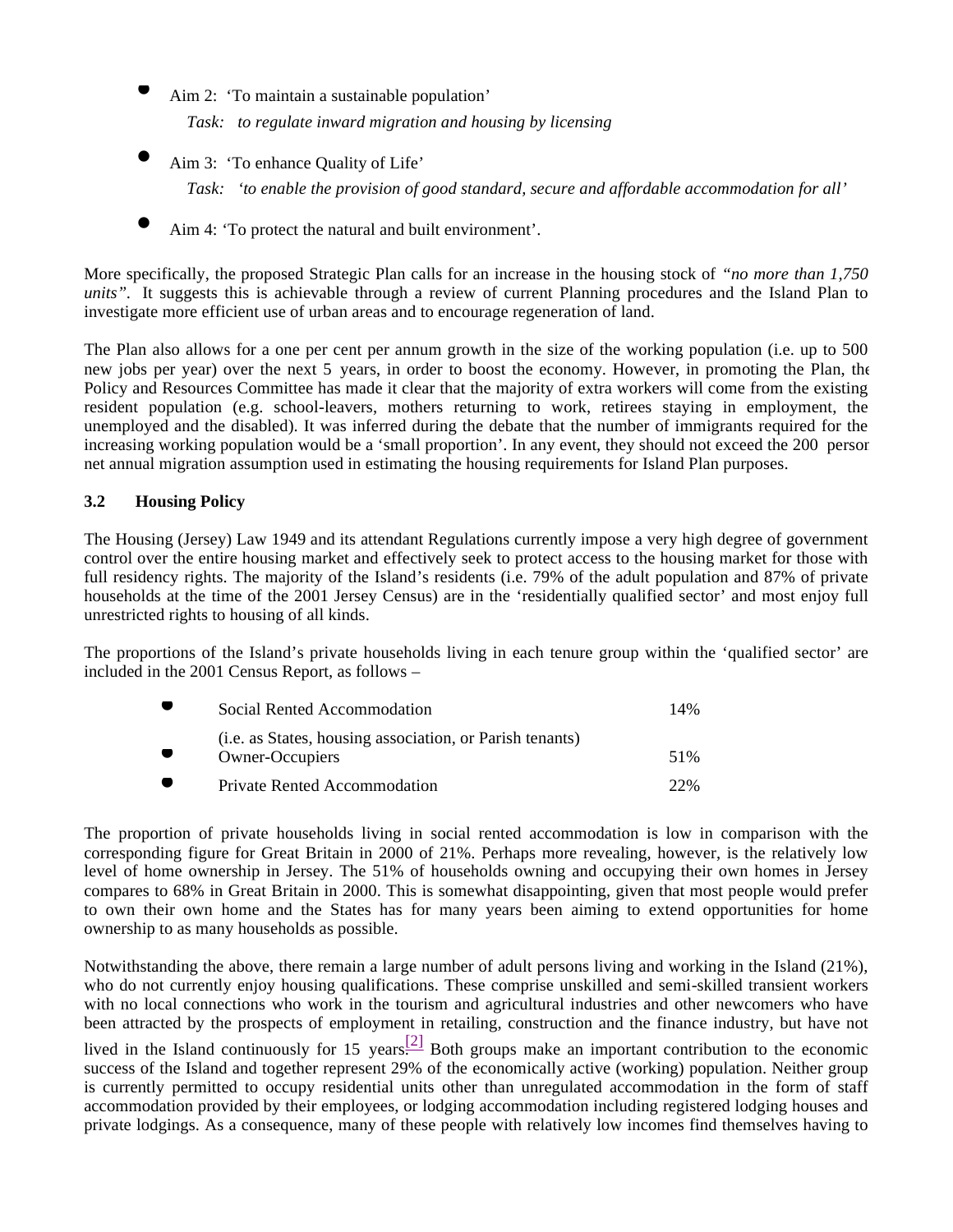pay high rents to live at times in unsatisfactory, unmanaged accommodation, which is often sub-standard and insecure, over a long period until they are able to obtain their housing qualifications (i.e. for nearly half their working life). The housing problems experienced by these people have been well documented elsewhere and were again brought into the spotlight by the recently published findings of the year-long ecumenical 'Springboard' project conducted by the town clergy.

The policy of giving priority to local residents with housing qualifications through 'rationing' access to the housing market (i.e. preventing or inhibiting the 'non-qualified' from gaining access to housing reserved for 'locals') is complemented by the provision of housing 'subsidies'. The subsidies are controlled by the Housing and Finance and Economics Committees and include those aimed at encouraging owner-occupation (i.e. zoning land for the construction of first-time buyer accommodation at below normal market price; and income tax relief on mortgage interest) as well as rent subsidy schemes for both the public and private rental sectors aimed at helping households with housing qualifications to pay their rent.

The combined effect of the controlled rationing and subsidising of homes referred to above, has been to create what is often referred to as the "two-tier housing system", which is widely recognised to be inequitable, discriminatory and unacceptable in a modern, liberal society. The Housing Committee, for its part, remains keen to eradicate the social disadvantages associated with the 'two-tier' housing system and there appears to be a

general willingness in political circles to achieve this end.<sup>[3]</sup>

The current policies of the Housing Committee are set out in its Strategic Policy Report, 2002-2006, which was approved by the States in July 2002. This makes it clear that the Committee's long-term goal is for *"an Island where all residents have access to good standard, secure and affordable homes"*. To this end, the Committee's principal aims are set out as follows –

- to ensure that a sufficient supply of accommodation is provided to meet the reasonable demands of all residents to obtain secure and affordable homes;
- to concentrate on providing assistance to those in need;
- to provide housing which is sustainable, making optimum use of scarce land resources;
- to enable housing for those in need to be provided through a range of funding mechanisms, in order to make the most cost effective use of public funds;
- to ensure the Island's stock of social rented housing is properly maintained and where necessary improved;
- to support the principle of home ownership;
- to utilise resources effectively to achieve best value;
- to support measures that help to manage any growth of the population through immigration in order to control housing demand;
- to improve the quality of life for residents;
- to sponsor legal reforms in the interests of clarity and equity, with specific emphasis on the Human Rights implications of current Law and Policy.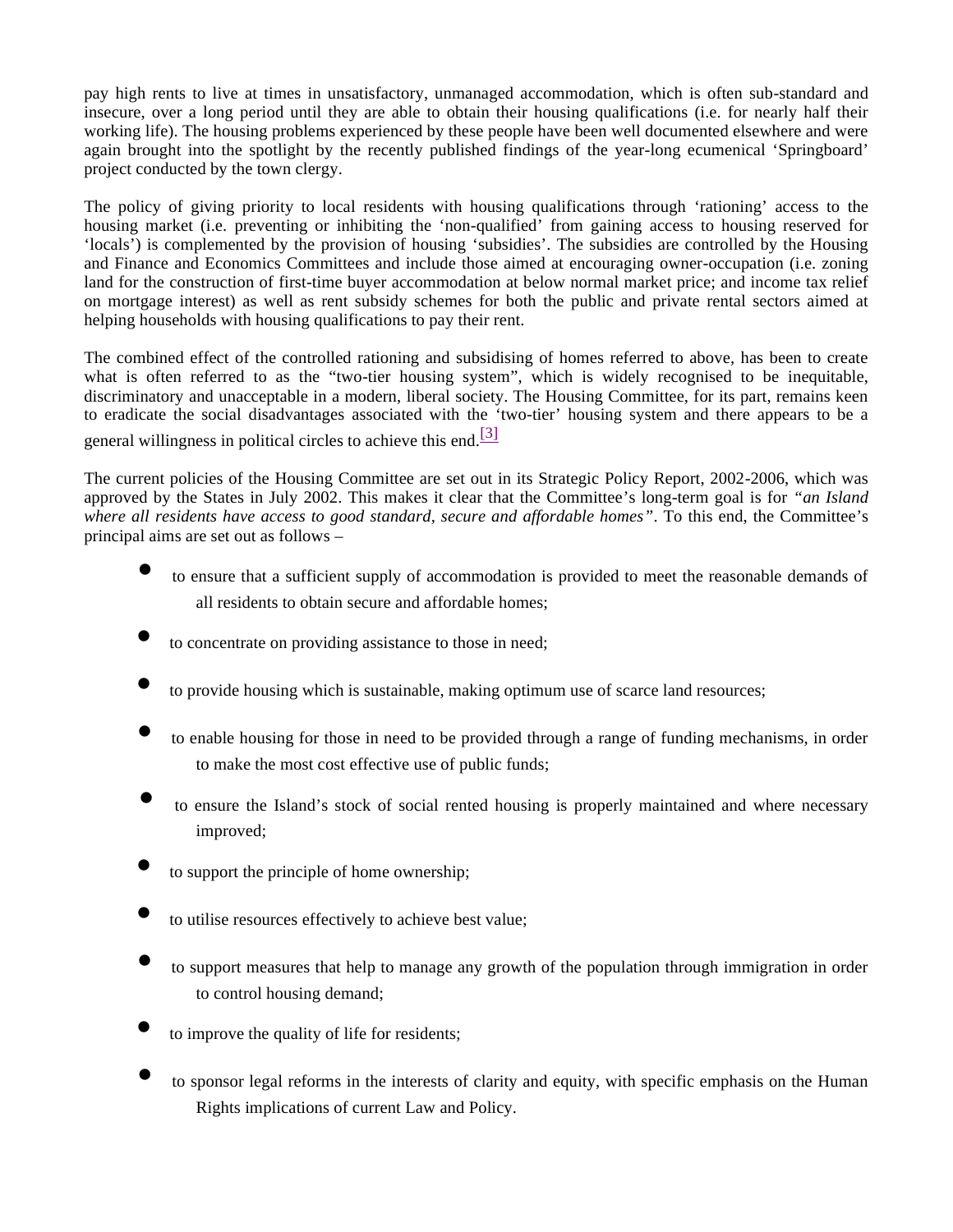## **3.3 Land Use Planning Policy**

The planning system has a crucial role to play in providing an adequate supply of land to meet the housing requirements of the community. This is a regulatory-driven system, as opposed to market-driven, and is plan-led. The policies set out in the Jersey Island Plan, which was approved by the States in July 2002, following extensive public consultation, are the primary mechanism governing the availability of land for housing. The policies include the allocation of land specifically for housing in addition to providing opportunities for private developments principally within the built-up areas through the normal operation of the day-to-day planning process. The Plan supports the notion of providing adequate housing for all residents and sets out to *"ensure that sufficient land and opportunities are made available for homes to meet the needs of Island residents"*. It also seeks to ensure that there is an appropriate balance between housing provided for social rent and first-time buyers, housing for private rent and purchase and lodging accommodation, in order to cater for those who have difficulty in affording homes of an appropriate standard for their needs.

The provision for new homes in the Island Plan is heavily reliant on 'windfall' developments in the built-up area being brought forward by private developers over the plan period. However, meeting requirements for social rented and first-time buyer homes is dependent, to a very large extent, on rezoned land and other specifically earmarked sites.

## **4. HOUSING REQUIREMENTS**

## **4.1 Assessment of requirements**

The Housing Committee, the Environment and Public Services Committee and its predecessors have long recognised the need for a clear, unequivocal and accurate assessment of likely future housing needs and demands for all sectors of the housing market (qualified and unqualified) …… an assessment that is able to stand up to close scrutiny.

As alluded to earlier, the housing needs survey conducted by David Couttie Associates in mid-2000 and the subsequent analysis of the data by the Statistics Unit, provided a comprehensive assessment of the Island's future housing requirements. The Statistics Unit's report entitled "Evaluation of Jersey's Medium-Term Housing Requirements", January 2002, includes a breakdown of the estimated requirements for housing for the 5-year period from 2001, which is set out in Table 1.

| <b>Size</b>           | Owner<br>Occupier | States/Parish/<br><b>Housing</b><br><b>Trust</b><br>Rental | Private<br>Rental | <b>Aggregate</b><br>of<br><b>Shortfalls</b><br><b>QUALIFIED</b><br><b>SECTOR</b> | <b>Practical</b><br><b>Total</b><br><b>Shortfalls</b><br><b>QUALIFIED</b><br><b>SECTOR</b> | <b>Private</b><br>Lodging | <b>Lodging</b><br>House | <b>Serviced</b> | Aggre<br>of al<br><b>Shortf</b><br><b>UNQU</b><br><b>SECT</b> |
|-----------------------|-------------------|------------------------------------------------------------|-------------------|----------------------------------------------------------------------------------|--------------------------------------------------------------------------------------------|---------------------------|-------------------------|-----------------|---------------------------------------------------------------|
| bed                   | 408               | $-953$                                                     | 1,045             | $-953$                                                                           | $-750$                                                                                     | $-413$                    | $\overline{25}$         | $-30$           | $-\epsilon$                                                   |
| $\overline{2}$<br>bed | $-1,223$          | $-356$                                                     | $\overline{571}$  | $-1579$                                                                          | $-1,580$                                                                                   | $-116$                    | $-65$                   | $-60$           | $-$                                                           |
| $\overline{3}$<br>bed | $-269$            | $-35$                                                      | 188               | $-304$                                                                           | $-300$                                                                                     | $-192$                    | $\Omega$                | $-81$           | $\overline{a}$                                                |
| $\overline{4}$<br>bed | $-443$            | $-146$                                                     | 316               | $-589$                                                                           | $-550$                                                                                     | $-104$                    | $\overline{0}$          | $-98$           | $\frac{1}{2}$                                                 |
| $\overline{5}$<br>bed | 41                | $\overline{0}$                                             | 95                | $\overline{0}$                                                                   |                                                                                            | $-25$                     | $\Omega$                | $\overline{0}$  |                                                               |
|                       |                   |                                                            |                   |                                                                                  | $-3,180$                                                                                   |                           |                         |                 |                                                               |

*Table 1: Requirements for new homes – Housing Surplus/Shortfall by tenure and size*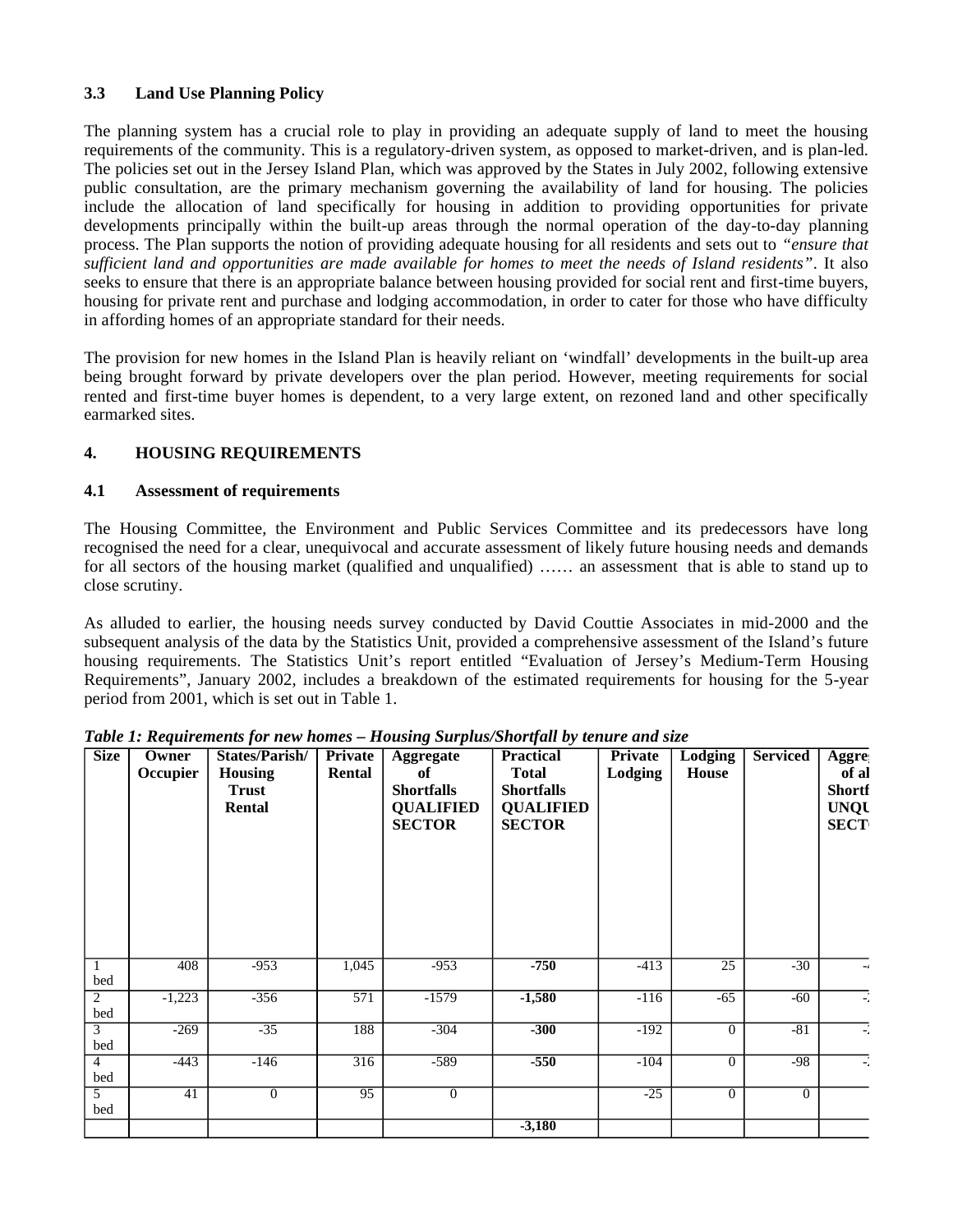The Table is organised by aspiration of tenure, with perceived desirability increasing from right to left. Within this framework, a shortfall in one tenure category might be supplemented by a surplus in a category immediately to its left in the Table. In this way, the significant shortfall of one-bedroom units in the States/Parish/Housing Trust Sector could be reduced by utilising the surplus in the owner-occupied category of this unit size. Assuming half of the relevant surplus could be used in this way, through suitable encouragement or incentive, then the effective resultant shortfall would reduce from 950 to 750 units.

The figures in the table take no account of newly completed dwellings or known outstanding commitments at the time and are based on a number of assumptions, as follows –

- there would be a net immigration of 200 persons per year for the period;
- there will be very limited movement between the qualified and non-qualified sectors;
- in practical terms, the total shortfall of housing is less than the aggregate of the shortfalls, since surpluses in certain categories may reasonably be expected to ease shortfalls in other categories (e.g. The small surplus in owner-occupied five-bedroom properties could somewhat offset the shortfall in four-bedroom accommodation in the same category);
- there will continue to be surpluses in some tenure sectors and shortfalls in others.

Table 1 serves to confirm a significant shortfall of housing to meet the needs of Island residents between the start of 2002 and the end of 2006. It estimates the requirements during this period to be over 3,000 homes in the 'qualified sector' (3,180), notwithstanding a substantial surplus of private rental accommodation and over 1,000 in the 'non-qualified sector' (1,160).

## **4.2 Island Plan Targets**

## *Qualified sector*

On the basis of these figures, and having regard to the practicalities of making such provision, the Jersey Island Plan 2002 sets a target for the construction of 2,860 homes in the 'qualified sector' over the first 5 years of the Plan period (start 2002 to end 2006). This equates to 90% of the estimated 'qualified sector' requirements.

In addition to the above, the Island Plan also estimates a need for 200 units of sheltered accommodation by the end of 2006 and 50 homes for young adults with a range of special needs.

## *Unqualified sector*

The remaining requirement figures for new homes in the 'non-qualified' sector (1,160) over the period are simply noted by the Island Plan.

## **4.3 Robustness of the requirement figures and future update**

The need to update the calculation of housing requirements in the near future and at regular intervals in the future is recognised, particularly given that –

Estimates of requirements are influenced by changing demographics (including household formation

rates and net migration), changing economic circumstances, changing regulations (N.B. The residential qualification period has reduced from 19 years to 15 years since the estimates of housing requirements were made) etc.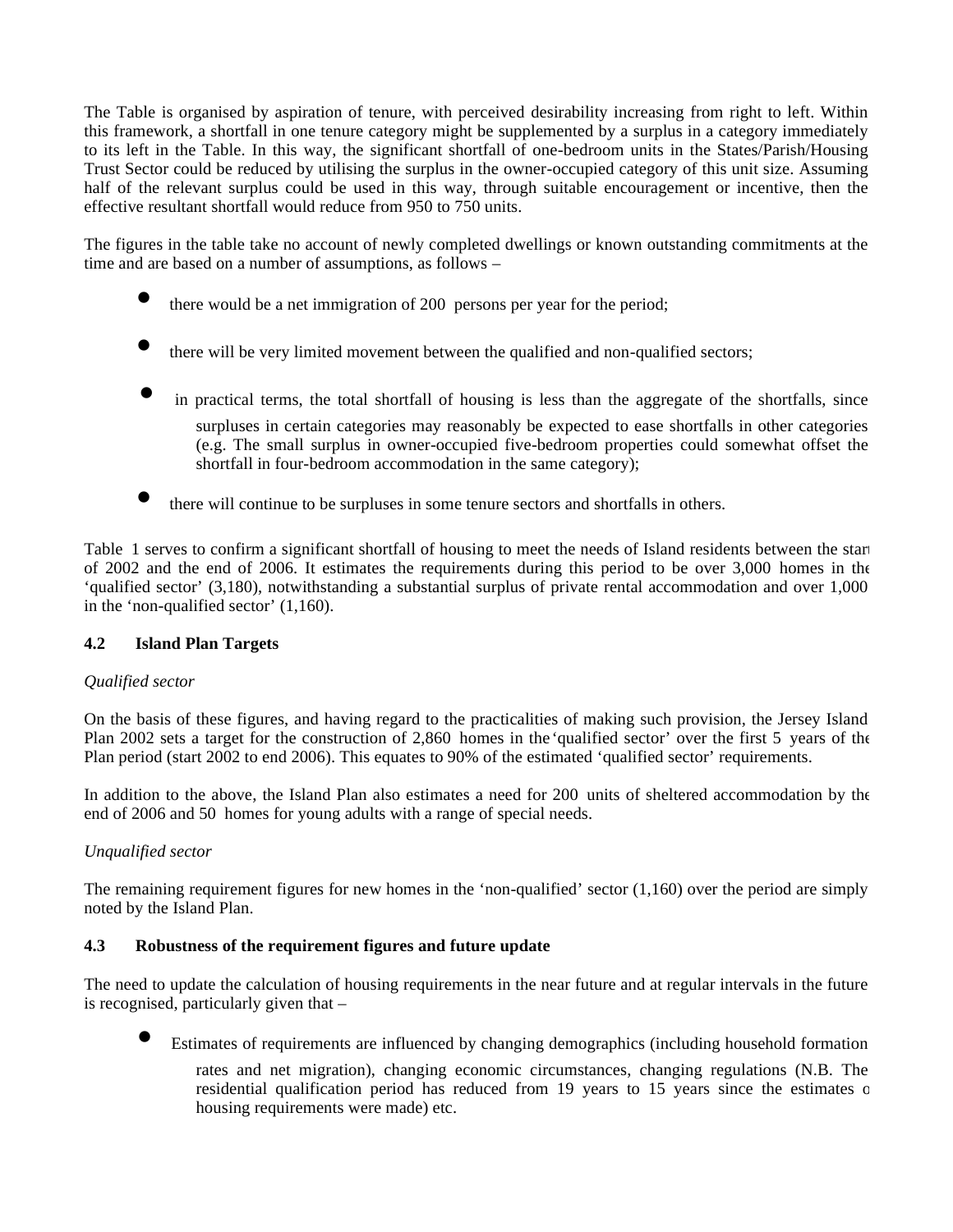- Much of the original data underlying the estimated requirements is taken from a household survey
	- conducted in June and July 2000, nearly 4 years ago, when the economic climate was different to that of today.

It is currently the intention that the Statistics Unit will conduct a new 'Housing Needs Survey' in the fourth quarter of this year, with the results reported in early 2005. At this time, it will be appropriate to roll forward the 5 year requirement figure to the end of 2009.

In the interim, the Statistics Unit has suggested that the current requirement figures and Island Plan provision (i.e. 2,860 dwellings) in the qualified sector, 2000-2006 are unlikely to have been altered significantly on the basis of demographic change or recent changes in the qualification period for residential status.

The past 3 years' estimates of net migration  $(2001 - 2003)$  by the Statistics Unit suggest an average of 25 persons per year leaving the Island. Furthermore, recent manpower data from June 2003 points to an overall tightening of the labour market, particularly in the finance and construction sectors. This is reflected by recent falls in total employment, rises in the number of people registered as unemployed and the concurrent reduction in job vacancies. Taken together, these factors suggest that net migration for the period up to the end of 2006 will be substantially lower than the annual 200 person net immigration assumed in estimating future housing requirements. However, overall requirements for new homes in the qualified sector are fairly insensitive to the actual level of net migration. Therefore, even if the figures were to be revised on the basis of a 'Nil Net Migration' scenario, the total estimated requirement in the 'qualified sector' would only reduce by some 70 dwellings.

The Statistics Unit has also indicated that recent reduction in the residential qualification period means that there will be an increase of about 500 newly qualified households by 2006. This translates into an estimated 330 additional households moving into the 'qualified sector', over and above previous estimates.

Drawing this all together, the net increase in total requirements for new homes in the 'qualified sector', resulting from changes in net migration and the residential qualification period is approximately 260 homes (i.e. -70+330).

There are those who, in objecting to proposals for residential development on rezoned land, continue to argue that demand for new homes has reduced since the requirements were estimated. They cite, among other things, changing economic circumstances and the relative increase in the number of properties for sale and rent as evidence. Such matters are addressed elsewhere, but, in any event, the practical relevance of disputing the figures in this manner is questionable and somewhat academic. If the requirements for new homes for the period up to the end of 2006 proves to be slightly less than forecast, and homes are constructed in the period to meet the forecast, then this would simply cover the need for a slightly longer period. (Particularly given that the new Strategic Plan sets a direction for 'controlled economic growth'). Furthermore, planned up-dates of requirement estimates will, in any event, allow the situation to be regularly reviewed.

## **5. OTHER INFORMATION SOURCES ON HOUSING DEMAND**

## **5.1 House prices**

House prices in the private sector are a reasonable indicator of supply and demand pressures in the housing market and of the general direction in which the market is headed. The 'Jersey House Price Index' compiled by the Statistics Unit and based on the average net retail prices of a standard collection of dwellings, provides evidence of trends in house prices. Table 2 illustrates the historic trends which occurred on an annual basis during the life of the previous Island Plan up to 2001. The figures show a year-on-year escalation in property values between 1985 and 2001, during which time house prices rose by almost a factor of 5. The property market was especially buoyant and strong in the late 1980s and late 1990s, when house prices increased rapidly. These were periods when the economy was thriving, there was low unemployment and increased demand for new homes outstripped supply. During the mid-1990s, from the recession onwards, prices were relatively static. In 1998, the level of house price inflation reached its peak and the annual increase was a huge 26.8%. Since then, the market has been slowing and the days of soaring property values have come to an end. The years 2000 and 2001 show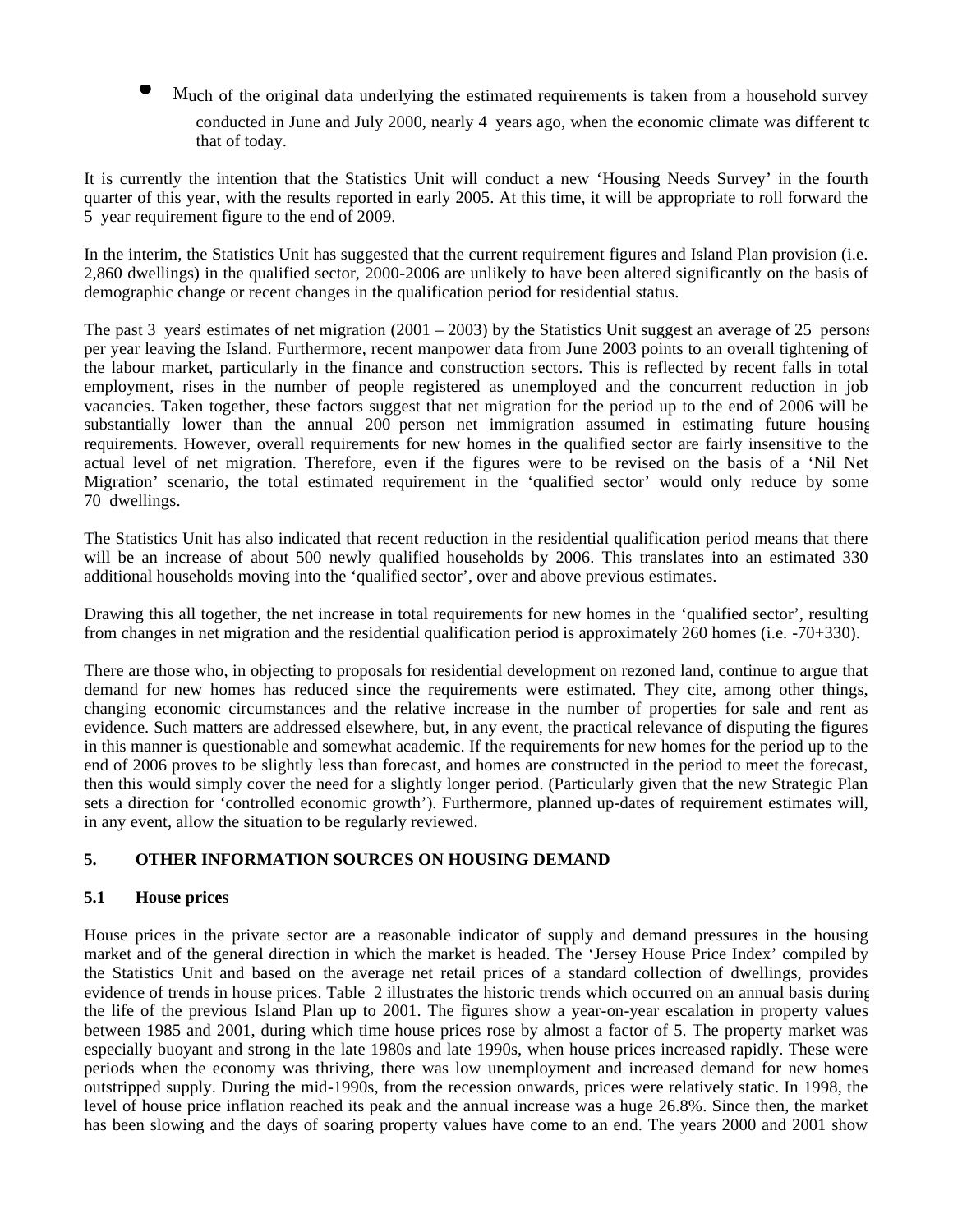price increases beginning to stabilise at much lower levels as the economic climate began to appear less certain.

| $\overline{\text{Year}}$ | <b>Jersey Index</b> |                          |  |  |  |
|--------------------------|---------------------|--------------------------|--|--|--|
|                          | <b>Index</b>        | Annual percentage change |  |  |  |
|                          | $(1985 = 100)$      |                          |  |  |  |
| 1985                     | 100                 |                          |  |  |  |
| 1986                     | 107                 | 7.0                      |  |  |  |
| 1987                     | 121                 | 13.1                     |  |  |  |
| 1988                     | 142                 | 17.4                     |  |  |  |
| 1989                     | 174                 | 22.5                     |  |  |  |
| 1990                     | 207                 | 19.0                     |  |  |  |
| 1991                     | 224                 | 8.2                      |  |  |  |
| 1992                     | 240                 | $\overline{7.1}$         |  |  |  |
| 1993                     | 238                 | (0.8)                    |  |  |  |
| 1994                     | 244                 | $\overline{2.5}$         |  |  |  |
| 1995                     | 244                 | $\theta$                 |  |  |  |
| 1996                     | 258                 | $\overline{5.7}$         |  |  |  |
| 1997                     | 299                 | $\overline{15}$ .9       |  |  |  |
| 1998                     | 379                 | 26.8                     |  |  |  |
| 1999                     | 426                 | 12.4                     |  |  |  |
| 2000                     | 454                 | 6.6                      |  |  |  |
| 2001                     | 472                 | 4.0                      |  |  |  |

*Table 2: Jersey House Price Index, 1985 to 2001*

In June 2003, following criticism of the Index, a review was undertaken, which concluded that it was 'relatively' accurate in tracking price changes. However, it was found to understate the average level of house prices. As a consequence of the review, a new more robust, reliable and rigorous methodology was developed for measuring the level as well as changes in the prices of dwellings. This new Index incorporates a much broader range of property types and sizes than its predecessor and is provided on a quarterly basis dating back to the beginning of 2002.

Table 3 shows the average dwelling prices and corresponding House Price Index (based to 100 for calendar year 2002) for the last 2 years on a quarterly basis. The figures for the first quarter of 2002 show the first recorded fall in the average price of a home in Jersey since the 1993 recession. Despite quarterly fluctuations, the figures show that house price inflation has been brought under control.

|   |         | 2002    |         |         | 2003    |                   |         |                   | 2004    |
|---|---------|---------|---------|---------|---------|-------------------|---------|-------------------|---------|
|   | Q1      | Q2      | Q3      | Q4      | Q1      | Q2                | Q3      | Q4                | -Q1     |
| e |         |         |         |         |         |                   |         |                   |         |
|   | 309,000 | 310,000 | 327,000 | 324,000 | 304,000 | $ 319,000\rangle$ | 322,000 | $ 325,000\rangle$ | 323,000 |
|   |         |         |         |         |         |                   |         |                   |         |
|   |         |         |         |         |         |                   |         |                   |         |
|   | 97.3    | 97.6    | 103.1   | 102.0   | 95.7    | 100.5             | 101.3   | 102.5             | 101.7   |

*Table 3: Mix-adjusted average dwelling price and Jersey House Price Index, 2002 to 2003*

The substantially flat Index for the period (within  $\pm 4\%$ ), which is plotted in Figure 1, points to a generally stable housing market over the last 2 years where prices have levelled off and remained fairly constant. The average price of dwellings has decreased by less than 1% (0.6%) between the fourth quarter of 2003 and the first quarter of 2004. The average annual prices for 2002 and 2003 (£317,000 in each case) provide further evidence of market price stability.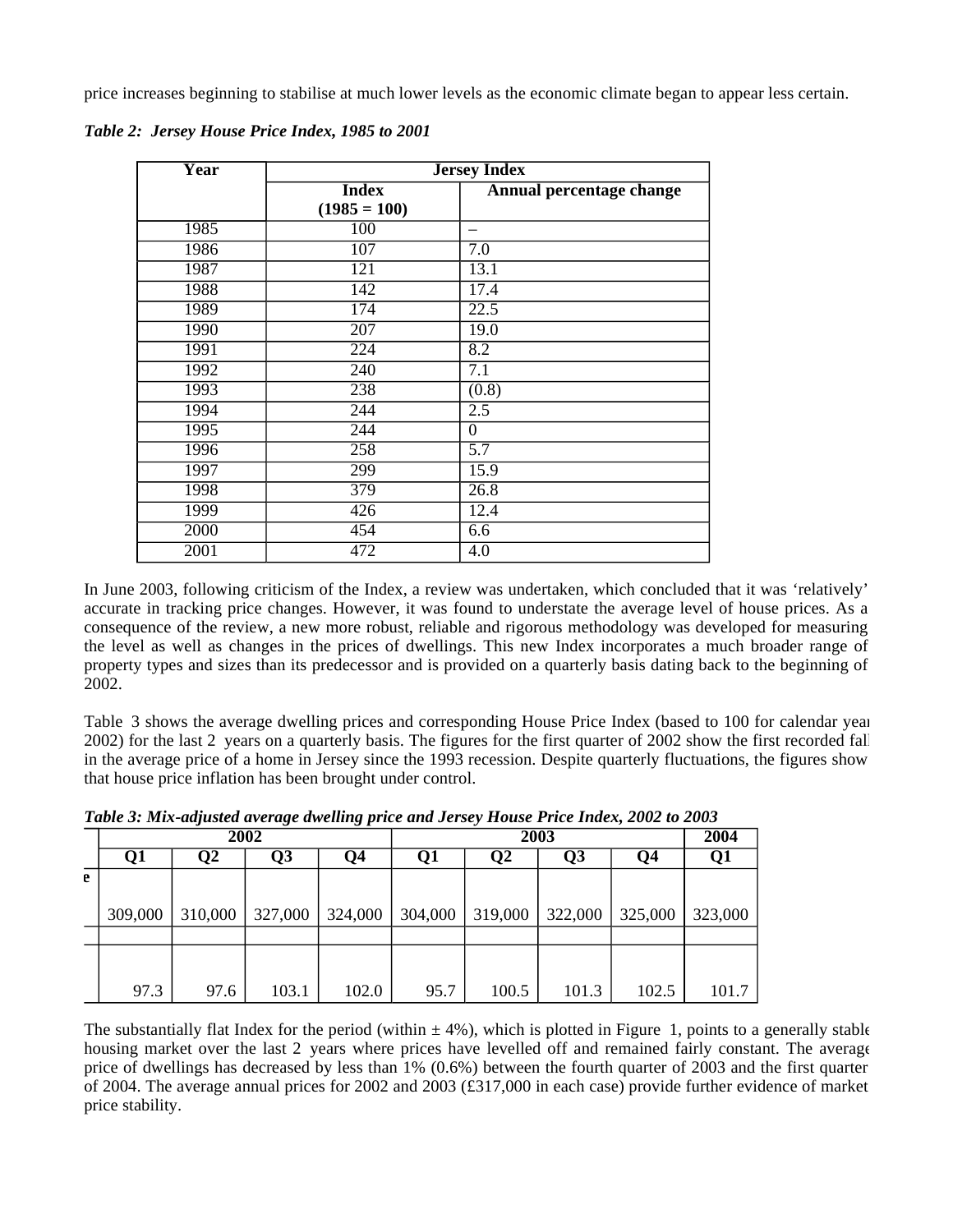## *Figure 1: Jersey House Price Index*



There can be little doubt that the extraordinarily healthy and unprecedented increase in the supply of new homes and especially the large number of new apartments over the last 2 years (see section 7.1) will have contributed t addressing the previous imbalance in supply and demand, thus taking the heat out of the market and keeping prices stable. Other factors during that period, which may have contributed to this, are likely to include a combination of –

- concerns about the more challenging economic position and a reduction of confidence among potential buyers: $\frac{[4]}{[4]}$ 
	- the weakening labour market and concerns about future job security;  $\frac{5!}{2!}$
	- reducing incomes;
	- problems of affordability, whereby house prices have outpaced the growth in earnings for many potential buyers;
	- rises in interest rates, which are set to continue (albeit from an historically low base), which raises the cost of borrowing;
	- lower expectations of house price appreciation;
	- increased flexibility and opportunity in the planning system, following the adoption of the new Island Plan.

Many of these factors may change in future, as the States moves towards its planned targets for economic growth, following the recent approval of the Strategic Plan.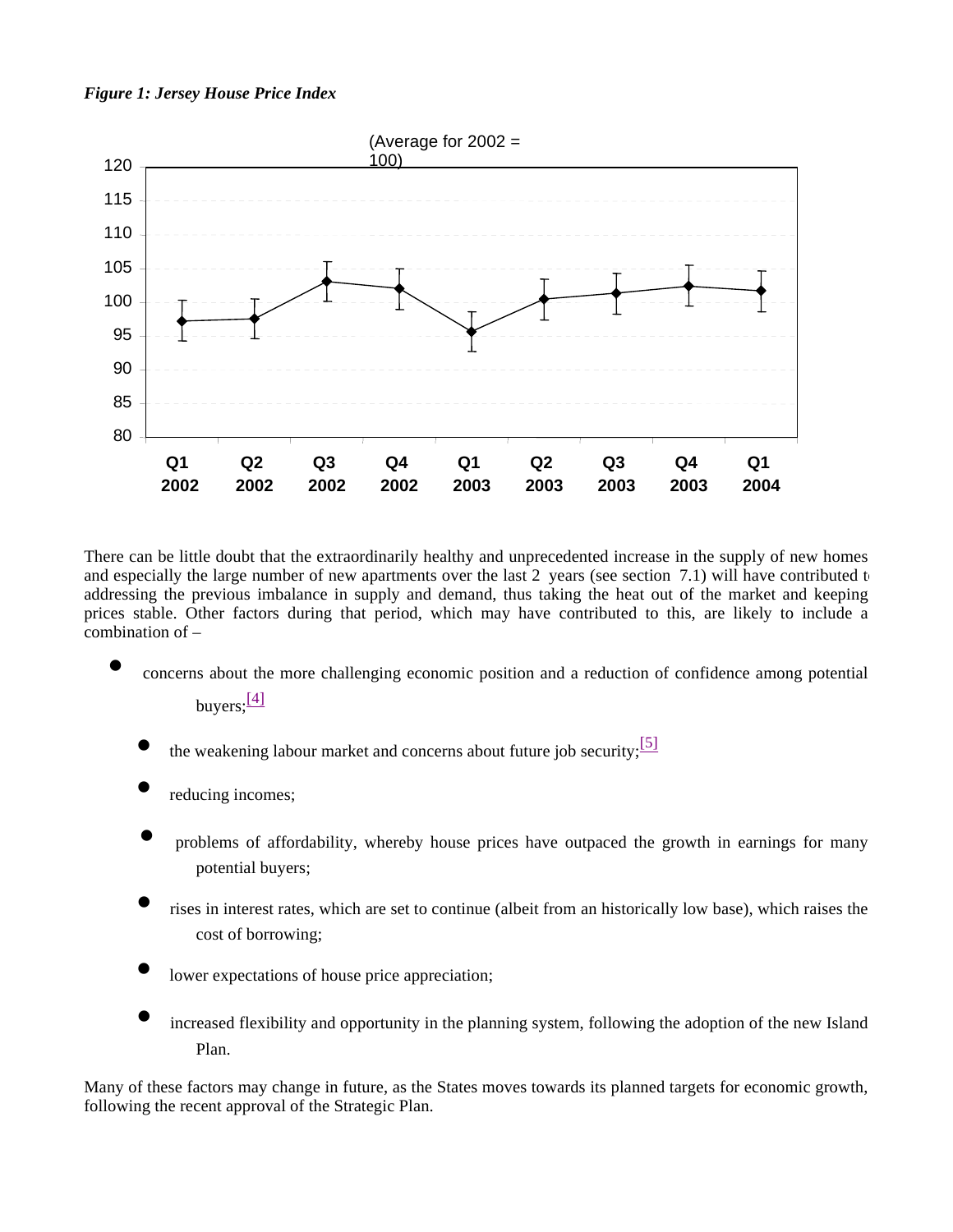Although the average price of homes sold in Jersey is relatively stable, the £323,000 figure at the start of 2004 is still very high. Jersey remains one of the most expensive places in Europe to buy homes. The Jersey average is approximately double that of the U.K. overall (£162,000) and a third more expensive than Greater London (£244,000). Furthermore, the Jersey House Price Index report for the third quarter of 2003 revealed that Jersey has a very high ratio of average dwelling price to average earnings in Jersey.<sup>[6]</sup> This was estimated to be almost

twice as great as that for Great Britain as a whole.

The House Price Index report for the first quarter of 2004 also provides information on the mean prices for different types of dwelling over the period from 2002, as shown in Table 4.

| <b>TIME</b>       | <b>FLATS</b>     |                  | <b>HOUSES</b>    |       |                  |  |
|-------------------|------------------|------------------|------------------|-------|------------------|--|
| <b>PERIOD</b>     | 1-bed            | 2-bed            | $2$ -bed         | 3-bed | 4-bed            |  |
| $\overline{2002}$ |                  |                  |                  |       |                  |  |
| Qì                | 166              | $\overline{213}$ | 265              | 332   | 416              |  |
| $\overline{Q2}$   | 160              | 268              | 268              | 314   | 432              |  |
| Q <sub>3</sub>    | 160              | 259              | 284              | 332   | 474              |  |
| Q4                | 137              | 242              | 300              | 333   | 459              |  |
| 2003              |                  |                  |                  |       |                  |  |
| Qì                | 156              | 216              | $\overline{285}$ | 328   | 380              |  |
| $\overline{Q}2$   | 150              | 222              | 278              | 333   | 461              |  |
| $\overline{Q3}$   | $\overline{145}$ | $\overline{213}$ | $\overline{270}$ | 328   | $\overline{510}$ |  |
| Q4                | 173              | 237              | 266              | 345   | 454              |  |
| 2004              |                  |                  |                  |       |                  |  |
| Q1                | 166              | 219              | 257              | 351   | 448              |  |

*Table 4: Mean prices (£,000) for individual property types*

Whilst recognising the degree of volatility that can occur quarter-on-quarter in the mean prices of individual property types, the most recent House Price Index report goes on to describe apparent themes/trends, as follows –

| <b>one-bedroom flats:</b> the mean price recorded in the first quarter of 2004 (£166,000) was the                                                                                                                                                                                                                                                |
|--------------------------------------------------------------------------------------------------------------------------------------------------------------------------------------------------------------------------------------------------------------------------------------------------------------------------------------------------|
| same as that of 2 years previously;                                                                                                                                                                                                                                                                                                              |
| <b>two-bedroom flats:</b> the trend in prices was downward from mid-2002 to early 2003, but                                                                                                                                                                                                                                                      |
| appears to have since stabilised. The mean price in the first quarter of $2004$ (£219,000)<br>was similar to that of a year previously;                                                                                                                                                                                                          |
| <b>two-bedroom houses:</b> after increasing through $2002$ to a peak of £300,000, the mean price                                                                                                                                                                                                                                                 |
| has since declined. The level recorded in the most recent period $(\text{\textsterling}257,000)$ was slightly<br>below (but consistent with) that of 2 years previously. The difference between two and<br>three-bedroom houses is widening at present, whilst the difference between two-<br>bedroom flats and two-bedroom houses is narrowing; |
| <b>three-bedroom houses:</b> having maintained a substantially stable price level for 7 quarters,                                                                                                                                                                                                                                                |
| the 2 most recent quarters are suggestive of a slight increase. The mean price in the<br>latest quarter was £351,000;                                                                                                                                                                                                                            |
| four-bedroom houses: this is the most volatile category, being somewhat sensitive to the                                                                                                                                                                                                                                                         |
| broad range of characteristics encompassed within this size of property. The mean price<br>recorded in the latest quarter (£448,000) wes equal to that of calendar year 2002 and                                                                                                                                                                 |

recorded in the latest quarter (£448,000) was equal to that of calendar year 2002 and marginally lower than that of 2003. The sharp fall in prices witnessed in Q1 of 2003, for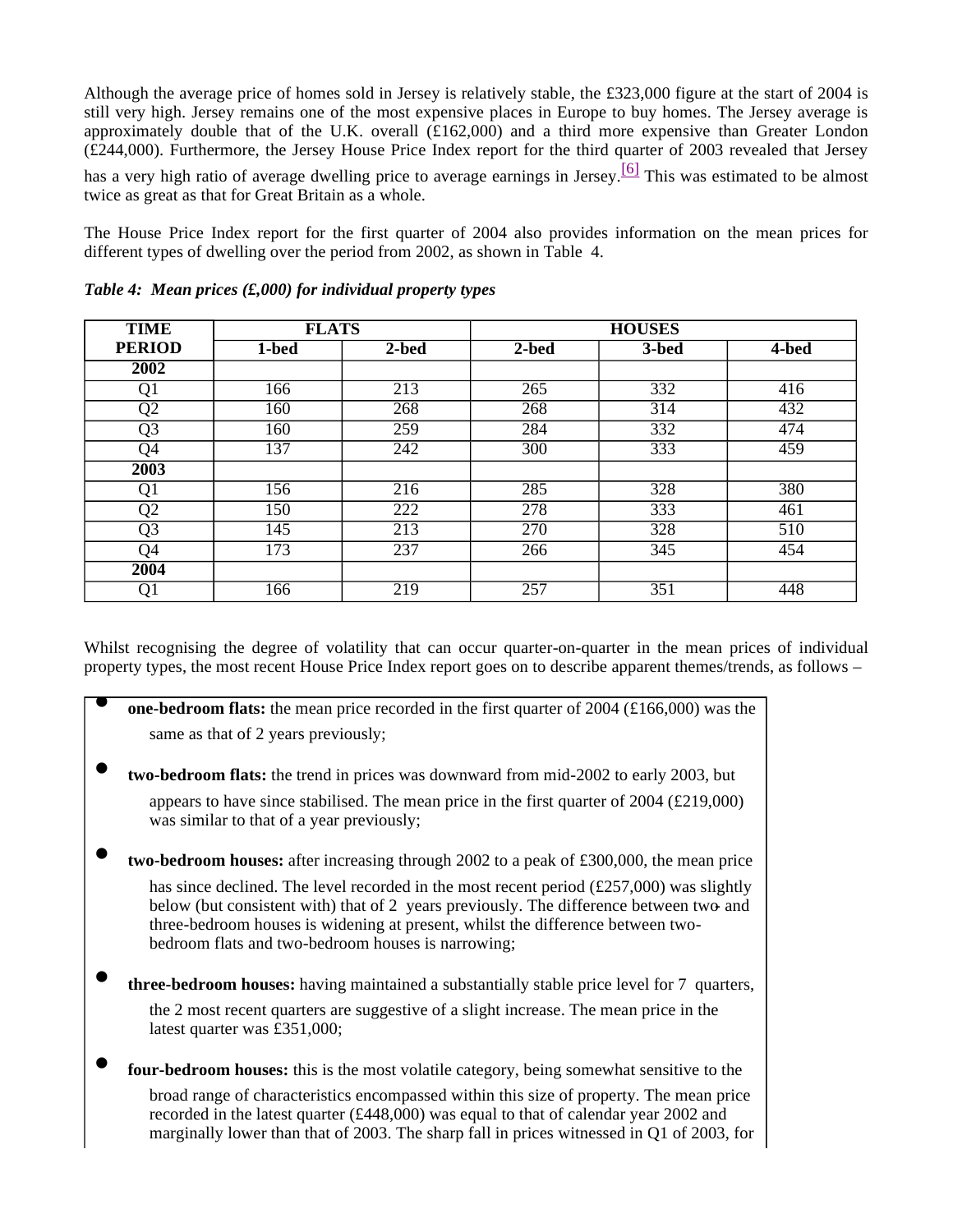reasons explained above, accounted for about two-thirds of the decrease in the overall Index seen in that quarter.

## **5.2 States Rental Waiting List**

The States Rental Waiting List comprises residentially qualified pensioners, low income families with dependent children and other people with particular social, personal or medical problems who cannot afford to, or otherwise be expected to house themselves in the open market. It does not include single people below the age of 50 without dependent children. Principally, the Waiting List reflects the demand for housing by residentially qualified persons in greatest need. However, it has long been regarded as a good 'barometer' of the overall housing market and as a general indicator of relative pressure on the housing market. Whilst an argument can be made for this, it is important to recognise that numbers coming onto the list will reflect/be influenced by a number of factors, including –

- the level of rents:
- the price of housing;
- reductions in the residential qualifying period for in-migrants;
- improved health and longevity;
- the future planned supply of States rental and housing trust homes;
- the availability of suitable affordable homes in the Private Sector to rent and purchase;
- the development of first-time buyer homes;
- unemployment levels and the associated emigration of lower income families;
- the differential between States rents and private sector rents; and
- the actual size of the waiting list (a shorter list will encourage more to apply).

The level of rents is particularly significant, because the size of the waiting list will always be boosted where States rents are artificially held below market values. With this in mind, the Housing Committee sought for many years to set States rents at a reasonable but not excessive discount to the open market of about 10%. However, the rise in property values which has occurred since 1996 saw average States rents fall to between 20% – 30% below market rents across the board. The current Housing Committee has sought to rectify this by the introduction of

significant annual rent increases and now the overall differential is estimated to be below 20%.<sup>[7]</sup> However, it is estimated that the differential between rents charged in States rented and private rented properties where tenants are claiming rent subsidy, is probably closer to 10%.

The year end statistics for the rental waiting list between 1986 and 2003 are set out in Figure 2.

## *Figure 2: States Rental Waiting List (at year end), 1986 to 2003.*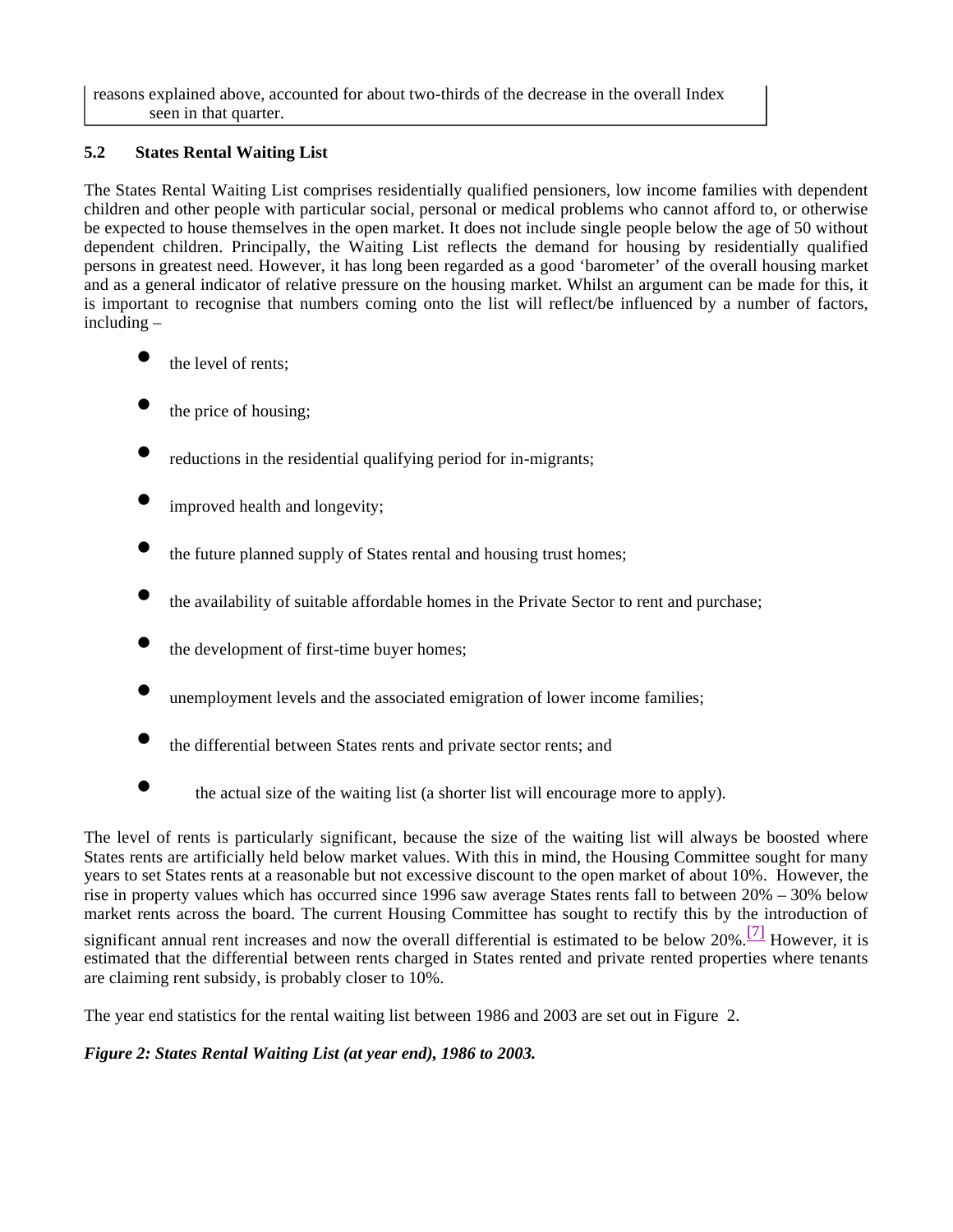

*Source: Housing Department Records*

The figures show a substantial decrease in waiting list levels from the peak registration of 900 families and individuals at the end of 1989, to a low of only 268 families and individuals in 1996. The dramatic improvement during this period coincided with an extensive rental and first-time buyer building programme (see Section 7) Table 8) and the introduction of the 'Private Sector Rent Rebate Scheme', which enabled many households to remain in private sector rented accommodation. Between 1996 and 1999 there was once again a rise in waiting list numbers as the Category A building programme reduced and more attention was given to refurbishing/redeveloping outworn estates of social rented housing.

Table 5 gives details of how the waiting list has progressed over the last 5 years. Since the end of 1999 the situation has improved significantly and the waiting list declined to a new historic low of 246 at the end of 2002, before rising slightly in 2003 (N.B. beyond the forecasts in the 2002 Housing Strategy). It might be argued that the Housing Rental Waiting List requirement represents something of a conservative figure, given that an increasingly high proportion of social rented accommodation is provided by the Island's housing trusts and

associations and only 80% of their tenants need come from the List.<sup>[8]</sup> They have their own separate lists and enjoy 20% nomination rights (i.e. to persons who apply directly to them and are internally vetted).

| Year        | <b>Waiting List</b><br><b>New</b><br>at year start<br><b>Applications</b> |                  | <b>Housed through</b><br><b>Existing Stock,</b><br>or nominated to<br><b>Housing Trusts,</b><br>or cancelled <sup>*1</sup> | <b>Waiting List</b><br>at year end |
|-------------|---------------------------------------------------------------------------|------------------|----------------------------------------------------------------------------------------------------------------------------|------------------------------------|
| <b>1999</b> | 373                                                                       | 300              | 292                                                                                                                        | 381                                |
| 2000        | 381                                                                       | 335              | 393                                                                                                                        | 323                                |
| 2001        | 323                                                                       | $\overline{320}$ | 355                                                                                                                        | 288                                |
| 2002        | 288                                                                       | 396              | 438                                                                                                                        | 246                                |
| 2003        | 246                                                                       | 444              | 415                                                                                                                        | $275^{*2}$                         |

*Table 5: Housing Rental Waiting List, 1999 to 2003*

\*1 *People may later be cancelled from the list where they, for example, are adequately housed, leave the Island, or are found to no longer qualify.*

\*2 *It is now generally held that an acceptable waiting list should be below 100 families and individuals*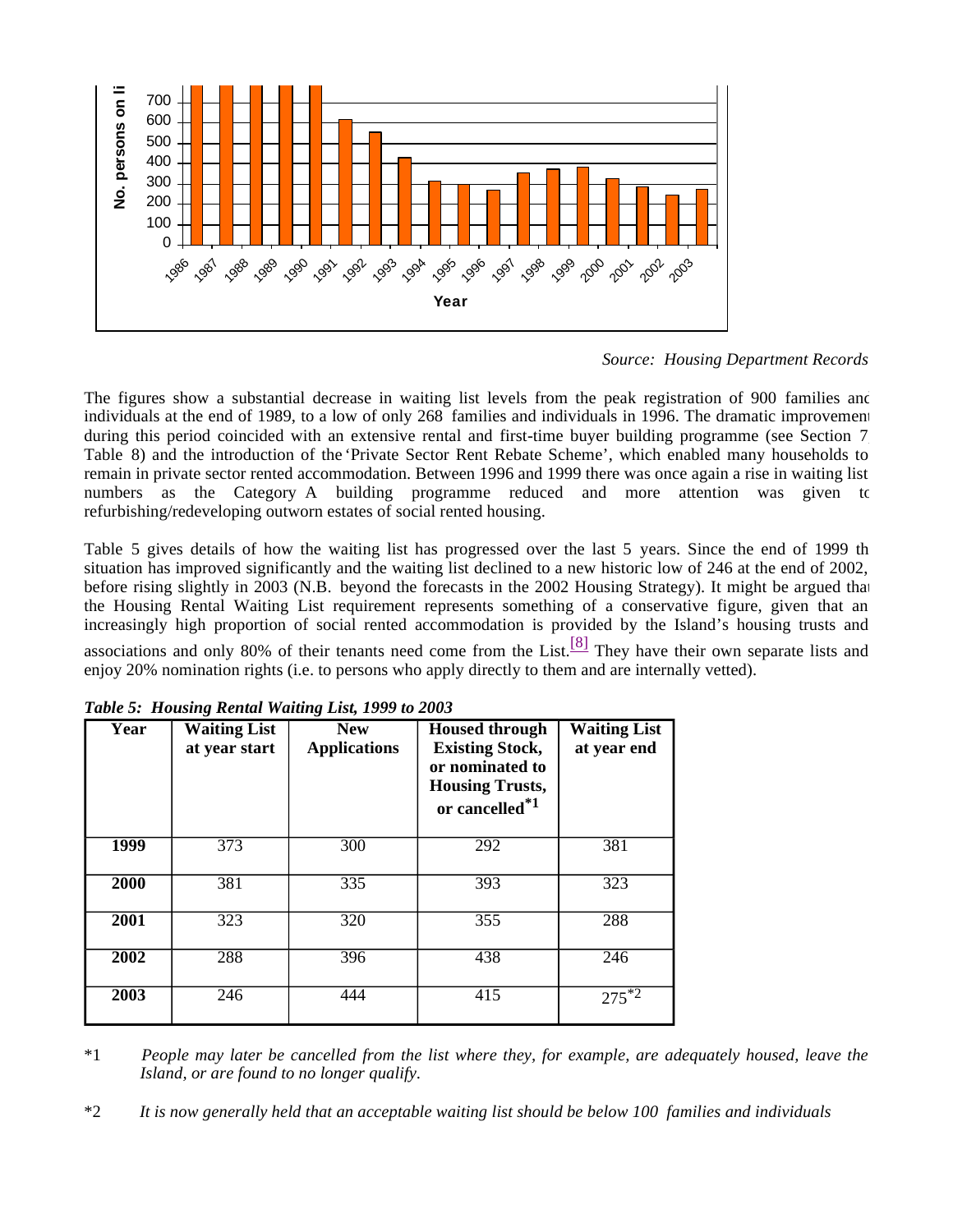## *Source: Housing Department and Planning and Building Services Records*

Of the 275 families and individuals on the Waiting List at the end of 2003, approximately 234 (85%) were considered to be in urgent need of re-housing for a variety of reasons, including ill-health, sub-standard accommodation, overcrowding and special needs (i.e. groups 1, 2,5 and 6). The evidence from both the current 'Waiting List Breakdown' and the current 'Tenant Transfer List' (see Appendix 1), suggests that the larges demand currently in the social rented sector is for small one-bed accommodation (70%), although it does indicate that approximately 30% of the requirement is for larger family homes (3+ bedrooms). However, these figures represent a snapshot in time and are not sufficient in themselves to provide a true/accurate indication of the type of dwelling units required over the period up to the end of 2006.

The Housing Department suggests that the proportional split of requirements for social rented housing types (assuming all the H2 sites deliver) should be as follows –

- 20% one-bedroom (including sheltered units);
- 10% two-bedroom;
- 60% three-bedroom; and
- 10% four-bedroom.

In support of this suggestion, the department points out that the stock list is still too high on flats relative to threeand four-bedroom houses and that the two-bedroom flats which will be lost at Le Marais and Le Squez will be replaced in planned town developments.

A prime target of the Housing Committee, as set out in the 2002 Housing Strategy is to *"reduce the States Rental Waiting List to below 100 by 2006 with a waiting period of less than 6 months for all urgent cases"*. The waiting list has gone down during the first 6 months of 2004, due to placements in Housing Trust developments completed at the end of 2003 and those who have taken advantage of the increased flexibility/availability in the private sector to self-house. However, with only 2 social rented housing projects actually in progress at this time (i.e. Claremont Court, Ann Street, St. Helier and La Folie Estate, Parkinson Drive, St. Lawrence), which will complete this year and numerous redevelopment schemes on outworn estates involving significant losses of existing stock, the Waiting List will inevitably increase during 2004 and into 2005. The Waiting List should reduce again in 2006, following an expected increase in supply, as shown by the projections in Table 6.

|  | Table 6: Projections of Housing Rental Waiting List, 2004 to 2006. |  |
|--|--------------------------------------------------------------------|--|
|  |                                                                    |  |

| Year | <b>Waiting</b><br>List<br>at Year<br><b>Start</b> | <b>New</b><br><b>Applications</b> | <b>New Build</b><br><b>Completions</b><br>(net) | <b>Housed</b><br>through<br><b>Existing</b><br><b>Stock</b> | <b>Waiting</b><br>List<br>at Year<br>End |
|------|---------------------------------------------------|-----------------------------------|-------------------------------------------------|-------------------------------------------------------------|------------------------------------------|
| 2004 | 275                                               | $300^{*1}$                        | 24                                              | 250                                                         | 301                                      |
| 2005 | 301                                               | $350^{*1}$                        | $(-72)$                                         | 200                                                         | 523                                      |
| 2006 | 523                                               | $\overline{375}$                  | $*3$<br>411                                     | 200                                                         | $287^{1/2}$                              |

\*1 *Figures allow for persons who will qualify to rent accommodation from the year 2000 under the reducing residency qualification period.*

\*2 *It is now generally held that an acceptable waiting list would be below 100 families and individuals.*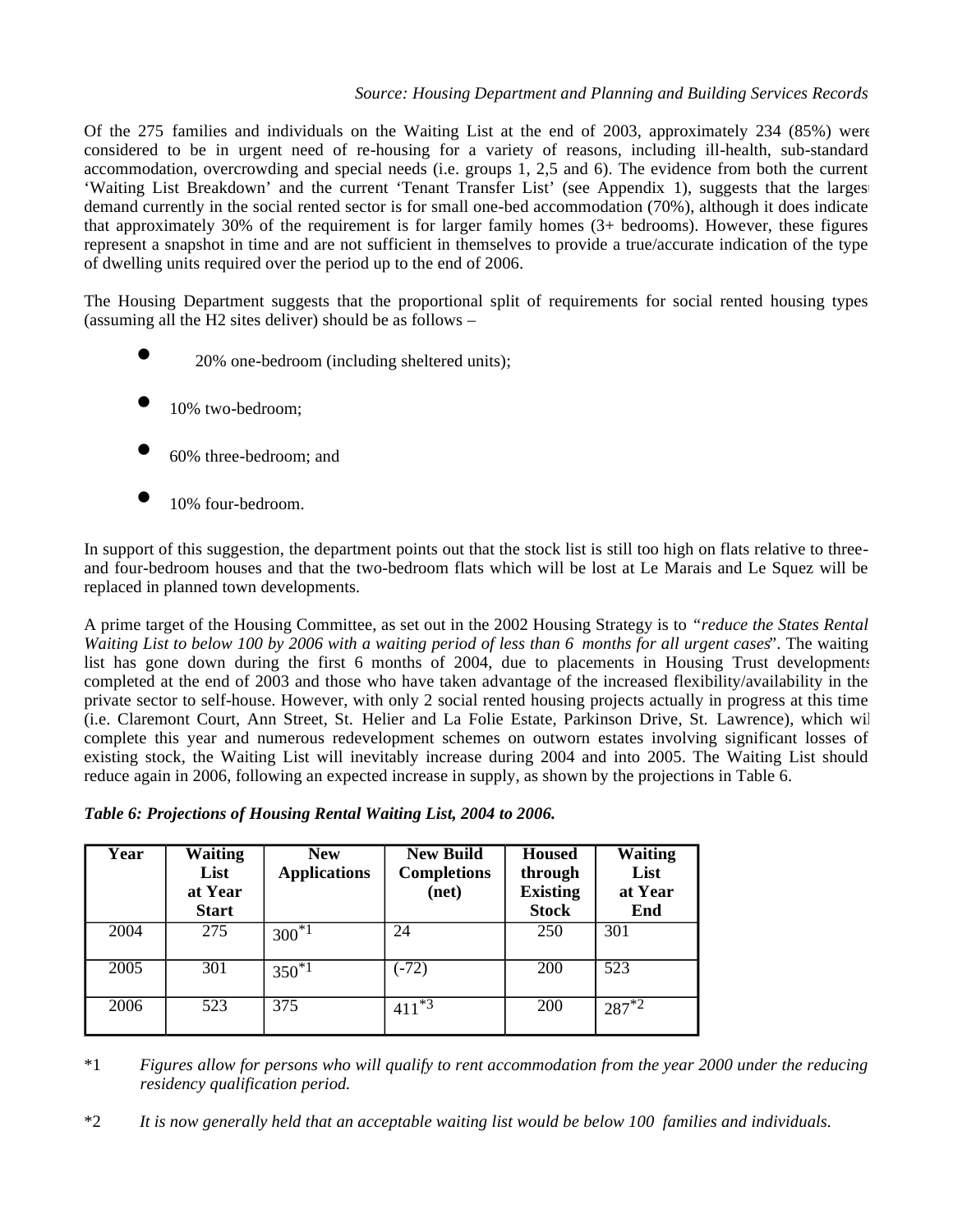*\*3 This figure excludes 3 urban sites where funding has been temporarily frozen and which are now more likely to yield in 2007.*

## *Source: Housing Department and Planning and Building Services Records*

It is extremely difficult to accurately forecast what the requirements will be for social rented housing, even over a 3-year period, given the many variables involved. The projections in Table 6 are based on the assumptions that –

- the average annual rate of accepted applications will rise through the period from 300 to 375, based on an envisaged reduction of the qualifying period from 15 down to 12 or perhaps 10 years, as well as expected growth in the over-50s age group;
- after the better than expected performance in housing households on the list through the existing stock during the first 6 months of 2004, it is anticipated that such opportunities will revert once more to the order of 200/annum, in line with recent patterns of true voids (i.e. where the departing tenant does not take up occupation elsewhere in the social rented stock);
- sites zoned or otherwise earmarked for social rented housing will come forward with the numbers anticipated in the required timeframe. This excludes the 70 new homes on the 3 urban sites which are currently subject to a freeze on development funding (i.e. Sunshine Hotel, Salisbury Crescent & Mascot Motors), which are now more likely to yield in 2007.

If these assumptions prove accurate, the waiting list projections would suggest a shortfall in the order of 290 homes over and above sites already zoned for the purpose. This would be by no means excessive, even if  $\epsilon$ waiting list of 100 families and individuals is now generally held to be acceptable. Indeed, it would still not be much higher than the historic low at the end of 2002. However, for this to become a reality much will depend on the delivery of the rezoned sites and other sites earmarked for social rented homes.

## **5.3 First-time Buyers List**

The Housing Department maintain a 'First-Time Buyer List' which was re-established in May 2001, the purpose of which is to identify those eligible and wishing to purchase their first property. In addition the list is used by the Committee as a means of allocating property where the Committee is involved in selling properties direct.

Although there are some 2,100 names on the list, this is not in anyway indicative of current demand. There are many applicants who have no immediate plans, or the means, to be in a position to purchase, but have put their names on the list as part of future planning. Any locally qualified first-time buyer over 18 years of age is eligible many putting their names on the list as soon as they reach 18 years of age.

Although application forms request general information with regard to an applicant's income and available deposit, in view of the nature of the list there is little purpose to verifying that information at application stage. As time progresses the information supplied becomes somewhat outdated. In addition, experience has shown that at any particular time when an applicant becomes a realistic purchaser, any declared deposit available can increase dramatically, often through family assistance, enabling a level of purchase far higher than had been previously indicated.

In view of the overall policy encouraging the private sector to develop first-time buyer sites, the Housing Department does not generally become involved in the actual allocation of property and, therefore, the information held on the list is not regularly updated. However, in late 2004 it is intended to carry out a complete review and update of the whole list in an effort to try and establish and identify more realistically the level of current demand. This will pay particular attention to the issue of affordability, and sieve out from the estimated demand those on the list whose hopes and aspirations to purchase a property are unlikely to be achievable. That information will be available to feed into the general planning process and will be incorporated in the next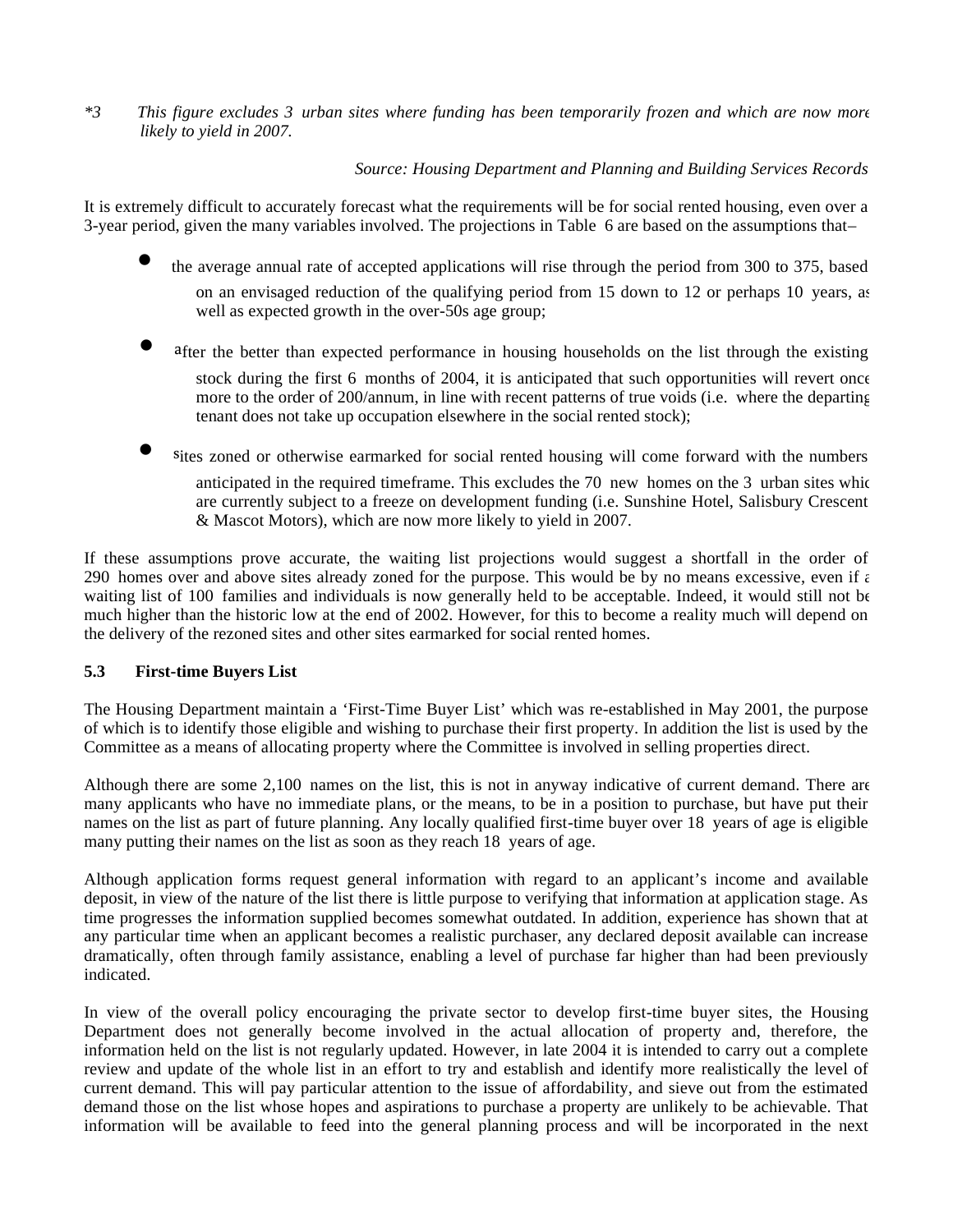Planning for Homes document.

At this time, however, there is other anecdotal evidence to suggest a significant latent demand for first-time buyer homes. Many of those developers who are engaged in bringing forward the H2 Category A housing sites rezoned in the Island Plan, have indicated they have been inundated with requests from first-time buyers wishing to purchase one of their homes. Some have reported that their lists are oversubscribed and that they have had to repeatedly turn people away. For reasons of confidentiality, developers are unwilling to release the names of those on their lists and it is not possible, therefore, to use this source to accurately measure current demand. However, the notion that there is strong demand for first-time buyer homes is given added weight by the views of local estate agents referred to in the following section of this report.

## **5.4 An Industry View of the Private Sector Property Market**

Land availability studies must naturally embrace an understanding of the characteristics and general operation of the local housing market. To this end, discussions took place throughout February and March 2004 with several leading Estate Agents, to get their informed views on the current state of the housing market. The aim was to obtain as objective a view as possible, bearing in mind that those so closely involved in the housing market are naturally likely to lean towards a more optimistic perspective. It is accepted that the views expressed here may not be universally held by all the Island's Estate Agents, but it is hoped they are reasonably representative.

In general, the agents contacted remain reasonably up-beat about the residential property market and its potential for the future, although there is a recognition that the market is continuing to go through a period of uncertainty. They accept that house prices have levelled off after many years of growth, as reflected in the Jersey House Price Index, and the present market is variously described as *stable*, *flat*, or in one instance, *weak*. This is generally put down to the more challenging economic climate and the fact that the supply of new homes is now more in line with demand. Nevertheless, they all appear to subscribe to the view that the market remains fundamentally fairly sound and argue that the increase in supply in the market is giving people a real choice. All agree that there is continuing demand, although not as good as it was, and say they are busy with a healthy amount of transactions. However, they also point out that properties are generally taking longer to sell, that they are having to work harder on marketing to secure sales and that, in any event, only realistically priced properties are being bought – the inference being that some properties are still being over-valued.

The residential property market can be divided into a number of distinct sectors, which currently present a mixed picture, as explained below –

## *Lower-priced accommodation (up to £200,000 - £250,000)*

The agents consider there has been very good demand for lower-priced accommodation and notably apartments over the last 2 years, driven by demand from smaller households, including divorcees, older people looking for smaller low-maintenance accommodation, parents whose children have left home, first-time buyers as a stepping stone onto the housing ladder and young single people wishing to set up their own home, rather than remain with their family, or share with friends.

However, they all consider that too many flats have been released onto the market at one time, which has created a temporary imbalance that will remain until such time as the surplus is absorbed. This view was reflected in the Jersey House Price Index for the last quarter of 2003, which showed a static average price for one-bedroom flats over the year and a 10% fall in the average price of two-bedroom flats. They also suggested that the demand for two-bedroom flats, in particular, appears to have been largely satisfied and buyers are not generally taking up what is in the market place, especially those in town, which have no particular locational advantages. As a

consequence, they are continuing to drop in value in real terms, given present inflation levels.  $[9]$ 

Notwithstanding the above, it is still the case that well-priced, well-built one- and two-bed apartments, especially those located in sea-front locations, will sell quickly. Furthermore, there still appears to be a reasonable demand for single-person flats at the lowest end of the market, at say  $£150,000 - £200,000$  (e.g. in the large blocks which have recently been completed, or are currently under construction, including Century Buildings and Spectrum).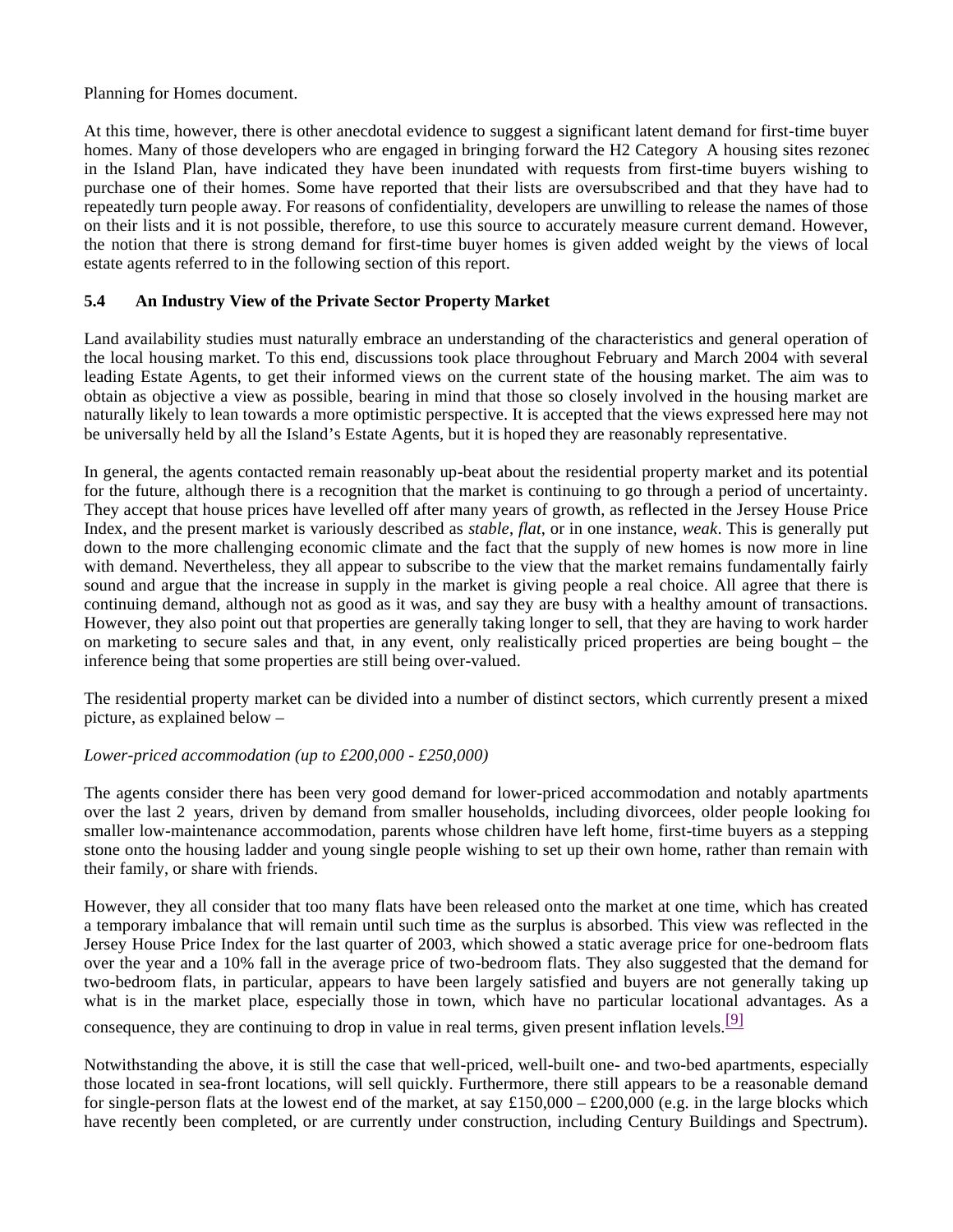This is primarily because of their affordability and the fact that prospective occupiers find purchase more attractive than rental. Many of these properties are also being bought as a private investment to let as a source of income, as an alternative to banking their money, or investing in stock market based products. [10]

Small houses up to £250,000 are turned round quickly and all the agents agree that there is still a genuine healthy demand for houses from first-time buyers. These potential buyers do not appear to be displaying any lack of confidence, although the affordability of homes remains their primary concern. There is a general agreement among the agents that the first-time buyers have a continuing preference for buying houses with a garage and garden, and that many are holding back from purchase on the open market. It seems they are waiting for the sites zoned in the Island Plan to come forward. The houses to be provided on these sites are generally regarded by the potential buyers as better value for money and more able to meet their aspirations, even though they would forgo potential equity advantages that might accrue from going into the open market.

## *Mid-price homes*

The lower end of this sector (£250,000 to £350,000) is regarded as the busiest market with the most turnaround. It includes ex-States loan properties and is very price-sensitive. It seems that there is not much interest from potential buyers unless the price is under £300,000.

Most of the agents reported that there is not much activity in the higher end of this sector (£400,000 to £600,000), which is generally the preserve of second and third-time purchasers. However, there remains some activity in the market up to £450,000 and one agent believes the proposed changes to mortgage interest tax relief may have had an effect on sales of higher priced properties. In any event, the agents suggested the general lack of activity has caused prices to fall significantly over the last 12 to 18 months. This has been especially noticeable in the flat market, where the choice of available flats has been described as "phenomenal".

## *Most expensive properties*

The luxury end of the Island's housing market  $(\text{\pounds}650,000 - \text{\pounds}700,000+)$  is the slowest sector, where properties generally take the longest to sell. Here again, prices have been falling significantly to more realistic levels. However, there appear to be a considerable number of buyers in the market for properties in the £1 million to  $£1,5$  million range and over. As with the higher mid-priced homes on the market, prices are negotiable and asking prices are seldom achieved.

## *Private rental*

The private rental market appears to be the most difficult to judge at present, but there is general agreement that there appears to be a healthy supply of private rented housing at this time, as evidenced by the considerable amount of accommodation being advertised for rent in the Jersey Evening Post. There has been some growth in the availability of rented housing, fuelled by an increase in the number of younger people wishing to set up their own home and choosing to rent accommodation which is made affordable with States financial support. As a result, some developers appear to have targeted the rental market, whilst some properties originally targeted for sale have, due to difficulties in sales, moved to the rental market (e.g. Royal Oak Hotel site). Other growth has occurred because of private individuals investing in apartments, which are then let. The current over-provision in the private rental market is largely put down to people's general preference to buy property, as well as the increase in property available to rent and, to a lesser extent, the increasing contribution made by housing associations.

All the agents reported that rents are falling significantly to what some describe as *"more sensible levels"*. Interestingly, however, there is some evidence to suggest that rental levels have actually been rising throughout the last year, until the first quarter of  $2004$ .<sup>[11]</sup> The agents also point to an increase in 'difficult to let' properties at the bottom end of the market, and especially converted properties. As a result, they say that many properties previously rented are now being put up for sale.

Notwithstanding the above, one of the agents suggested there still appears to be a general shortage of good quality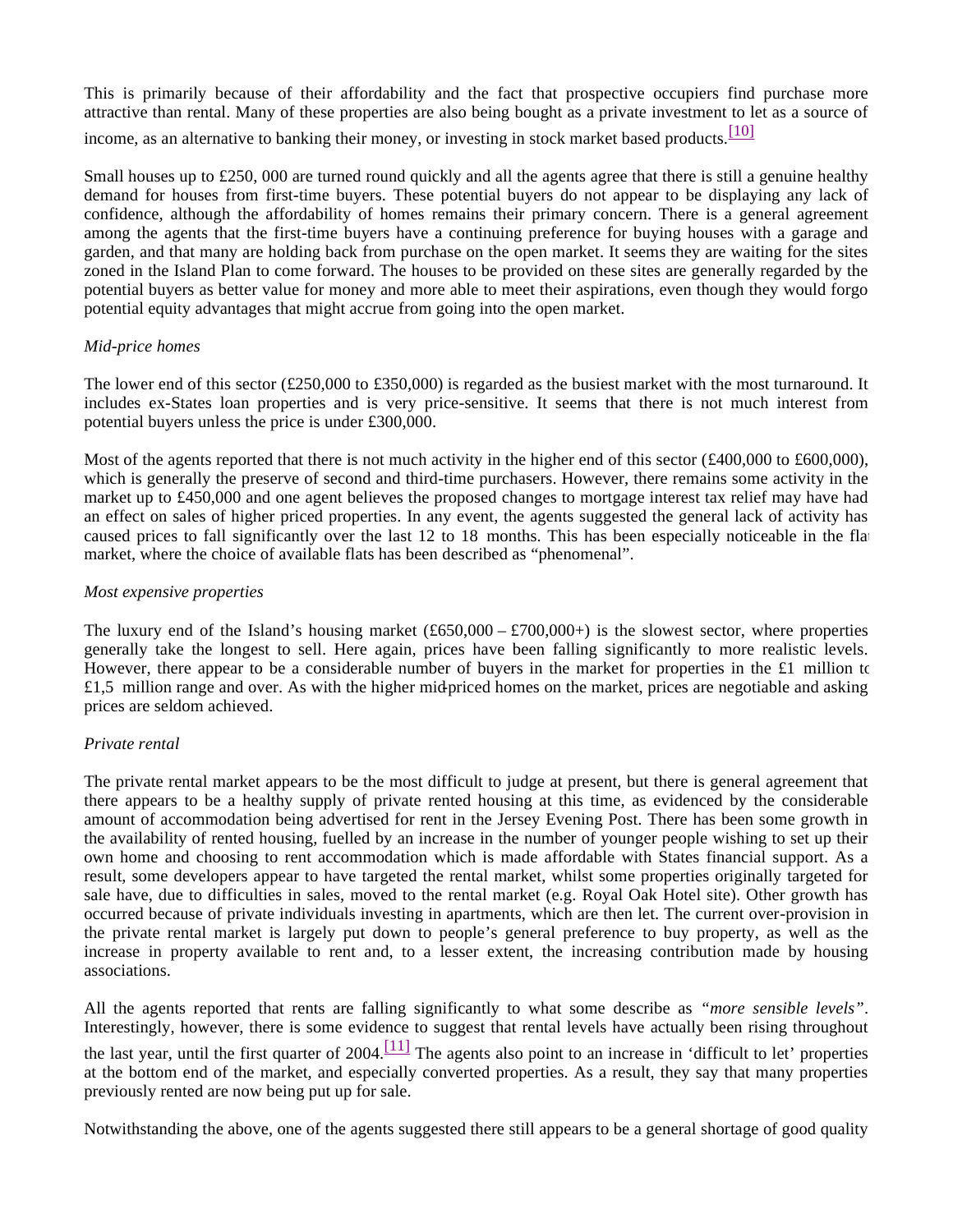houses for rental (especially two-bedroom houses).

#### *Non-qualified accommodation*

The general perception among the agents is that the market has met the demand in this sector, where an increase in the amount of accommodation available has combined with a large fall off in demand. They generally consider that the falling demand is largely due to the loss of construction workers and, to a lesser extent, the reduction in the residential qualifying period and the increase in the amount of registered lodging accommodation. As a consequence, agents have received an increase in enquiries from landlords, because they are finding it difficult to let their properties and are looking for advice. There has also been an increase in the amount of non-qualified accommodation advertised for let in the Jersey Evening Post.

One of the agents suggested that the situation in the unqualified sector is *"nowhere near as bad as it has been",* given that there is a lot more good quality accommodation available to choose from, the gap in the general standard of qualified and unqualified accommodation has been narrowing and that the unqualified accommodation no longer commands the premiums it once did. Rents in the sector have fallen and it is claimed they are now nearly on a par with those in the qualified sector. It is generally accepted, however, that there is still a considerable amount of poor quality accommodation in the sector and that a significant number of lower income group residents, including families, are living in unsuitable, inferior accommodation conditions and experiencing difficulties in finding more suitable accommodation (as referred to earlier in Section 3.2).

All the agents agree that there will always be demand for good quality accommodation in the unqualified sector, which is offered at realistic rents.

#### *Future of the residential property market*

In February and March 2004, there appeared to be a general acceptance among the agents contacted that the Island's residential property market would either remain flat in the immediate/foreseeable future, or would fall and that property would probably decline in value in real terms. However, it was recognised that the future of the market is very much a confidence issue and will ultimately depend on the future of the economy. In the longer term, the agents were optimistic that the market will recover, following an economic up-turn, particularly given the good quality of life that the Island will continue to offer its residents.

At the time, the agents cited a variety of negative or potentially negative factors, which were causing them concern for the short-term market performance, including –

- continued economic uncertainty;
- the possibility of a significant economic downturn;
- Over supply of new housing on the market;
- Predicted increases in interest rates, raising the cost of borrowing;
- the possible lowering of incomes in real terms;
- the impact of reducing mortgage tax relief;
- increases in stamp duty;
- other revenue-raising measures being considered by the States;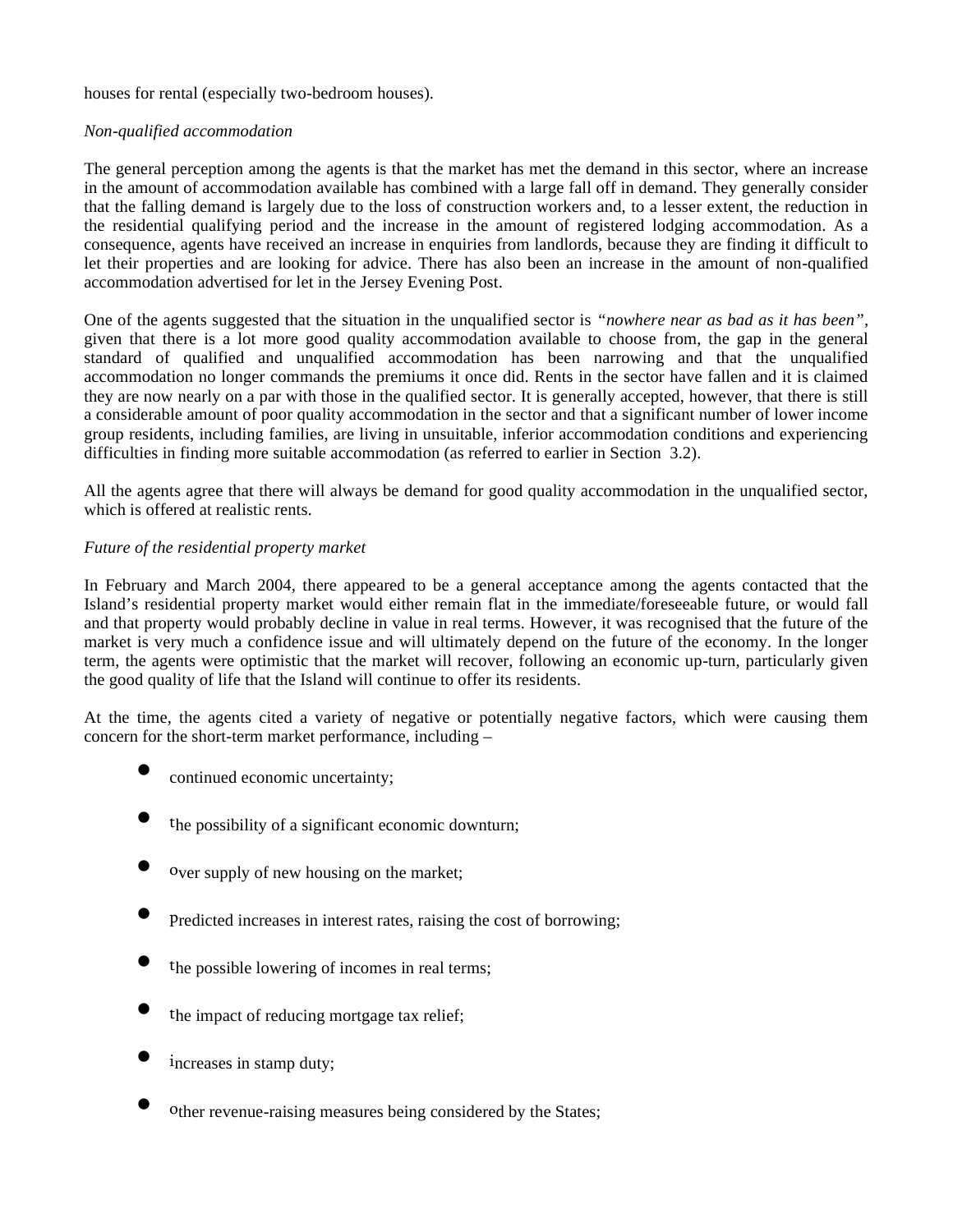external factors (e.g. Stock Market performance/situation in Iraq).

However, the agents made a number of positive suggestions about how the prospects for the market might be improved. These are primarily aimed at increasing demand to take up perceived surpluses of stock in the qualified sector, including –

- $f$ urther lowering the housing qualification period to 10 years or below;
- relaxing the existing housing laws and expanding the number of essentially employed (i.e. "(i)" category or their equivalent);
- $\mu$  introducing a system of work permits and doing away with the 'non-qualified sector';
- The States adopting a strategy of 'controlled economic growth'.

It is interesting to note a degree of overlap between these suggestions and the proposals included in both the recently approved Strategic Plan and the recently published recommendations of the 'Migration and Policy Steering Group' alluded to earlier (Sections 3.1 and 3.2). One would expect, therefore, that the agents might now have a more optimistic outlook on the future of the residential property market.

## **6. ISLAND PLAN PROPOSALS FOR MEETING HOUSING REQUIREMENTS/TARGETS**

## **6.1 Qualified sector**

The Island Plan concentrates on addressing the requirements in the 'qualified sector'. Of the 2,860 new residentially qualified homes allowed for in the Island Plan over the first 5 years of the Plan period, provision (i.e. in terms of land and opportunities) is made for 1,850 Category A homes and 1,010 Category B homes. It is planned that this supply be made up from nearly 2,000 homes (1,990) from existing sources (e.g. existing planning permissions, changes in the Built-Up Area boundary etc.) and just under 1,000 homes (870) on sites rezoned specifically for Category A homes, as set out in Table 7.

| <b>SOURCES</b>                                          | <b>ESTIMATED YIELDS</b>                            |                                     |               |  |  |
|---------------------------------------------------------|----------------------------------------------------|-------------------------------------|---------------|--|--|
|                                                         | Category A:<br><b>Affordable</b><br><b>Housing</b> | Category B:<br><b>Other Housing</b> | <b>T</b> otal |  |  |
| A. EXISTING SOURCES                                     |                                                    |                                     |               |  |  |
| <b>Sites for States First-time Buyer and Social</b>     | 980                                                |                                     | 980           |  |  |
| <b>Rented Housing</b>                                   |                                                    |                                     |               |  |  |
| St. Helier Town Opportunities                           |                                                    | 245                                 | 245           |  |  |
| Waterfront Area Phase II                                |                                                    | 150                                 | 150           |  |  |
| Conversions and Changes of Use in Town of               |                                                    | 155                                 | 155           |  |  |
| <i>St.</i> Helier                                       |                                                    |                                     |               |  |  |
| Windfall Development in Parishes outside of             |                                                    | 460                                 | 460           |  |  |
| the town of St. Helier                                  |                                                    |                                     |               |  |  |
| $Sub$ -total $\overline{-$ Supply from existing sources | 980                                                | 1,010                               | 1,990         |  |  |
|                                                         |                                                    |                                     |               |  |  |
| <b>B. SITE EARMARKED IN ISLAND PLAN</b>                 |                                                    |                                     |               |  |  |
| Land rezoned for Category A homes in                    | 560                                                |                                     | 560           |  |  |
| Policy H <sub>2</sub>                                   |                                                    |                                     |               |  |  |
|                                                         |                                                    |                                     |               |  |  |

| Table 7: Supply of new homes in qualified sector - provided for in the Jersey Island Plan 2002 |  |  |  |  |  |
|------------------------------------------------------------------------------------------------|--|--|--|--|--|
|                                                                                                |  |  |  |  |  |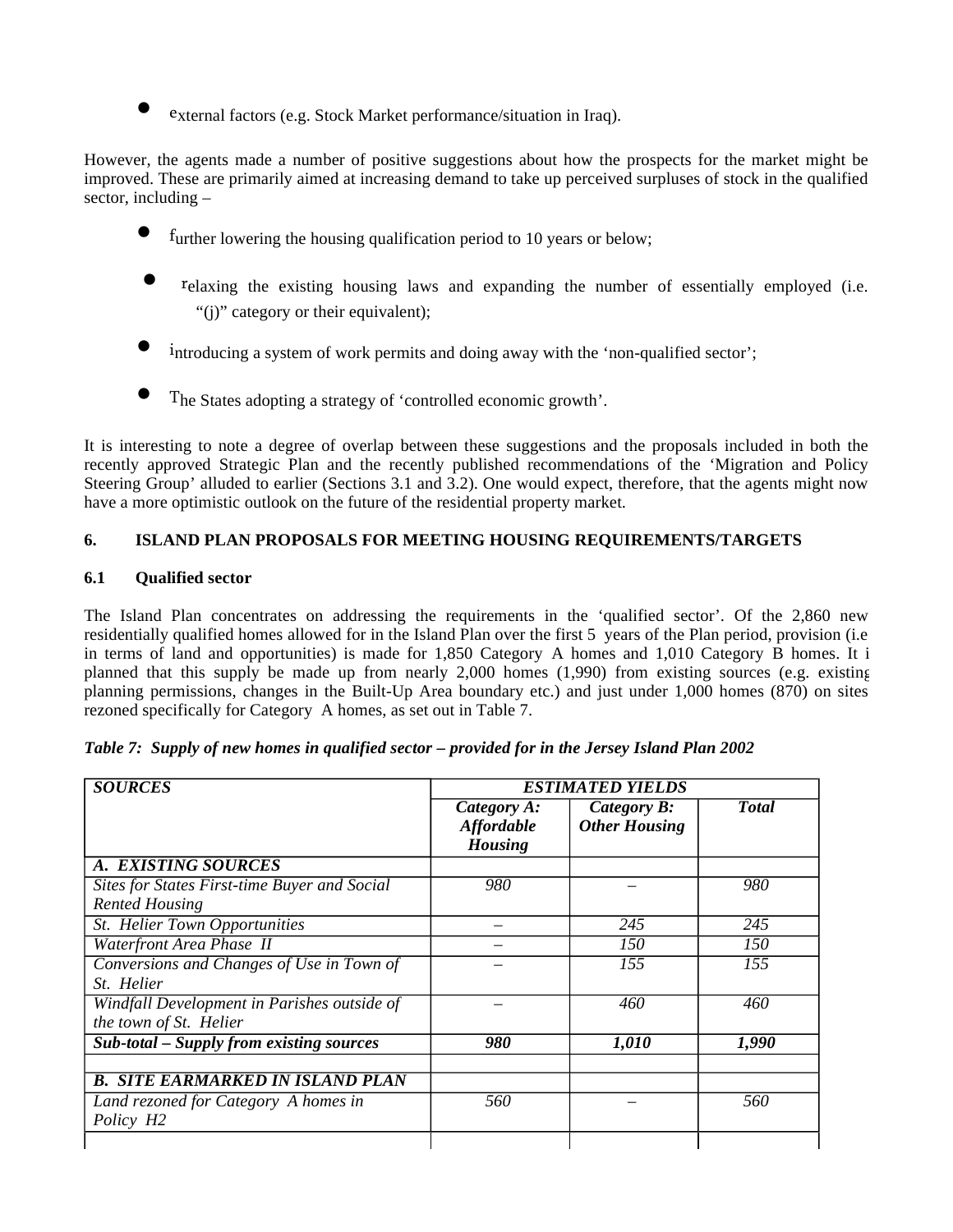| Sites for further consideration for Category A | 310   |              | 310   |
|------------------------------------------------|-------|--------------|-------|
| homes in Policy $H\ddot{3}l$                   |       |              |       |
| Sub-total – Supply from earmarked sites        | 870   |              | 870   |
|                                                |       |              |       |
| <b>TOTAL SUPPLY</b>                            | 1,850 | <i>1.010</i> | 2.860 |

Notes:<br> $*1$ 

These figures do not include potential yields from 5 sites which were agreed by the States as amendments to the Plan, on the basis that they will be the subject of public consultation.

 The rate at which these sites are brought forward (through rezoning) will depend on a public consultation exercise and on monitoring the extent of supply and demand.

 The Table makes no provision for additional requirements for sheltered accommodation, of additional requirements resulting from changes in net migration and to the residential qualification period.

To deliver the required housing target set by the Island Plan for new homes in the 'qualified sector' up to the end of 2006, requires average building rates of 570 new homes per year, comprising –

- 370 Category A homes per year (i.e. 196 from existing sources and 174 from rezoned sites);
- 200 Category B homes per year.

This rate of building is much higher than the average rate of 350 dwellings per year experienced between 1987 and 2002 and significantly exceeds the previous high annual building rate during the period of 516 homes completed in 1993 (see Section 7.1, Table 8).

## **6.2 Non-qualified sector**

The 2001 Census suggests that 13% of private households in Jersey live in non-qualified accommodation, which is split fairly evenly between tied (staff) accommodation, private lodgings and Registered Lodging House accommodation.

It is assumed in the Island Plan that the requirements in the 'unqualified sector' (1,610 homes by the end of 2006) will be provided through increased availability of private lodgings in the existing building stock and the creation of new lodging houses and staff accommodation as part of the day-to-day development process, including newbuild, conversions and changes of use. This would require an average annual rate of provision of some 320 new homes over the period in question.

## **7. SUPPLY**

## **7.1 Completion rates in the qualified sector**

Table 8 shows the number of completions of new homes in the qualified sector during 2002 and 2003 and allows a comparison with past trends.

The last 2 years have seen a boom in residential construction work and impressive numbers of new homes have been completed. The historically high average rate of approximately 750 new homes per year is more than double the average rate achieved in the preceding 16 years from 1986 and is comprised of 331 Category A homes per year and 417 Category B homes per year.

On the face of it, the figures suggest that Category A building rates are presently below the target rate of development, whilst the Category B building rate is well in excess of target rates. However, the figures take no account of the proportion of the completions currently included in Category B private developments, which will have contributed to meeting identified Category A requirements. Following recent investigations undertaken by officers of the Housing Department and the Housing Task Force, it is estimated that at least 128 Category I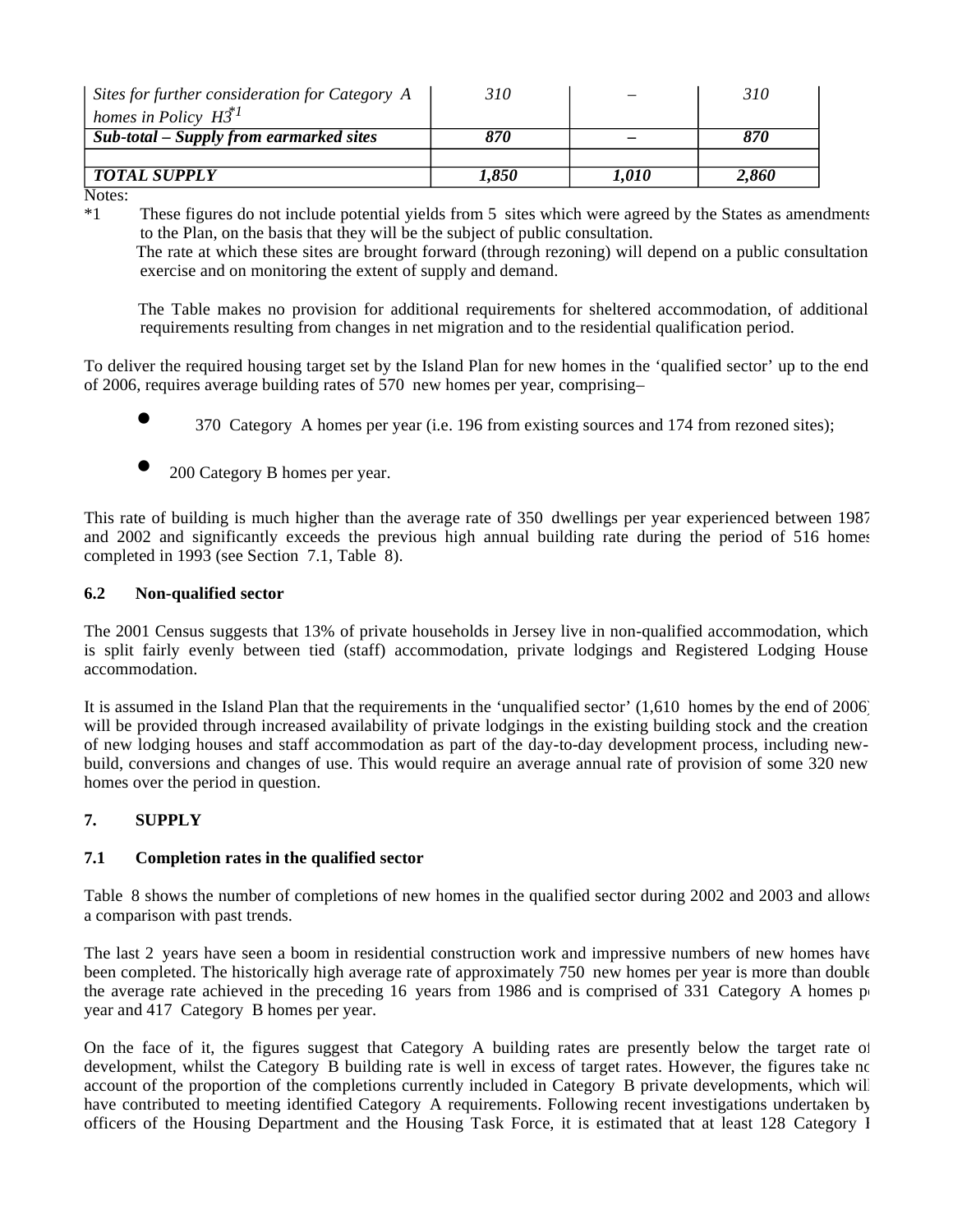homes completed over the last 2 years will have met identified needs for first-time buyer homes.  $\frac{[12]}{]}$  The revised average annual rate of 395 Category A home completions over the last 2 years, therefore, exceeds the 370 target rate.

| <b>Completed dwellings (net)</b>          |                                          |                                |                                    |                         |                             |  |  |  |
|-------------------------------------------|------------------------------------------|--------------------------------|------------------------------------|-------------------------|-----------------------------|--|--|--|
| Year                                      | <b>Purpose-built</b><br>first-time buyer | Purpose-built<br>social rented | <b>Purpose-built</b><br>Category A | Other demand<br>housing | <b>Total</b><br>completions |  |  |  |
|                                           | homes                                    | homes                          | completions                        | (Category B)            |                             |  |  |  |
| 1986                                      | $\overline{107}$                         | 40                             | 147                                | 232                     | 379                         |  |  |  |
| 1987                                      | $\overline{23}$                          | 225                            | $\overline{248}$                   | 106                     | 354                         |  |  |  |
| 1988                                      | 108                                      | 136                            | 244                                | 103                     | 347                         |  |  |  |
| 1989                                      | $\overline{\phantom{0}}$                 | 147                            | 147                                | 128                     | 275                         |  |  |  |
| 1990                                      | $\overline{17}$                          | 130                            | 147                                | 289                     | 436                         |  |  |  |
| 1991                                      | 76                                       | 75                             | $\overline{151}$                   | $\overline{325}$        | 476                         |  |  |  |
| 1992                                      | 139                                      | 130                            | 269                                | 159                     | 428                         |  |  |  |
| 1993                                      | 187                                      | 86                             | 273                                | 243                     | 516                         |  |  |  |
| 1994                                      | 81                                       | 197                            | 278                                | 175                     | 453                         |  |  |  |
| 1995                                      | $\overline{165}$                         | $\overline{50}$                | $\overline{215}$                   | 199                     | 414                         |  |  |  |
| 1996                                      | $\overline{15}$                          | $\overline{70}$                | $\overline{85}$                    | 224                     | 309                         |  |  |  |
| 1997                                      | $\overline{12}$                          | (137)                          | (125)                              | 142                     | $\overline{17}$             |  |  |  |
| 1998                                      | $\overline{\phantom{0}}$                 | $\overline{51}$                | $\overline{51}$                    | 186                     | 237                         |  |  |  |
| 1999                                      | 79                                       | $\overline{78}$                | $\overline{157}$                   | $\overline{240}$        | $\overline{397}$            |  |  |  |
| 2000                                      | $\qquad \qquad -$                        | 60                             | 60                                 | 312                     | 372                         |  |  |  |
| $\overline{2001}$                         | 59                                       | $\overline{26}$                | 85                                 | 356                     | 441                         |  |  |  |
| Sub-total                                 | 1,068                                    | 1,364                          | 2,432                              | 3,419                   | 5,851                       |  |  |  |
| Ave. annual<br>completions<br>1986-2001   | 67                                       | 85                             | 152                                | $214^{*3}$              | $366^{*3}$                  |  |  |  |
|                                           |                                          |                                |                                    |                         |                             |  |  |  |
| $\overline{2002}$                         | $92^{*2}$                                | $300^{*1}$                     | 392                                | 461                     | 853                         |  |  |  |
| $\overline{2003}$                         | $161^{*2}$                               | $109*1$                        | $\overline{270}$                   | 373                     | $\overline{643}$            |  |  |  |
| Sub-total                                 | $\overline{253}$                         | 409                            | $\overline{662}$                   | 834                     | 1,496                       |  |  |  |
| Ave. annual<br>$completions$<br>2002-2003 | 127                                      | 204                            | 331                                | 417*4                   | $748^{*4}$                  |  |  |  |

*Table 8: Housing completions in qualified sector*

\*1 see Appendix 3 for details \*3 includes lodging and staff accommodation

\*2 see Appendix 2 for details \*4 excludes lodging and staff accommodation

Most of the homes which have been constructed in the last 2 years (73%) have been in the urban parishes of St. Helier (54%), St. Saviour (8%) and St. Clement (11%), as indicated in Table 9 below. This is very much line with the 'spatial strategy' for new development set out in the Island Plan, which promotes more sustainable development concentrated in urban areas.

|              |                                    | <b>New homes by Category</b> |                                 |                   |
|--------------|------------------------------------|------------------------------|---------------------------------|-------------------|
| Parish       | <b>Purpose-built</b><br>Category A | Category B                   | <b>Total homes</b><br>completed | $\frac{6}{6}$     |
| St. Brelade  |                                    | 24                           | 24                              | 1.6               |
| St. Clement  | 55                                 | 114                          | 169                             | 11.3              |
| Grouville    | 17                                 | 50                           | 67                              | 4.5               |
| St. Helier   | 460                                | $\overline{340}$             | 800                             | $\overline{53.5}$ |
| St. John     | 40                                 | 33                           | 73                              | 4.9               |
| St. Lawrence |                                    | 74                           | 74                              | 4.9               |
| St. Martin   | 21                                 | 15                           | 36                              | 2.4               |
|              |                                    |                              |                                 |                   |

*Table 9: Completions of new homes in the qualified sector, by Parish, 2002 to 2003\*1*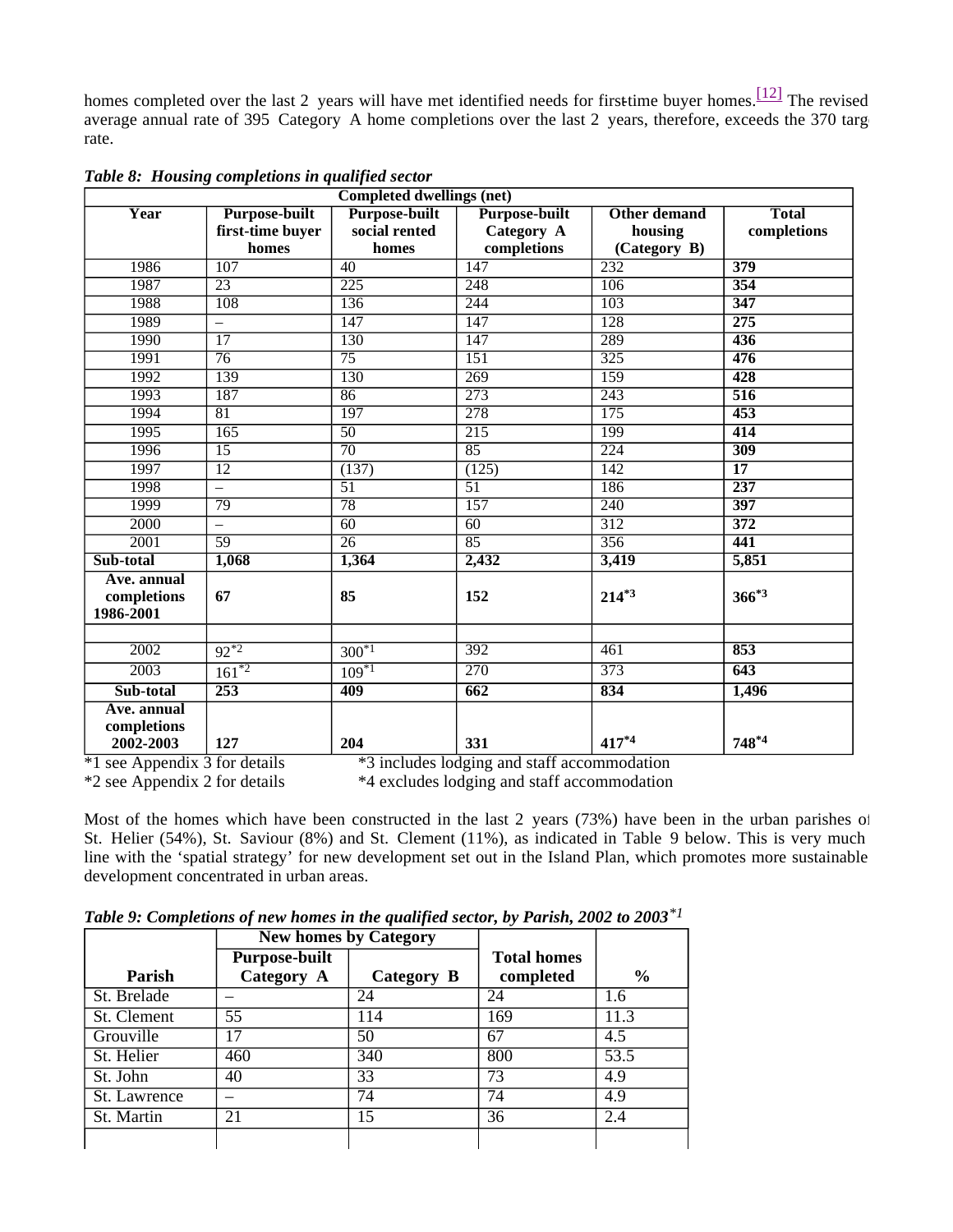| St. Mary     |     | 23  | 23            | L.)          |
|--------------|-----|-----|---------------|--------------|
| St. Ouen     |     | 31  | 31            | ⌒<br>2. l    |
| St. Peter    | 10  | 17  | $\mathcal{L}$ | 1.8          |
| St. Saviour  | 49  | 76  | 125           | 8.4          |
| Trinity      | 10  | 37  | 47            | 3.1          |
| <b>TOTAL</b> | 662 | 834 | 1,496         | <b>100.0</b> |

*\*1 excluding contribution from private Category B developments.*

## **7.2 Outstanding commitments in the qualified sector**

Table 10 below provides details of outstanding commitments for new homes in the'qualified sector' at the start of 2004. Once again, this points to impressive levels of outstanding commitments for new homes. One would expect that the 831 Category B homes under construction at the start of 2004 will all be complete in the period up to the

end of 2006. The yield in this sector will also be supplemented by a small proportion of both the  $773\frac{[13]}{[13]}$  homes which have existing consents (but have yet to start) and an unknown number of proposed homes which will be granted consent during 2004 and the early part of 2005. It is not possible to accurately predict the likely yield of new homes by 2006 from approved proposals that have yet to commence. Indeed, there may be some reluctance

to commence certain schemes in the present economic climate.  $\frac{[14]}{[14]}$ 

In contrast, one might reasonably expect that virtually all the outstanding commitments for Category A homes (i.e. first-time buyer and social rented) could be completed by the end of 2006, whether or not they are presently under construction. However, it should be borne in mind, as can be seen from Appendices 3 and 4, that the commitment figures for Category A homes set out above –

- rely heavily on the completion of developments on the 11 sites rezoned under Policy H2 of the Island Plan;
- only include approved yields for rezoned sites where consent has been granted. For the remaining rezoned sites where development proposals have not yet been approved, estimates have been used of the most likely yields;
- do not allow for changes to the capital programme, whereby the development of other sites earmarked for Category A housing developments is frozen or delayed.

*Table 10: Outstanding commitments for new homes in qualified sector, at start of 2004 (N.B. The potential yields from Island Plan H2 sites are based on enhanced estimates @ April 2004)*

| <b>Outstanding Planning Permissions</b><br>No. of New Homes (Net) |                |                         |          | Other commitments<br>which may yield or<br>involve loss of units<br>before the end of 2006 |                 |                           |              |
|-------------------------------------------------------------------|----------------|-------------------------|----------|--------------------------------------------------------------------------------------------|-----------------|---------------------------|--------------|
|                                                                   |                |                         |          |                                                                                            |                 |                           |              |
|                                                                   |                | Planning.<br>Building   |          |                                                                                            | Definite,       | <i>Other</i><br>possibles |              |
|                                                                   | Planning       | <i>or</i>               | Total    |                                                                                            | probable<br>and | in the                    |              |
|                                                                   | in             | Planning                | No. with | Homes under                                                                                | highly          | time                      |              |
| Type of                                                           | Principle      | & Building              | consent  | construction                                                                               | possible        | $frame$ <sup>*2</sup>     | <b>Total</b> |
| housing                                                           | <b>Permits</b> | $Permits$ <sup>*5</sup> | (a)      | (Net)(b)                                                                                   | (c)             | (d)                       | $(a+b+c)$    |
| Purpose-                                                          | 23             | 131                     | 154      | 52                                                                                         | 298             |                           | $504^{*3}$   |
| built                                                             |                |                         |          |                                                                                            |                 |                           |              |
| first-time                                                        |                |                         |          |                                                                                            |                 |                           |              |
| buyer                                                             |                |                         |          |                                                                                            |                 |                           |              |
| Other                                                             | $75^{*1}$      | $698*1$                 | $773*1$  | 831                                                                                        |                 |                           | 1,604        |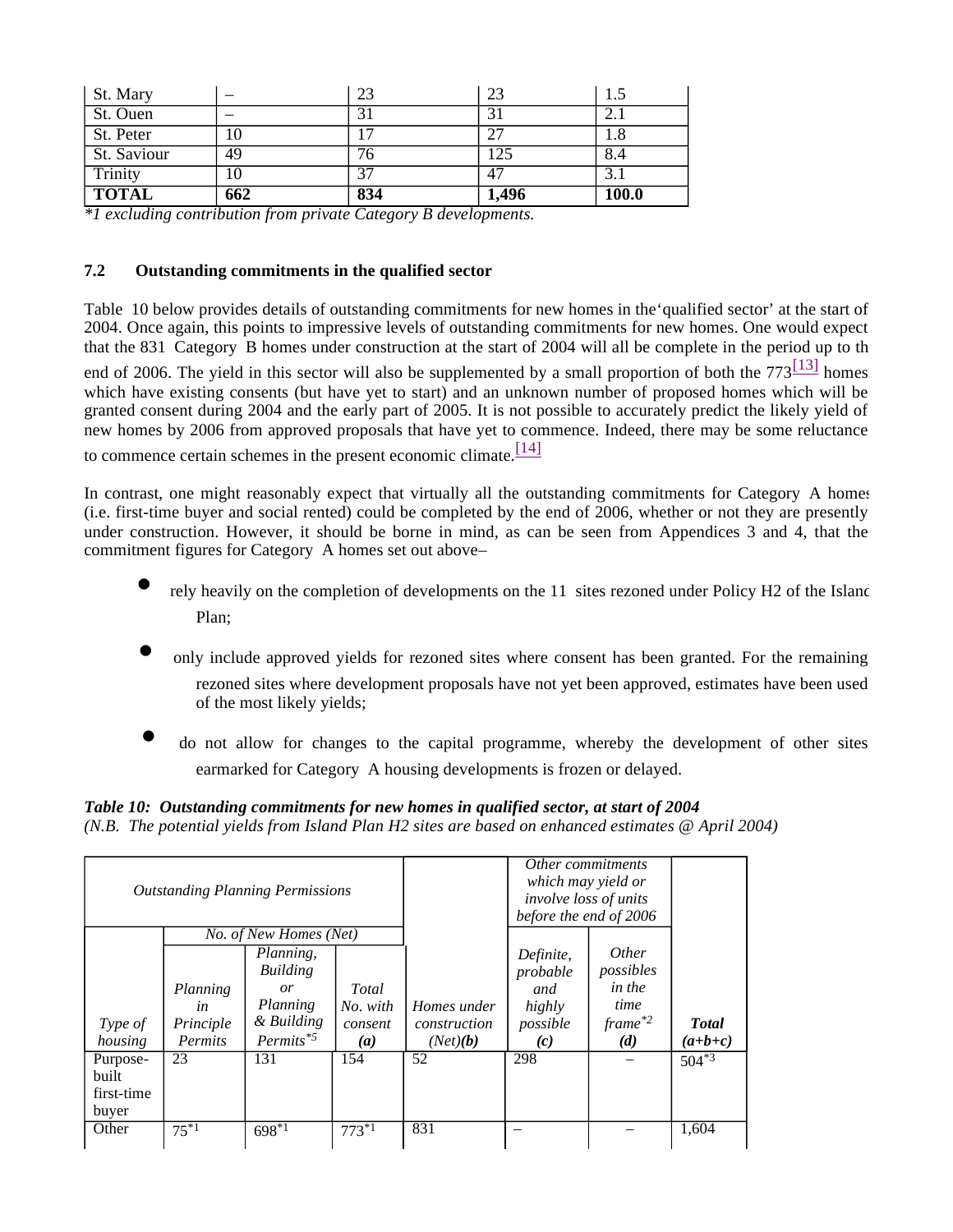| demand     |         |       |       |     |            |            |
|------------|---------|-------|-------|-----|------------|------------|
| housing    |         |       |       |     |            |            |
| (Cat.B)    |         |       |       |     |            |            |
| Total      | 98      | 829   | 927   | 883 | 298        | 2,108      |
| demand     |         |       |       |     |            |            |
| housing    |         |       |       |     |            |            |
| Social     | $(-70)$ | 201   | 131   | 81  | $269^{*4}$ | $481^{*4}$ |
| Rented     |         |       |       |     |            |            |
| housing    |         |       |       |     |            |            |
| Total (all | 28      | 1,030 | 1,058 | 964 | 567        | 2,589      |
| housing)   |         |       |       |     |            |            |

- \*1 net of permissions which have not been advanced for 4 years or more. They also exclude some larger developments where outline consent has been granted for the redevelopment of outworn hotels and commercial properties, but where actual proposed yields are unknown. The group set up to investigate the contribution of Category B developments to meeting Category A needs, has indicated that many of th larger proposals with consent (but not yet started) are unlikely to yield before the end of 2006.
- \*2 there are a number of sites set out in IP Policy H3, which are, subject to public consultation, earmarked to meet housing needs up to 2006. These are excluded from the figures for the time being and decisions about bringing them forward will, in any event, depend on monitoring the extent of supply and demand.
- \*3 see Appendix 4 for details.
- \*4 see Appendix 3 for details. The total figure would be reduced by 70 to 411, if the yield of new homes from the 3 urban sites where development funding has previously been temporarily frozen materialises after the end of 2006.
- \*5 including where the Committee has indicated it is 'minded to approve' schemes, subject to planning obligations being agreed.

If the theoretical yields referred to in the Island Plan were instead applied to those rezoned sites which do not yet have consent (i.e. by May 2004), the overall committed yields from social rented homes and first-time buyer homes would be reduced by 24 homes and 43 homes respectively. This represents a minimal reduction in the overall total of estimated outstanding commitments.

In view of the above, however, it is becoming increasingly important that efforts are redoubled to speed up the protracted processes involved in achieving consents for the development of the rezoned/earmarked Category A sites in question. Currently, only 5 of the 11 sites rezoned for Category A purposes in the Island Plan have bee favourably determined by the Committee. Furthermore, the resolution of planning obligations on all of these sites remains to be undertaken before any development can commence. It is also important to ensure that development funding is released for the 3 Category A urban sites referred to in Appendix 4. In any event, it may now be more realistic to anticipate yields from these sites occurring in 2007.

Table 11 illustrates the availability of housing commitments by Parish. As with completions over the last 2 years most (66%) of the residential commitments in the Island are concentrated in the main urban parishes of St. Helier (51%), St. Saviour (5%) and St. Clement (10%).

| Parish                                                     | <b>Outstanding</b><br><b>Permissions</b> | <b>Homes</b><br>under<br>construction | <b>Other</b><br>commitments* | <b>Total</b><br>commitments | % Total<br>commitments |
|------------------------------------------------------------|------------------------------------------|---------------------------------------|------------------------------|-----------------------------|------------------------|
| <b>St. Brelade</b><br>Cat B<br>$F-t-b$<br>Social<br>rental | 58                                       | 37                                    | 15<br>12                     | 95<br>15<br>12              | 4.7                    |

*Table 11: Housing commitments for new homes in qualified sector, by Parish @ start 2004*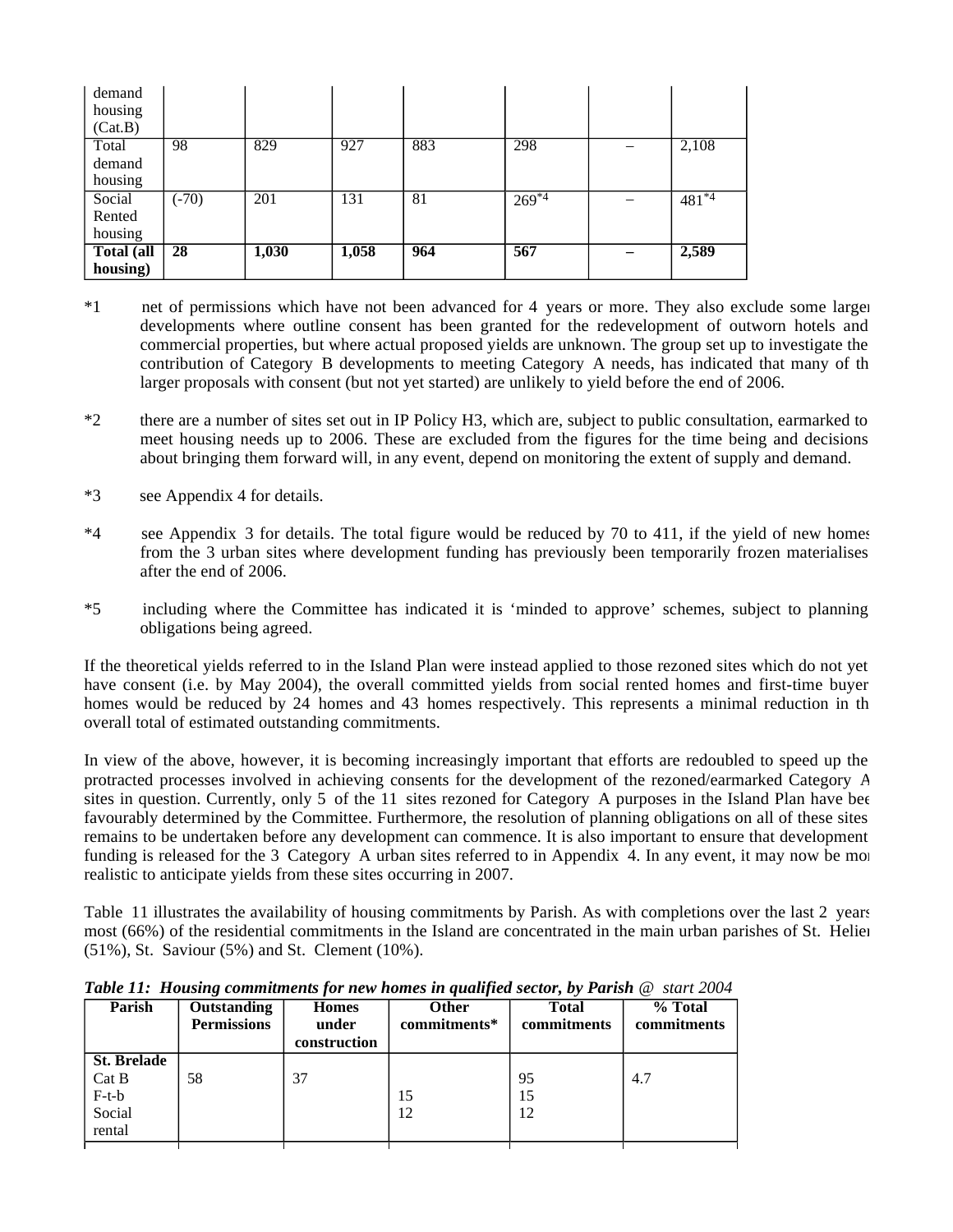| St.<br><b>Clement</b><br>Cat B<br>$F-t-b$                  | 52<br>117<br>(79) | 46       | 54<br>67 | 98<br>171<br>(12) | 9.9     |
|------------------------------------------------------------|-------------------|----------|----------|-------------------|---------|
| Social<br>rental                                           |                   |          |          |                   |         |
| <b>Grouville</b><br>Cat.B<br>$F-t-b$                       | 36                | 29       |          | 65                | 2.5     |
| Social<br>rental                                           |                   |          |          |                   |         |
| <b>St. Helier</b><br>Cat B<br>$F-t-b$                      | 351               | 550      | 76       | 901<br>76         | 50.8    |
| Social<br>rental                                           | 204               | 67       | 67       | 338               |         |
| St. John<br>Cat B<br>$F-t-b$<br>Social                     | 34                | 27       |          | 61                | 2.3     |
| rental<br>St.                                              |                   |          |          |                   |         |
| <b>Lawrence</b><br>Cat B<br>$F-t-b$<br>Social              | 67                | 14<br>14 | 90<br>73 | 81<br>90<br>87    | 10.0    |
| rental<br><b>St. Martin</b>                                |                   |          |          |                   |         |
| Cat B<br>$F-t-b$<br>Social<br>rental                       | 29                | 36       | 22<br>18 | 65<br>22<br>18    | 4.1     |
| St. Mary<br>Cat B<br>$F-t-b$<br>Social<br>rental           | $\tau$            | 6        |          | 13                | 0.5     |
| St. Ouen<br>Cat B<br>$F-t-b$<br>Social<br>rental           | 19<br>37<br>6     | 17       |          | 36<br>37<br>6     | 3.0     |
| <b>St. Peter</b><br>Cat B<br>$F-t-b$<br>Social<br>rental   | 45                | 21       | 41<br>32 | 66<br>41<br>32    | 5.4     |
| <b>St. Saviour</b><br>Cat B<br>$F-t-b$<br>Social<br>rental | 50                | 27<br>52 |          | $77\,$<br>52      | 5.0     |
| <b>Trinity</b><br>Cat B<br>$F-t-b$<br>Social<br>rental     | 25                | 21       |          | 46                | $1.8\,$ |
| <b>TOTALS</b><br>Cat B                                     | 773               | 831      | —        | 1,604             | 100.0   |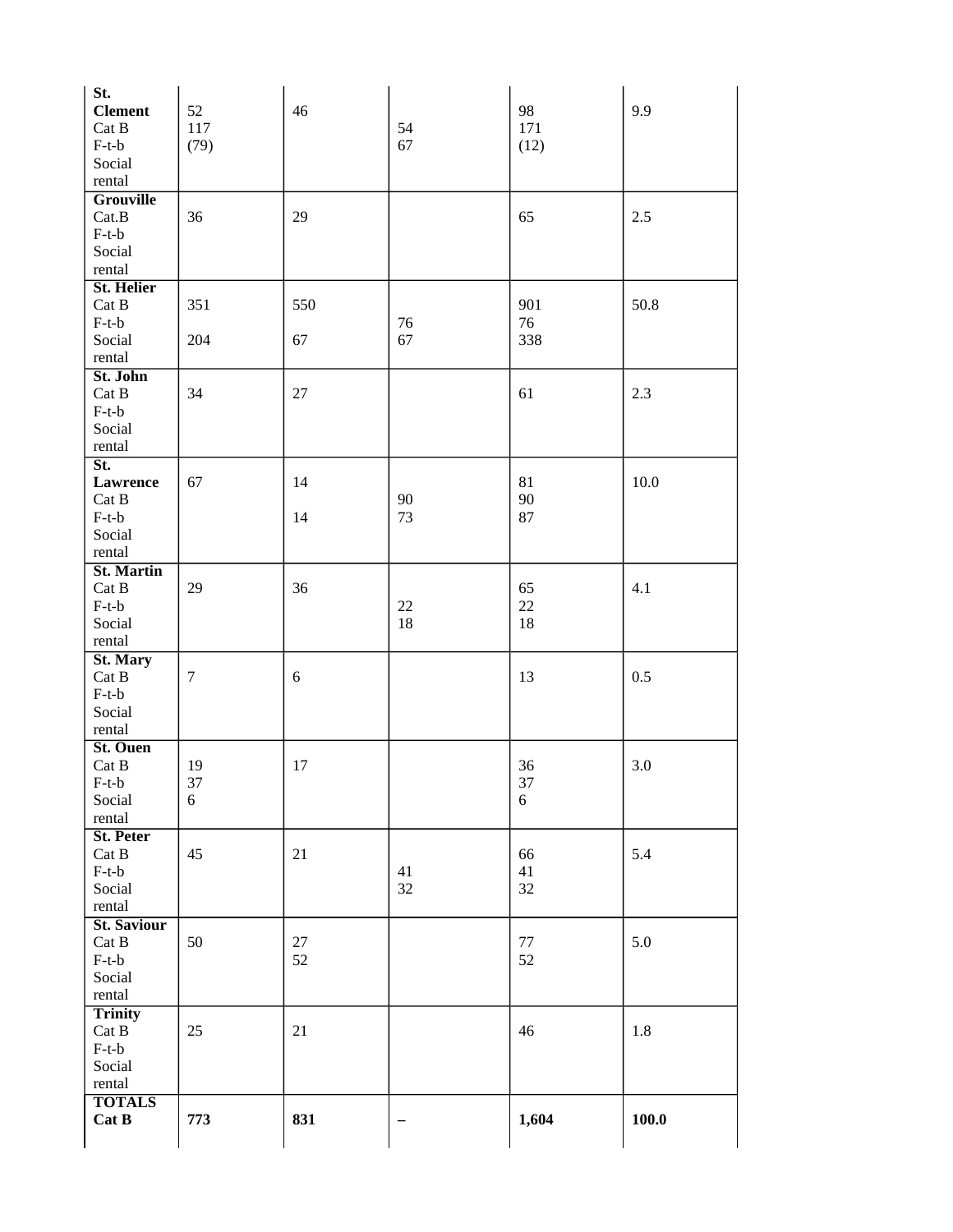| F-t-b         | 154   | 52  | 298 | 504   |  |
|---------------|-------|-----|-----|-------|--|
| <b>Social</b> | 131   | 81  | 269 | 481   |  |
| rental        | 1,058 | 964 | 567 | 2,589 |  |
| <b>GRAND</b>  |       |     |     |       |  |
| <b>TOTAL</b>  |       |     |     |       |  |

\* including the 3 urban Category A rental sites, where funding has been temporarily frozen.

#### **7.3 Completions and outstanding commitments in non-qualified sector**

With the exception of Registered Lodging Accommodation, there is a lack of good, comprehensive data on the supply of non-qualified accommodation.

## *Registered lodging accommodation*

Although the estimated requirements, which emerged from the latest 'Housing Needs Survey' for registered lodging house accommodation are relatively small compared to private lodgings (see Section 4.1, Table 1), it i assumed that an increase in supply in either category will help in meeting the needs of unqualified residents. Figures 2 and 3 show the numbers of registered lodging houses and the number of beds provided in the accommodation respectively since 1990. They serve to illustrate the direct response of the market to the growth in demand for lodging accommodation throughout the 1990s (despite a slight blip following the recession of 1993). The number of registered lodging houses in the Island more than doubled from 96 in 1990 to 198 in 1998. During the same period, the number of registered lodging house beds correspondingly increased by 152%, from 1,767 to 4,457. This increase in registered lodging house accommodation was more pronounced after 1993, as the growth in jobs led to an influx of migrants, putting pressure on the non-qualified sector of the housing market. It was largely achieved through the conversion of outworn hotels to guest houses.

The lack of new supply of registered lodging houses during 2000 and 2001 was probably attributable to a range of factors, including –

- the decision of the States in August 1998 to impose a moratorium on the development of new lodging houses (principally as a means of easing population pressures);
- the introduction of the "prime tourism sites policy" by former Planning and Environment and Tourism Committees (primarily aimed at preventing the continued loss of good quality hotel and guest house accommodation, which enjoyed the best settings); and
- the success of previous States measures aimed at restricting job growth and net immigration.

The first 2 factors proved controversial and were relatively short-lived.

Figure 3 shows that from March 2001 to June 2003, the number of lodging houses coming onto the Register rose significantly by 20 to a new high of 220. Further evidence for this increase is provided by the completion records for 2002 and 2003 held in the Department of Planning and Building Services. These are included in Appendix 6 and show that 21 former hotels, guest houses and hostels were converted, redeveloped, or extended to provide lodging accommodation.

The other notable occurrence during the last few years, as illustrated in Figure 4, has been the significant reduction in the actual number of bed spaces available in registered lodging houses, and especially during 2003, despite a growth in the number of properties registered. This has, in large part, been due to  $-$ 

- the efforts of owners to modernise and improve the quality of accommodation on offer, in response to demand for better standards;
- the need to fall in line with new accommodation standards set by the Housing Committee.<sup>[15]</sup>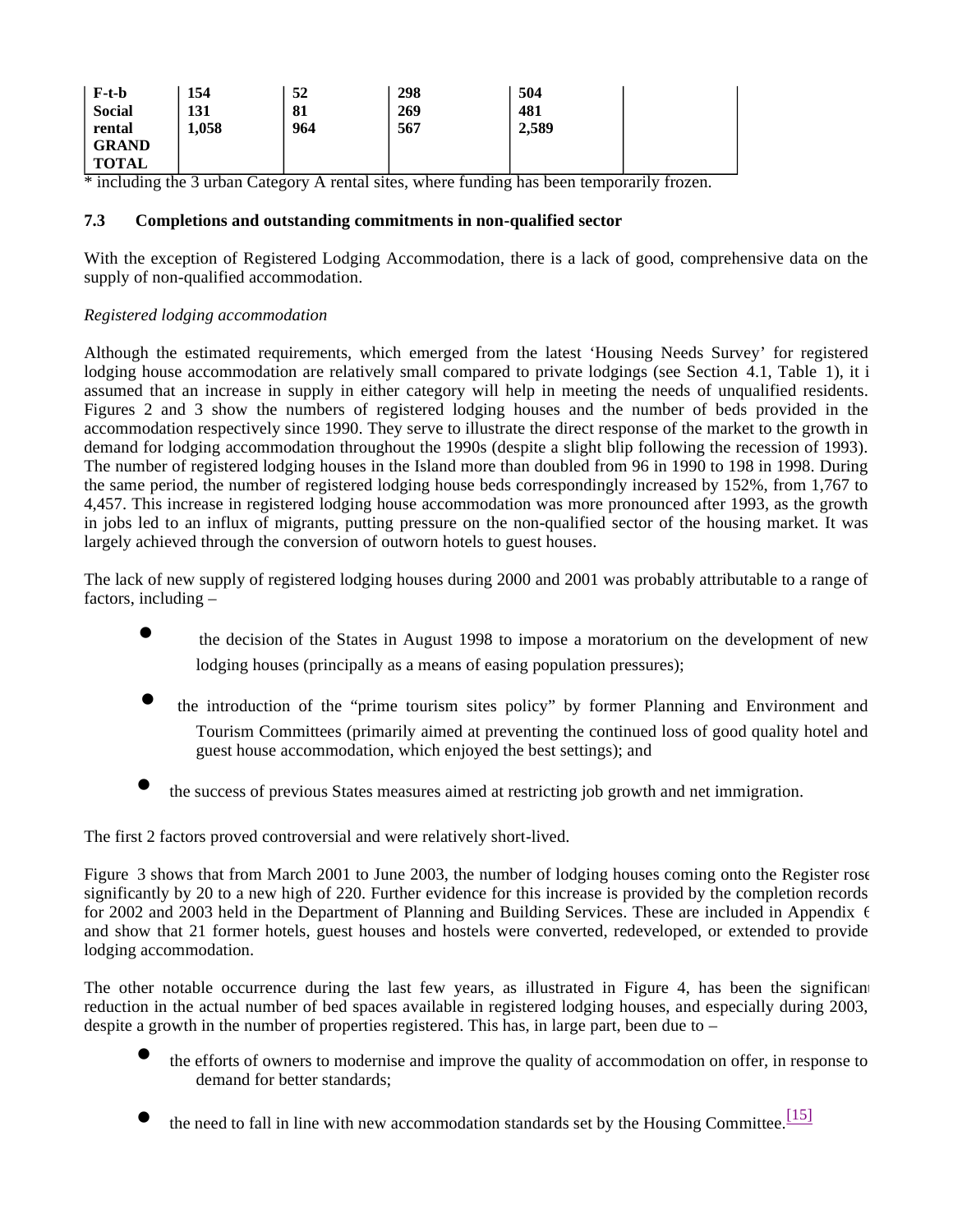Of the 3,904 beds in Registered Lodging Houses, 562 were for children under the age of 18 and 175 were for children up to the age of 5 years.



*Figure 3: Registered Lodging Houses, 1990 to 2003*

*Source: Housing Department Records*



*Figure 4: Registered Lodging House Beds, 1990 to 2003*

At the end of 2003, there were a considerable number of outstanding commitments to convert or redevelop properties (primarily hotels and guest houses) to provide additional new registered lodging accommodation, as set out in Appendix 7. A significant number of these commitments were in progress at that time, including some large scale schemes (e.g. Central Hotel, Hotel de la Plage and the 'O' Bar in St. Helier.

The latest report of the Housing Department's Lodging Inspector (2003), draws *inter alia* the following conclusions –

This sector of the non-qualified market appears reasonably vibrant and new and established registered lodging accommodation is generally quickly filled, with little requirement to advertise.

*Source: Housing Department Records*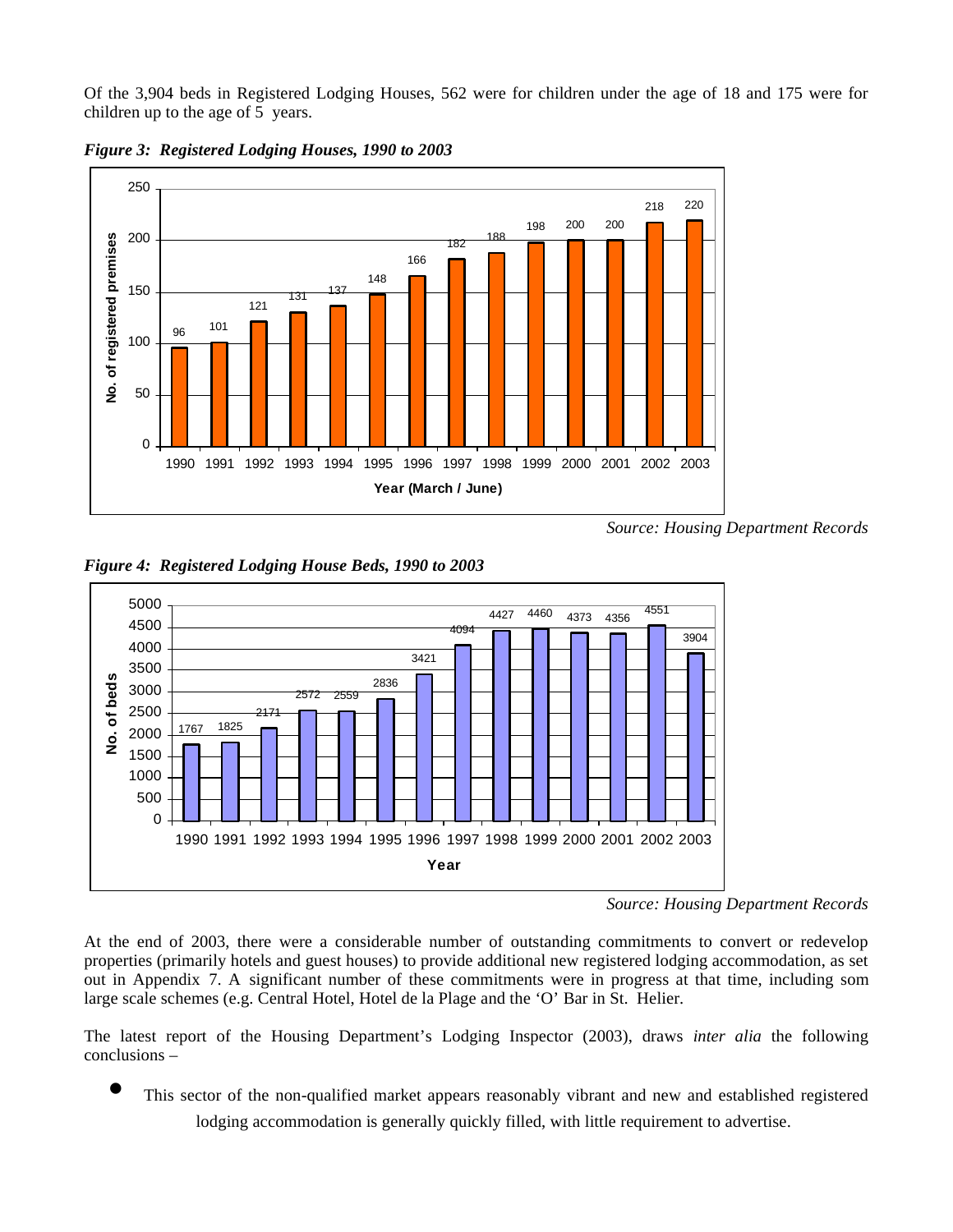- The overall standard of registered premises continues to rise, with a handful of exceptions.
- Much of the new lodging accommodation coming onto the register is of a high standard which *"in several cases can only be considered as luxury, offering fully self-contained one, two and three bedroom apartments, with large square footage and high quality fittings".* [16]
- The owners of smaller lodging houses are also striving to improve their accommodation.
- There remains a "heavy demand" for the small bedsit accommodation, fairly priced, to suit the market.
- There are some empty rooms/vacancies at the lower end of the registered market (i.e. those without en-suite facilities), which was previously unheard of.
- People in this sector are beginning to have a choice and many owners have been lowering their rents.

In his report, the Lodging Inspector sounds a note of warning. Although there has been considerable success in creating good quality accommodation, this has primarily benefited families in the higher income groups. He suggests this has had a negative effect on many lower income group families with one or two children, who were previously lodging in bedsitters or one-bedroom accommodation they could afford. He believes that some of these people are effectively being forced to look for alternative accommodation in a small expensive market of one- and two-bedroom flats in the unqualified sector.

#### *Private lodgings*

Private lodgings with 5 or less lodgers are not required to register under the Housing Law, or to meet minimum standards of space and amenities. The five-yearly census is the only way presently available to monitor how many people are living in lodgings and the report on the 2001 Census states there were 1,539 private households living in private lodgings in March 2001. There are no accurate figures on the current position, but there is anecdotal evidence to suggest that the supply of this type of accommodation is meeting, if not exceeding, current demand. Over recent months there have been numerous advertisements in the Jersey Evening Post offering rooms, bedsits and flats for let to non-qualified residents. For the first time since the recession of 1993/4 there is a degree of choice in this sector. This is a direct result of the changing economic situation, which has seen a general reduction in the number of jobs (notably in the building industry) and some consequent emigration from the Island of transient workers.

This has, in turn, led to a softening of the rents charged (see section 5.4) and probably assisted some residents to improve their accommodation conditions. There seems little doubt that the situation in the private lodgings market has improved significantly for many non-qualified residents, compared to the widespread pernicious and

degrading conditions that existed in the late 80s and late  $90s$ .<sup>[17]</sup>

#### *Staff accommodation*

As with private lodgings, the only readily available information on private households living in staff accommodation is provided by the five-yearly census. According to the report on the 2001 Census, there were 1,700 private households living in staff accommodation in March 2001. Unfortunately the current position is not known.

The majority of staff accommodation is provided in the tourism and agricultural sectors of the economy and is intrinsically linked to their economic performance. The general standard of staff accommodation in these sectors has improved considerably since the beginning of the 1990s, when the Health and Social Services Committee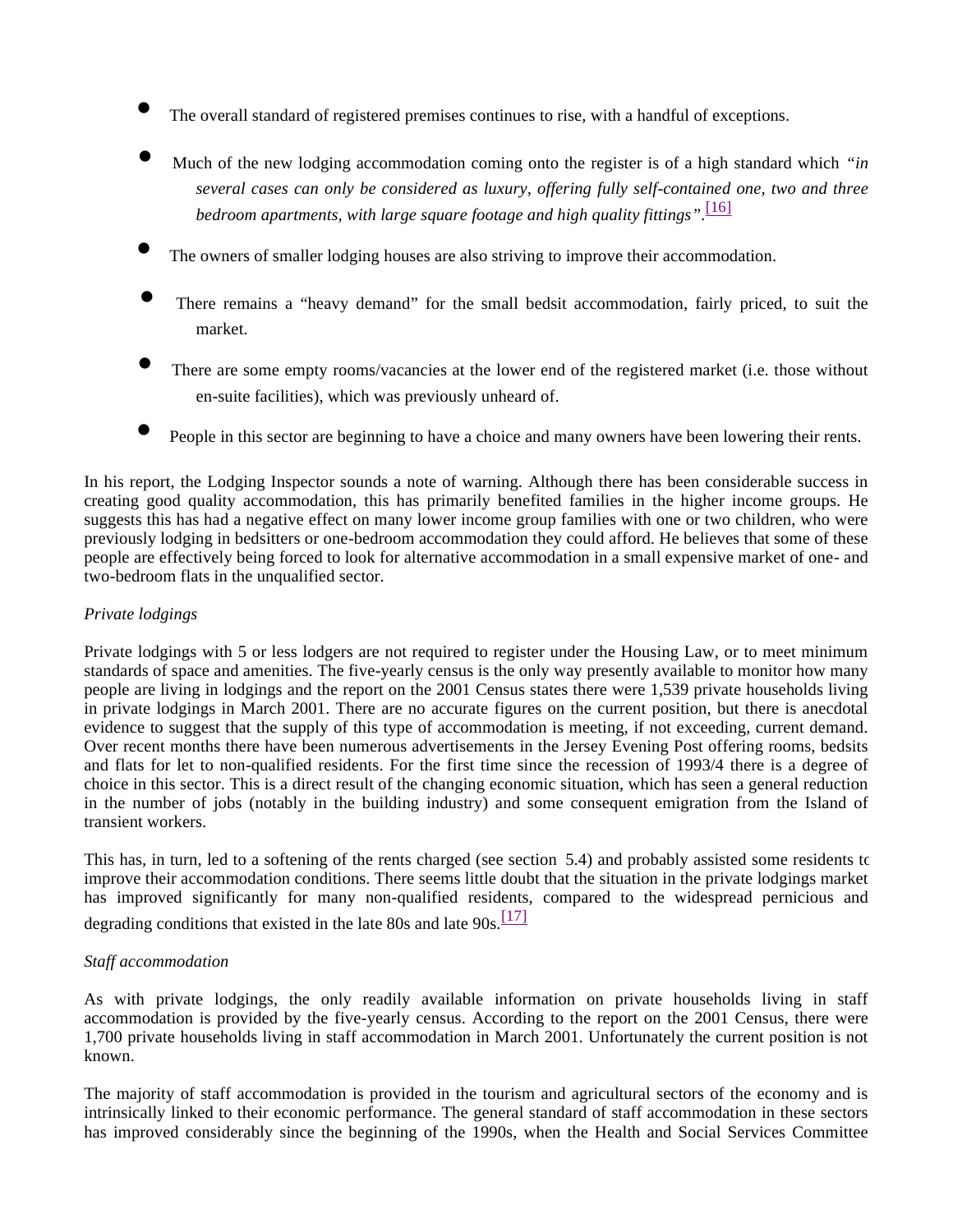introduced Code of Practice covering staff accommodation standards, given the demand for better quality accommodation from transient workers in these industries, the steady stream of applications for purpose built accommodation during the 1990s (both temporary and permanent), and the loss of numerous poorer quality tourism accommodation and many smaller, less economic farms.

According to Planning Department records, during 2002 and 2003, there was a modest amount of new and refurbished staff accommodation completed at fourteen different properties, including hotels, other commercial establishments and private residencies, and some existing staff accommodation was lost to redevelopment. At the start of 2004, work was in progress at 10 properties involving a similar mix of new and refurbished staff accommodation and further losses (primarily of hotel staff accommodation) to redevelopment. At that time, there were also a significant number of other outstanding commitments (i.e. 37 schemes with Planning Consent and/or Building Consent), involving the creation, refurbishment or redevelopment of staff accommodation at a variety of commercial properties and private residencies.

It would appear that this sector of the non-qualified market tends to look after itself. Planning policies are not generally unduly restrictive and opportunities are taken to create new accommodation as and when the demand arises.

## **8. COMPARING KNOWN HOUSING SUPPLY WITH REQUIREMENTS FOR HOMES**

## **8.1 Qualified sector**

Identifying requirements for new homes in the qualified sector and determining whether sufficient provision is being made to meet those requirements is not and will never be an exact science. Any such calculations must, of necessity, be based on numerous assumptions. The figures in Table 12 are an attempt to summarise the position, on the basis of the best information currently available. It is recognised that the figures are relatively crude, being based on supply and demand within broad tenure groups, with no account being taken of the sizes of units.

It can be seen that, by deducting planned and known/likely housing completions from estimated requirements up to the end of 2006 or thereabouts, the requirements for Category A homes is likely to be met. Even if yields from zoned Category A sites that do not yet have consent are reduced in line with the theoretical yields in the Island Plan (see section 7.2), the estimated shortfall of Category homes would only rise to approximately 90 homes.

Table 12 also serves to demonstrate the unexpectedly impressive performance in meeting Category I requirements through the normal development process, and suggests there is likely to be a slight over-provision of some 200+ Category B units against targets up to the end of 2006. In reality, this would be a welcome development, which will provide a certain amount of necessary slack in the system.

Overall, the figures point to the development of nearly 200 homes in the qualified sector, over and above identified requirements for the period up to the end of 2006. This has been made possible due to a number of factors, including –

- ● the new opportunities presented by the change in Island Plan Policies (notably the change in the Built-Up Area boundaries);
	- the redevelopment opportunities presented by a number of large outworn hotel and commercial sites;
	- changes in the relative profitability of housing developments over other forms of development;
	- the policy shift towards higher density, design-led housing developments.

## *Table 12: Relationship between estimated requirements for and supply of new homes, 2002 to 2006 (@ start 2004)*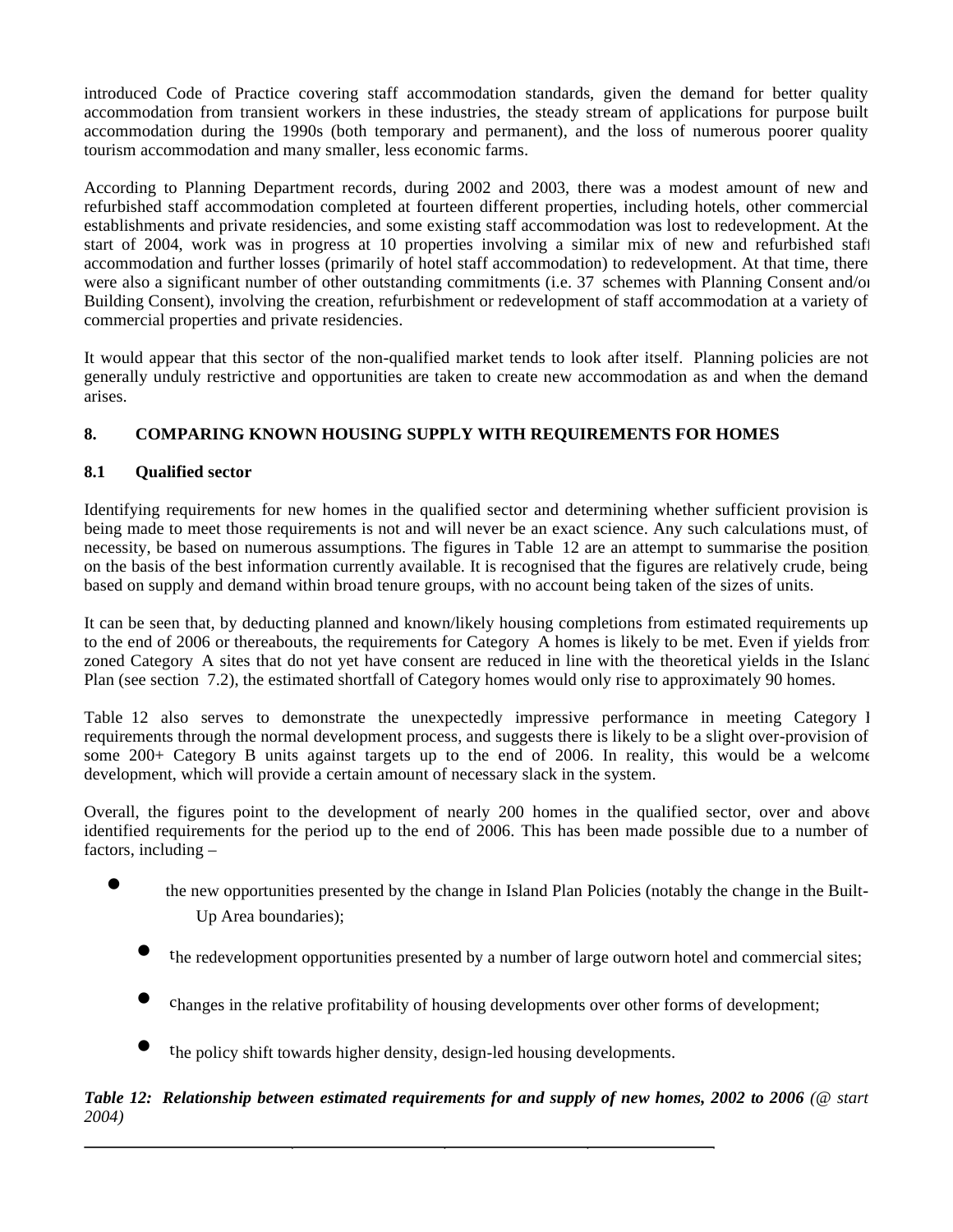| <b>HOUSING</b><br><b>REQUIREMENTS AND</b><br><b>SUPPLY</b>                                                     | <b>CATEGORY A</b><br><b>AFFORDABLE</b><br><b>HOUSING</b> | <b>CATEGORY B</b><br><b>OTHER</b><br><b>HOUSING</b> | <b>TOTAL</b>                                |
|----------------------------------------------------------------------------------------------------------------|----------------------------------------------------------|-----------------------------------------------------|---------------------------------------------|
| nd Plan estimates of homes                                                                                     |                                                          |                                                     |                                             |
| uired in qualified sector                                                                                      | 1,850                                                    | 1,010                                               | 2,860                                       |
| ditions to estimates, due to                                                                                   |                                                          |                                                     |                                             |
| nging circumstances                                                                                            |                                                          |                                                     |                                             |
| arding migration and the                                                                                       |                                                          |                                                     |                                             |
| ising qualification period                                                                                     | 130                                                      | 130                                                 | 260                                         |
| al requirements                                                                                                | 1,980                                                    | 1,140                                               | 3,120                                       |
| is Cat.A completions, 2002<br>$& 2003 -$                                                                       |                                                          |                                                     |                                             |
| Social Rented (purpose-                                                                                        |                                                          |                                                     |                                             |
| built)                                                                                                         | (409)                                                    |                                                     |                                             |
| First-time buyer (purpose-                                                                                     |                                                          |                                                     |                                             |
| built)                                                                                                         | (253)                                                    |                                                     |                                             |
| Proportion of Cat.B                                                                                            |                                                          |                                                     |                                             |
| meeting f-t-b<br>requirements                                                                                  | (128)                                                    |                                                     |                                             |
|                                                                                                                |                                                          |                                                     | (790)                                       |
| is remaining Cat.B<br>completions, 2002 &                                                                      |                                                          |                                                     |                                             |
| 2003                                                                                                           |                                                          | (706)                                               | (706)                                       |
| b-total @ beginning 2004                                                                                       | Outstanding<br>requirements<br>1,190                     | <b>Outstanding</b><br>requirements<br>434           | <b>Outstanding</b><br>requirements<br>1,624 |
| is Outstanding Category A<br>Commitments most likely<br>to yield in period -<br>Social Rented (purpose-        |                                                          |                                                     |                                             |
| built) $*1$                                                                                                    | (481)                                                    |                                                     |                                             |
| First-time buyer (purpose-                                                                                     |                                                          |                                                     |                                             |
| built) $*1$                                                                                                    | (504)                                                    |                                                     |                                             |
| Est. proportion of Cat.B -<br>under construction<br>meeting                                                    |                                                          |                                                     |                                             |
| f-t-b requirements $*2$                                                                                        | (183)                                                    |                                                     | (1, 168)                                    |
| is Remaining Outstanding<br><b>Category B Commitments</b><br>under construction and<br>most likely to yield in |                                                          |                                                     |                                             |
| period*3                                                                                                       |                                                          | (648)                                               | (648)                                       |
| ijected Totals @ end 2006                                                                                      | <b>Shortfall</b>                                         | <b>Provision</b>                                    | <b>Provision</b>                            |
|                                                                                                                |                                                          | above target                                        | above target                                |
|                                                                                                                | 22                                                       | 214                                                 | 192                                         |

*\*1 The potential yields from Island Plan H2 sites are based on enhanced estimates @ April 2004. The figures include the 70 homes expected from the 3 urban social rented sites, where funds have previously bee temporarily frozen and which might now be more likely to yield in 2007 (see Appendix 4).*

*\*2 This excludes provision for a proportion of Category B consents not yet started and a proportion of future consents yet to be granted.*

*\*3 This excludes all Category B outstanding commitments not yet started.*

## **8.2 Non-qualified sector**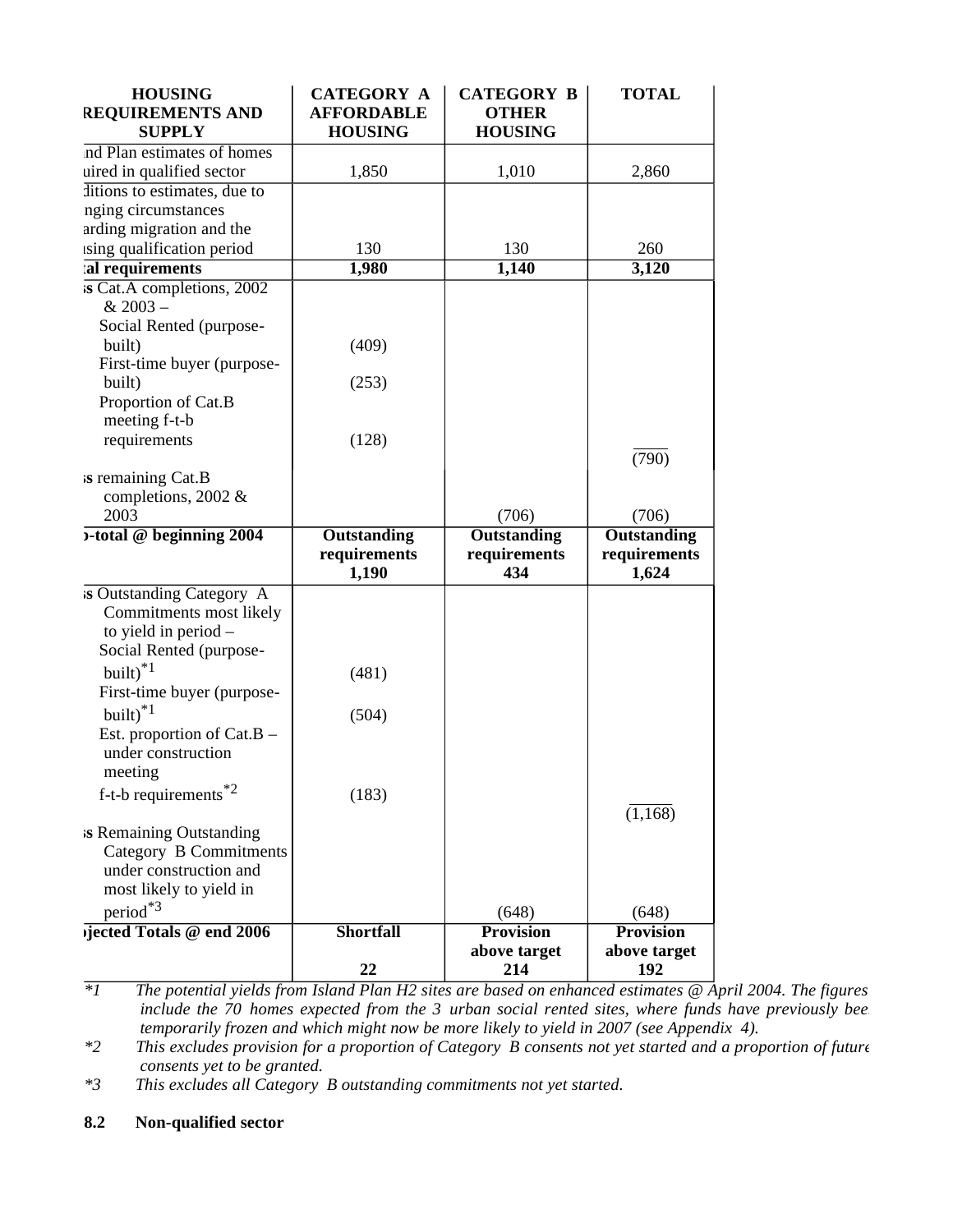The limitations of available data on the supply of new homes across the whole non-qualified sector, makes it impossible to carry out a similar numerical exercise to that shown in Table 12. The only reliable supply figures relate to the Registered Lodging House Sector. However, as alluded to earlier, there is some evidence to suggest that estimated requirements for new homes in this sector (and particularly the private lodgings sector) up to 2006 might well be overstated in the present economic circumstances, given the economic changes which have occurred since they were identified. These changes include the reduction in non-qualified employment, particularly in the construction and finance sectors, which has increased the likelihood that a proportion of the affected transient workers have left the Island. Previous estimates of demand in this sector will also have been affected by the subsequent reduction in the qualification period for residential status.

Certainly, the anecdotal evidence provided by estate agents (see Section 5.4) suggests a large fall off in demand, which is mirrored by falling rents and increasing difficulties in letting properties.

However, although there has been some success in meeting demand and improving the quality of accommodation in this sector, it is important to remain conscious of the fact that, historically, this is a market which is heavily influenced by short-term economic change. Of course, this situation may be controlled in future, if the current suggestions of the 'Migration and Policy Steering Group' are favourably received. This would help avoid the normal pressures on the non-qualified sector, arising from immigration, as a consequence of any future significant up-turn in economic growth, as proposed in the Strategic Plan.

## **9. CONCLUSIONS**

The evidence suggests that the current housing land availability situation is relatively healthy, in that there appears to be a general balance between the supply of new homes and the identified requirements for new homes.

There have been unprecedented numbers of new homes constructed in the 'qualified sector' during 2002 and 2003 and there are impressive levels of outstanding commitments.

It is anticipated that the outstanding requirements in the supply of Category A homes against identified requirements for the period up to the end of 2006, will be largely met by current commitments. However, this outcome is heavily dependent on the completion of developments on the 11 sites rezoned under Policy H2 of the Island Plan and other key sites in the capital programme (including 3 urban social rented sites where development funds have previously been temporarily frozen).

The supply of Category B homes during 2002 and 2003 has been far in excess of required targets and has created a very good level of supply at present. This has, in turn, contributed to the levelling off/stabilisation of prices in the residential property market. Current level of outstanding commitments will ensure that estimated requirements for new Category B homes up to the end of 2006 will be exceeded (i.e. by over 200 homes).

It has been more difficult to judge performance in the 'non-qualified' housing sector, because of the paucity of reliable and quantifiable information on the supply side, and because of the sensitivity of estimated requirements to changing economic circumstances. However, it would appear from the information available, that the market has been generally successful in meeting demand in this sector. There have been on-going improvements in the standard of accommodation and rents have been softening. The situation has been aided, in no small measure, by the more challenging general economic position which has prevailed during the period in question. It is important to recognise, however, that circumstances could alter very quickly if there is a significant economic up-turn and this serves to reinforce the importance of bringing forward the proposed measures to overhaul the regulations governing housing qualifications and better manage immigration.

It is of paramount importance to ensure that the supply of housing land, at any point in time, is not unduly restricted, and is sufficient to meet the community's needs for new homes. In this regard, it could be argued that the new Island Plan has performed well, in providing house builders with a greater choice of sites and opportunities to develop and better enabling them to respond to market conditions. However, it is also crucial not to remove important constraints on land use decisions. It is a requirement/aim of the planning system to remain consistent with the concept of 'sustainable development', as espoused by the Island Plan, and to ensure that the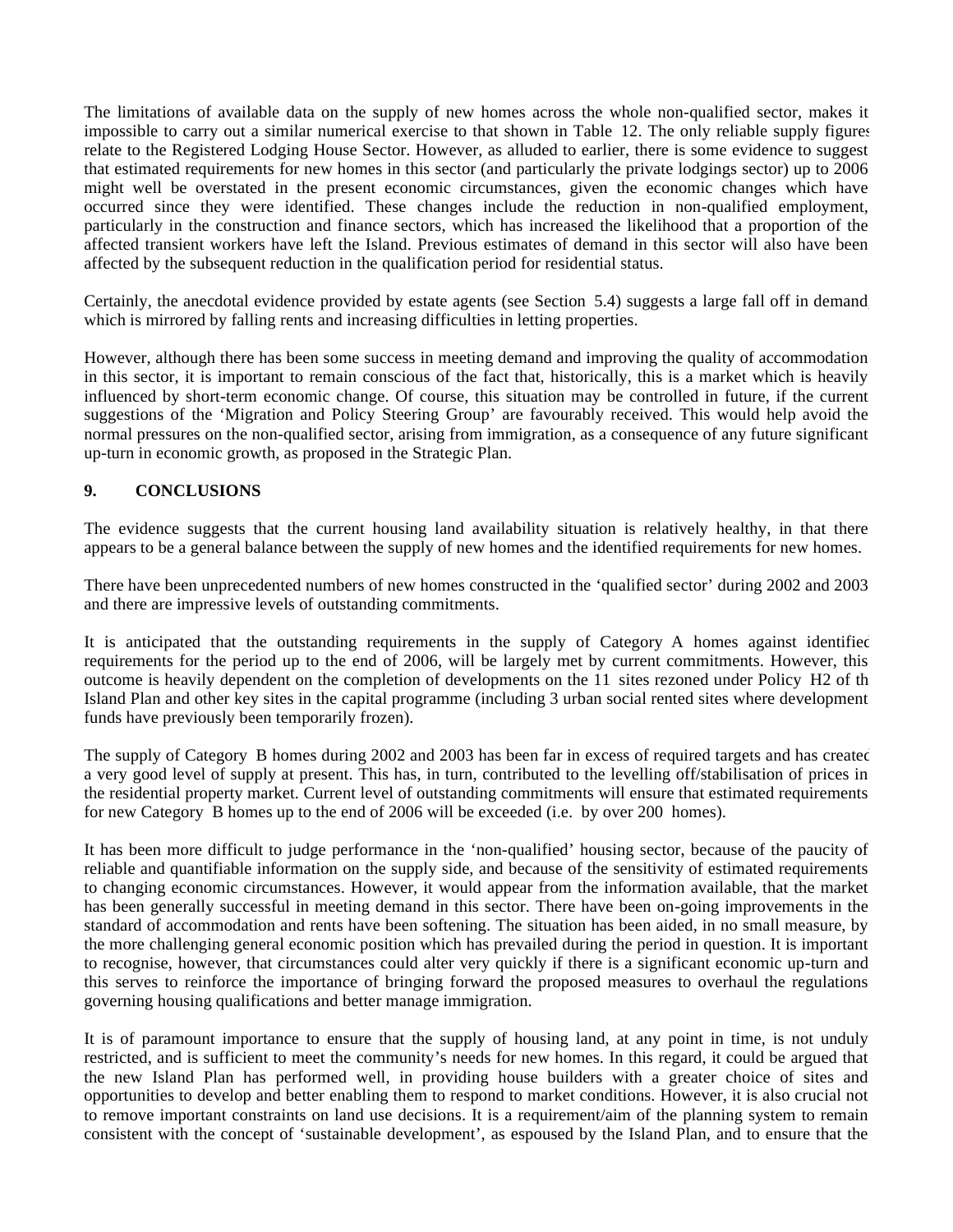need for development is properly reconciled with the need to protect and enhance the built and natural environment.

The evidence in this report does not, in itself, provide material grounds for changing the current planning policies, or releasing additional land for housing purposes. However, there would appear to be considerable benefit in undertaking detailed feasibility work on potential Category A sites identified under Island Plan policies H3 and H4. This will enable the sites to be quickly brought forward for public consultation and subsequent decisions on their suitability/priority for rezoning, in the event of a future proven need to bring forward additional housing land.

Although the situation is improving, assisted by proactive States policies and proposals, the economic and political climate of today is still characterised to some extent by uncertainty, which makes it difficult to accurately assess future requirements for new homes. Furthermore, there a number of key pieces of work, which will reach fruition at the end of the year and have a major influence on future planning for new homes. These projects will provide a sound and more informed basis for reviewing current planning policies, when the next residential land availability review is conducted at the beginning of 2005 and they include:

## **● A new 'Housing Requirements Study'**

 This will be undertaken by the Statistics Unit and will be based on a new household survey. It will enable estimates of requirement for new homes to be updated and rolled forward to 2009 and will take into account the likely implications for residential land availability arising from the new Strategic Plan.

## **● A review of the 'First-Time Buyers List'**

 The Housing Department will shortly review and up-date its list, to provide a realistic assessment of current demand.

## **● A policy for 'Monitoring and Managing Immigration'**

 The draft proposals of the 'Migration and Policy Group' have recently been published for public consultation. If these are favourably received, they will completely overhaul the current regulations governing housing qualification. The proposals would enable the better use of the Island's housing stock, which would be freed from existing tenure controls (i.e. the rationing of access to qualified accommodation) and could have major implications for future housing land availability reviews.

### **10. FUTURE REVIEWS**

Despite the generally favourable findings of this review, there can be no room for complacency. It remains important to continue to keep the housing situation under close scrutiny, so that any unforeseen change in circumstances is responded to effectively at an early stage.

The up-to-date quantified assessment of local housing requirements, which will be available at the beginning of next year, combined with a better understanding of the implications of the policy directions set out in the new Strategic Plan, will provide a solid basis for the next review of residential land availability. This is currently scheduled for April 2005. At that time, it will be appropriate to roll forward the estimates of future housing requirements to cover the five year period up to the end of 2009.

It is possible that the next review will provide the catalyst for modifying and updating the Island Plan. Should it, or any other subsequent review, establish that inadequate provision is being made to meet identified future housing requirements, it may be necessary to release additional land for housing purposes. Currently, the Island Plan includes numerous sites which have been identified under policies H3 and H4 for further consideration (subject to public consultation in most instances), as part of efforts to address future Category A housing needs. In any event, the Environment and Public Services Committee will seek to ensure that the right land is brought forward in the right place at the right time. In doing so, the Committee will have regard to the 'Spatial Strategy' and the 'site selection process' set out in the 2002 Island Plan.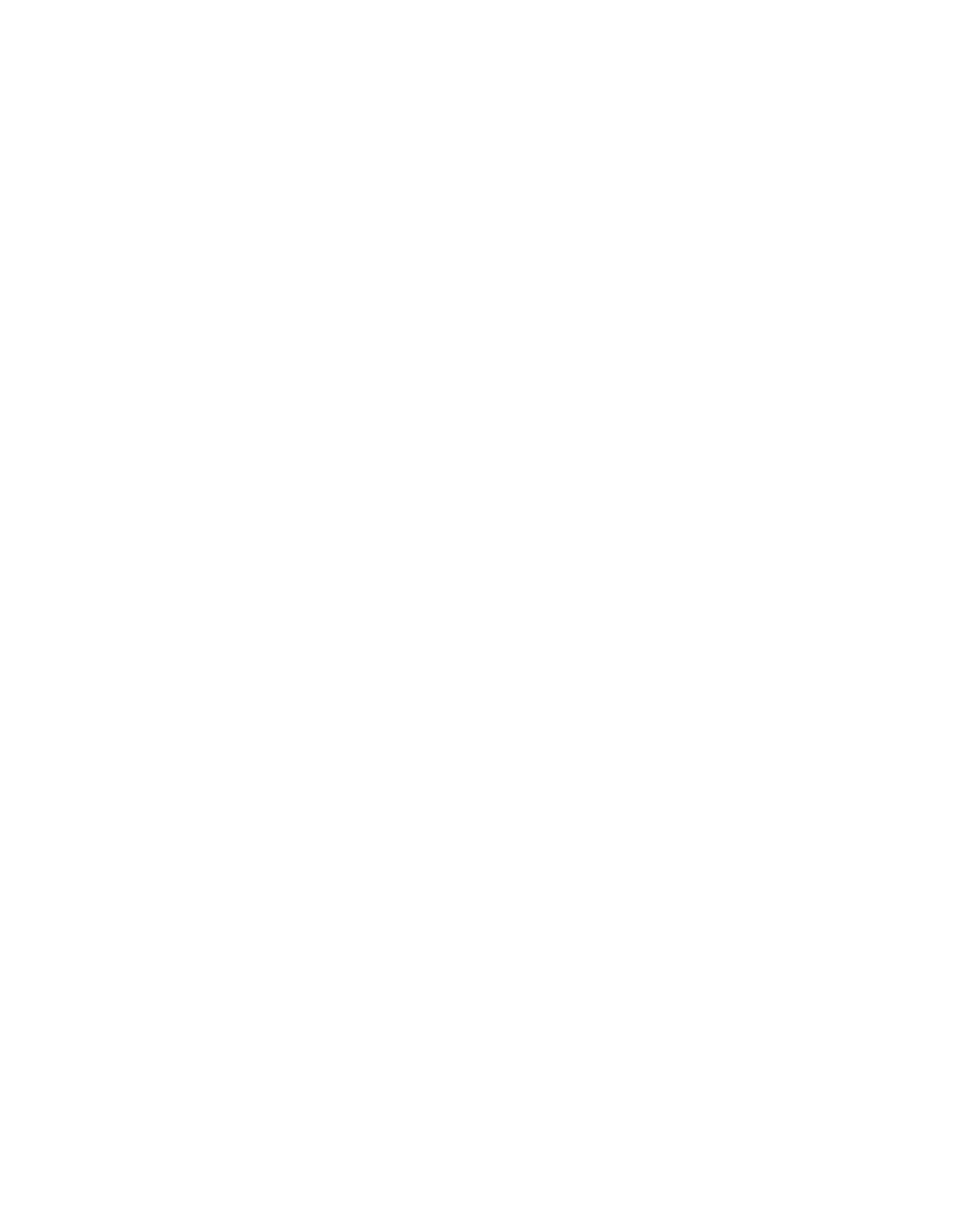### **REQUIREMENT FOR SOCIAL RENTED HOMES, BY TYPE, @ END 2003**

|                                  | <b>Accommodation requirement</b> |                 |                   |                          |                          |                    |  |  |  |
|----------------------------------|----------------------------------|-----------------|-------------------|--------------------------|--------------------------|--------------------|--|--|--|
| <b>Housing priority</b>          | 1 Bed                            | 2 Bed           | 3 Bed             | 4 Bed                    | 5 Bed                    | <b>Total</b>       |  |  |  |
| (a) States Rental                |                                  |                 |                   |                          |                          |                    |  |  |  |
| <b>Waiting List</b>              |                                  |                 |                   |                          |                          |                    |  |  |  |
| Group 1                          | 44                               | $\overline{28}$ | $\overline{11}$   | 7                        |                          | $\overline{90}$    |  |  |  |
| Group <sub>2</sub>               | 39                               | $\overline{28}$ | 10                | $\overline{\phantom{0}}$ |                          | $\overline{77}$    |  |  |  |
| Group 3                          | 8                                | 7               | 4                 | —                        | 1                        | 20                 |  |  |  |
| Group 4                          | $\overline{2}$                   | $\overline{1}$  | $\overline{3}$    |                          | $\overline{\phantom{0}}$ | 6                  |  |  |  |
| $G$ roup $5$                     | 13                               | $\equiv$        |                   |                          |                          | 13                 |  |  |  |
| $G$ roup $6$                     | $\overline{16}$                  |                 |                   |                          |                          | $\overline{16}$    |  |  |  |
| Sub total                        | 122                              | 64              | $\overline{28}$   | 7                        | 1                        | $\overline{222}$   |  |  |  |
| Households Pending <sup>*1</sup> | $\overline{30}$                  | 15              | 6                 | $\overline{2}$           |                          | $\overline{53}$    |  |  |  |
| <b>Total</b>                     | $\overline{152}$                 | 79              | $\overline{34}$   | $\overline{9}$           | $\overline{1}$           | $\overline{275}$   |  |  |  |
| (b) States Transfer              |                                  |                 |                   |                          |                          |                    |  |  |  |
| List                             |                                  |                 |                   |                          |                          |                    |  |  |  |
| Medical: Immediate/              | $\overline{59}$                  | $\overline{19}$ | $\overline{9}$    | $\overline{4}$           |                          | 91                 |  |  |  |
| Most Urgent                      |                                  |                 |                   |                          |                          |                    |  |  |  |
| Medical: Urgent/Less             | $\overline{20}$                  | $\overline{11}$ | $\overline{2}$    | $\mathbf{1}$             |                          | $\overline{34}$    |  |  |  |
| Urgent                           |                                  |                 |                   |                          |                          |                    |  |  |  |
| <b>Good Management</b>           | $\overline{34}$                  | $\overline{14}$ | $\overline{10}$   | $\overline{2}$           | 1                        | 61                 |  |  |  |
| <b>Social Reasons</b>            | $\overline{9}$                   | $\overline{5}$  | $\overline{5}$    | $\overline{\phantom{0}}$ |                          | 19                 |  |  |  |
| <b>Under Occupied</b>            | $\overline{79}$                  | $\overline{14}$ | $\overline{5}$    |                          |                          | $\overline{98}$    |  |  |  |
| Refurbishment                    | 24                               | 10              | 7                 | $\overline{2}$           |                          | 43                 |  |  |  |
| Overcrowded                      |                                  | $\overline{6}$  | $\overline{28}$   | $\overline{23}$          | 1                        | $\overline{58}$    |  |  |  |
| Other (inc. Hostel)              | $\overline{2}$                   | $\overline{2}$  | $\overline{28}$   | $\overline{3}$           |                          | $\overline{35}$    |  |  |  |
| <b>Total</b>                     | $\overline{227}$                 | $\overline{81}$ | 94                | $\overline{35}$          | $\overline{2}$           | 439                |  |  |  |
|                                  |                                  |                 |                   |                          |                          |                    |  |  |  |
| (c) Total Specified              | 379                              | <b>160</b>      | $\overline{128}$  | $\overline{44}$          | $\overline{3}$           | 714                |  |  |  |
| Requirements $(a + b)$           |                                  |                 |                   |                          |                          |                    |  |  |  |
|                                  |                                  |                 |                   |                          |                          |                    |  |  |  |
| <b>LESS</b> units presently      |                                  |                 |                   |                          |                          |                    |  |  |  |
| occupied by those                | (130)                            | (215)           | (71)              | (21)                     | (2)                      | (439)              |  |  |  |
| seeking transfers                |                                  |                 |                   |                          |                          |                    |  |  |  |
| <b>REQUIREMENT</b>               | 249                              | (55)            | $\overline{57}$   | $\overline{23}$          | 1                        | 275                |  |  |  |
| (@ End 2003)                     | $-55x$                           | over)           |                   |                          |                          |                    |  |  |  |
|                                  | 2 beds                           |                 |                   |                          |                          |                    |  |  |  |
|                                  | 194                              |                 |                   |                          |                          |                    |  |  |  |
| Percentage Total*2               | $\overline{70.5}$                |                 | $\overline{20.7}$ | $\overline{8.4}$         | $\overline{0.4}$         | $\overline{100.0}$ |  |  |  |
| $(Q$ End 2003)                   |                                  |                 |                   |                          |                          |                    |  |  |  |
| <b>APPARENT OVER</b>             |                                  | (55)            |                   |                          |                          |                    |  |  |  |
| <b>SUPPLY</b> (@ End             |                                  |                 |                   |                          |                          |                    |  |  |  |
| 2003)                            |                                  |                 |                   |                          |                          |                    |  |  |  |
|                                  |                                  |                 |                   |                          |                          |                    |  |  |  |

\*1 The size of home requirements for those households which are pending is based on the proportional requirements of those already accepted onto the waiting list.

\*2 The evidence available from the Rental Waiting List and the Tenants Transfer List can not on its own present an accurate indication of likely social rented dwelling requirements up to 2006, not least because it takes no account of the current breakdown of rental stock (e.g. 44% is one-bed, 34% is two-bed and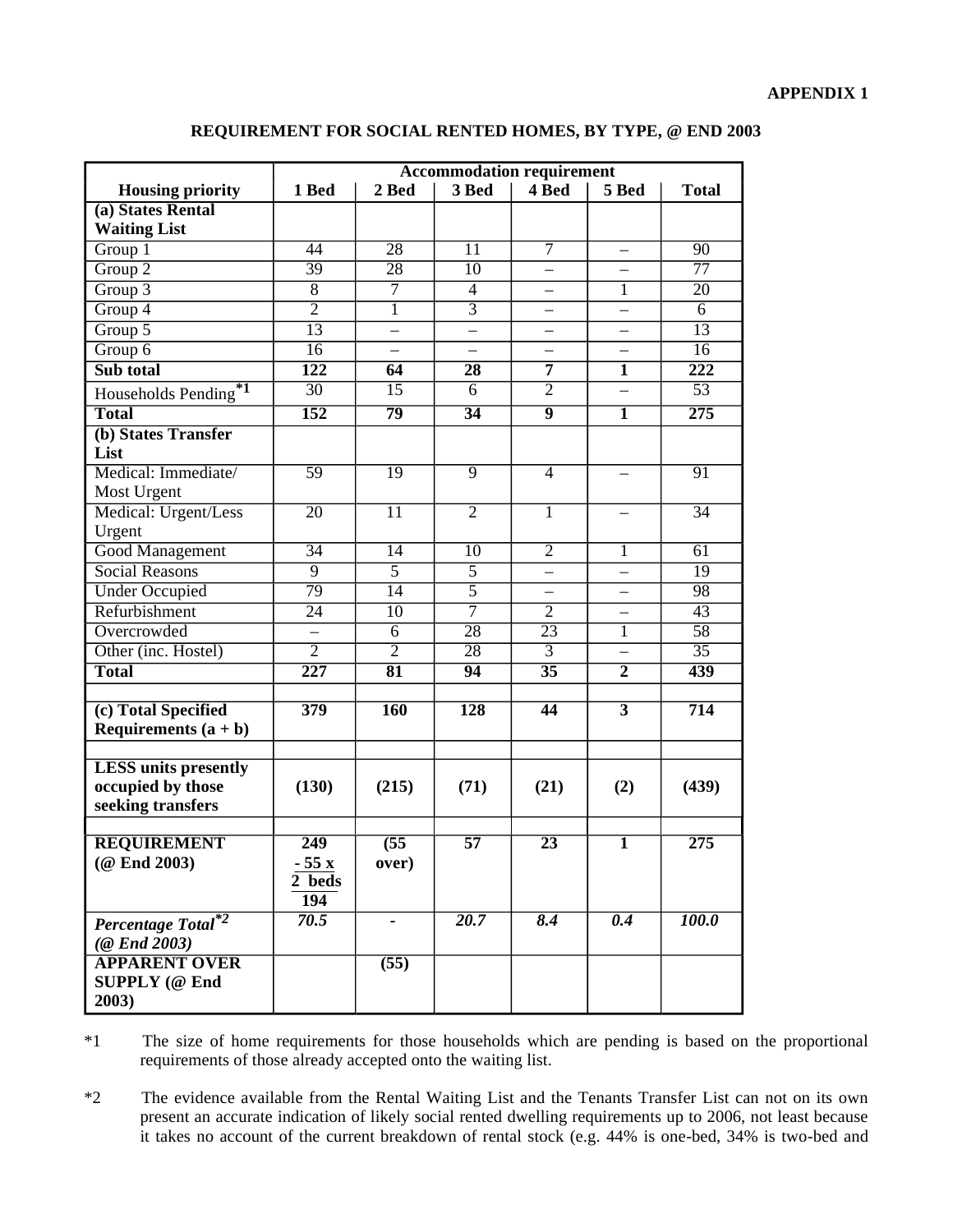only 22% of the present stock has three or more bedrooms), the changing nature of demand, the impact of the Housing Committee's redevelopment programme of older high density family estates and the possibility that a significant number of households waiting to qualify under the '15 year continuous residency rule' will have temporarily restricted the growth of their families until they can obtain regulated accommodation.

 Taking these items into account, the Housing Department has attempted to more accurately estimate the proportional requirements for rented homes by size throughout the period up to the end of 2006. It suggests that outstanding requirements for social rented homes should be divided approximately into 20% one-bedroom, 10% two-bedroom, 60% three-bedroom and 10% four-bedroom homes (assuming all the H2 housing sites deliver).

*Source: Housing Department*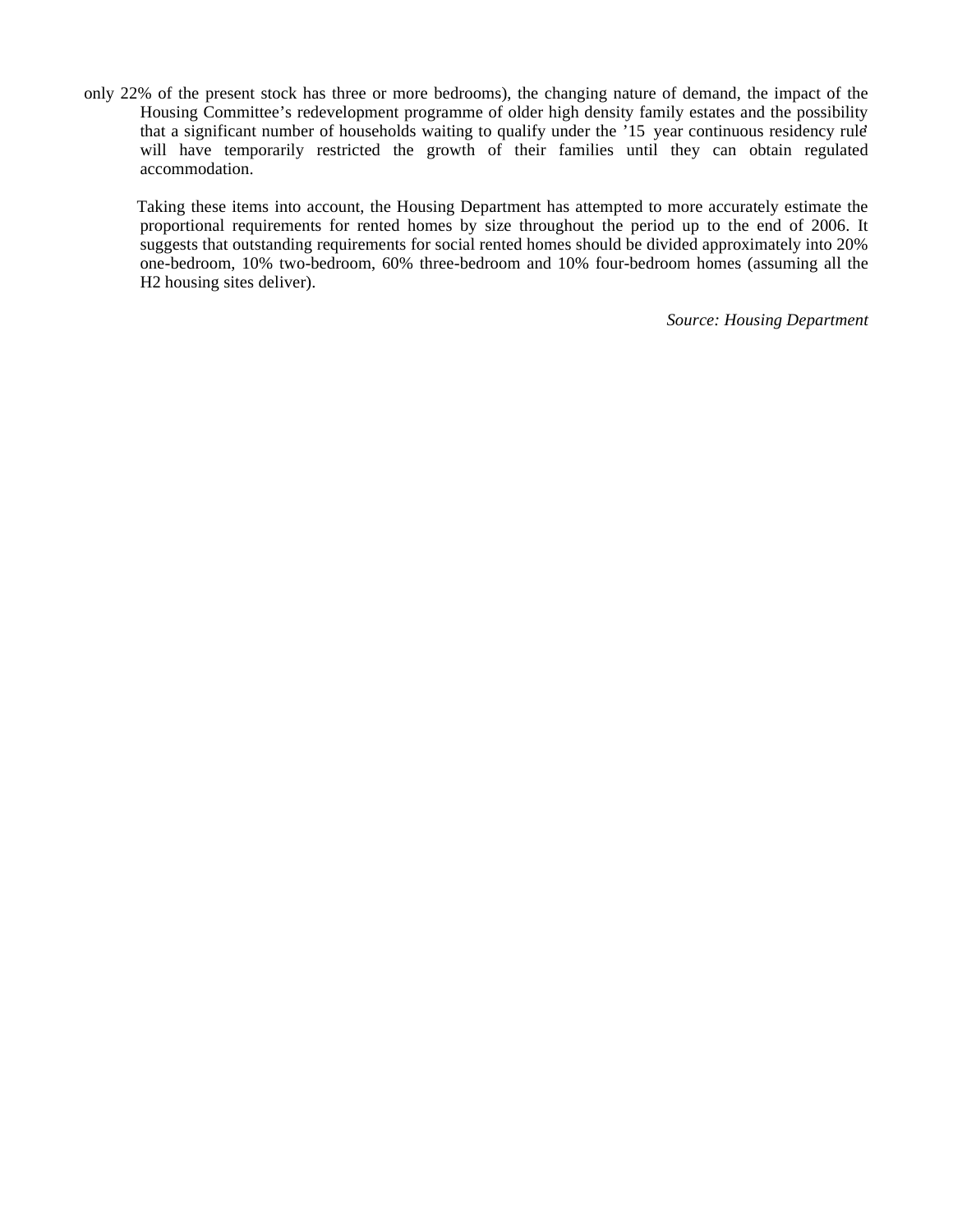|                          |                                  |                   |                 | Units by type   |                |                         |                  |
|--------------------------|----------------------------------|-------------------|-----------------|-----------------|----------------|-------------------------|------------------|
| Ref.                     | <b>Site</b>                      | 1 bed             | $2$ bed         | 3 bed           | 4 bed          | 5 bed                   | <b>Total</b>     |
| Completions 2002         |                                  |                   |                 |                 |                |                         |                  |
| $16774$ /A/D             | <b>Florence Boot Cottages</b>    |                   |                 | $\overline{18}$ | $\overline{3}$ |                         | $\overline{21}$  |
|                          | (Phases III & IV),               |                   |                 |                 |                |                         |                  |
|                          | St. Clement                      |                   |                 |                 |                |                         |                  |
| 19337/A                  | 5, St. Clement's Road,           | $\overline{9}$    | $\mathbf 1$     |                 |                |                         | $\overline{10}$  |
| PB/2001/0432             | St. Helier                       |                   |                 |                 |                |                         |                  |
| 7215/N                   | Le Champ des Fleurs (Le          |                   | $\overline{4}$  | $\overline{12}$ |                |                         | 16               |
| PB/1998/1041             | Jardin Fleuri), (former La       |                   |                 |                 |                |                         |                  |
|                          | Motte Ford site), La Rue a       |                   |                 |                 |                |                         |                  |
|                          | Don, Grouville                   |                   |                 |                 |                |                         |                  |
| 424/N                    | <b>Oak Tree Gardens (Elysée)</b> | $\overline{\tau}$ | $\overline{22}$ | $\overline{5}$  |                |                         | $\overline{34}$  |
| PB/1999/2574             | Estate Phase III), Trinity       |                   |                 |                 |                |                         |                  |
|                          | Hill, St. Helier                 |                   |                 |                 |                |                         |                  |
| 2916/P                   | <b>Former Berkshire Hotel</b>    | 113               |                 |                 |                |                         | $\overline{113}$ |
| PB/2000/0892             | Site, 33-35, La Motte            |                   |                 |                 |                |                         |                  |
|                          | Street, St. Helier               |                   |                 |                 |                |                         |                  |
| 3855/O/T                 | <b>Former Postal</b>             | $\overline{4}$    | $\overline{14}$ | $\overline{27}$ |                |                         | $\overline{45}$  |
| PB/1998/2609             | Headquarters site, Mont          |                   |                 |                 |                |                         |                  |
|                          | Millais, St. Helier              |                   |                 |                 |                |                         |                  |
| 6107/B                   | Field 413 (Parish Elderly        | $\overline{20}$   | 1               |                 |                |                         | $\overline{21}$  |
| B/2000/1777              | Persons), La Longue Rue,         |                   |                 |                 |                |                         |                  |
|                          | St. Martin                       |                   |                 |                 |                |                         |                  |
| 11550/E/1/1              | Le Geyt Flats Estate             |                   | 18              | $\overline{12}$ |                |                         | $\overline{30}$  |
| PB/1998/2606             | (Refurbishment $&$               |                   |                 |                 |                |                         |                  |
|                          | Redevelopment) (Phases V         |                   |                 |                 |                |                         |                  |
|                          | & V1), St. Saviour.              |                   |                 |                 |                |                         |                  |
| 7671/F/G                 | Field 818 (Parish Elderly        | $\overline{10}$   |                 |                 |                |                         | $\overline{10}$  |
| PB/1999/1613             | Persons), Trinity                |                   |                 |                 |                |                         |                  |
|                          | Sub-total (net)                  | $\overline{163}$  | 60              | $\overline{74}$ | $\overline{3}$ |                         | 300              |
|                          |                                  |                   |                 |                 |                |                         |                  |
| <b>COMPLETIONS 2003</b>  |                                  |                   |                 |                 |                |                         |                  |
| 424                      | Elysée Estate, Trinity Hill,     |                   |                 |                 | 1              |                         | $\mathbf{1}$     |
| PB/2001/0477             | St. Helier                       |                   |                 |                 |                |                         |                  |
| 2543                     | Parkside (former Town            |                   | 6               | $\overline{8}$  | $\overline{2}$ | $\overline{2}$          | $\overline{19}$  |
| B/2002/0209              | Park Hotel site), Pierson        |                   |                 |                 |                |                         |                  |
|                          | Road, St. Helier                 |                   |                 |                 |                |                         |                  |
| 20067                    | Victoria Place, Albert Pier,     | 23                | $\overline{51}$ | $\overline{4}$  |                | $\mathbf{1}$            | 79               |
| PB/2000/1345             | The Waterfront (Phase 1),        |                   |                 |                 |                |                         |                  |
|                          | St. Helier                       |                   |                 |                 |                |                         |                  |
| $2404/\Gamma$            | Sandybrook Hospital,             | 8                 | $\overline{2}$  |                 |                |                         | $\overline{10}$  |
| B/2000/1628              | St. Peter                        |                   |                 |                 |                |                         |                  |
|                          | Sub-total (net)                  | $\overline{32}$   | $\overline{59}$ | $\overline{12}$ | $\overline{3}$ | $\overline{3}$          | <b>109</b>       |
|                          |                                  |                   |                 |                 |                |                         |                  |
| <b>TOTAL COMPLETIONS</b> |                                  | 196               | 119             | 85              | 6              | $\overline{\mathbf{3}}$ | 409              |

## **SCHEDULE OF SOCIAL RENTED HOUSING COMPLETIONS, BY TYPE, 2002 TO 2003**

**APPENDIX 3**

**SCHEDULE OF PURPOSE-BUILT FIRST-TIME BUYER HOUSING COMPLETIONS, BY TYPE, 2002 TO 2003**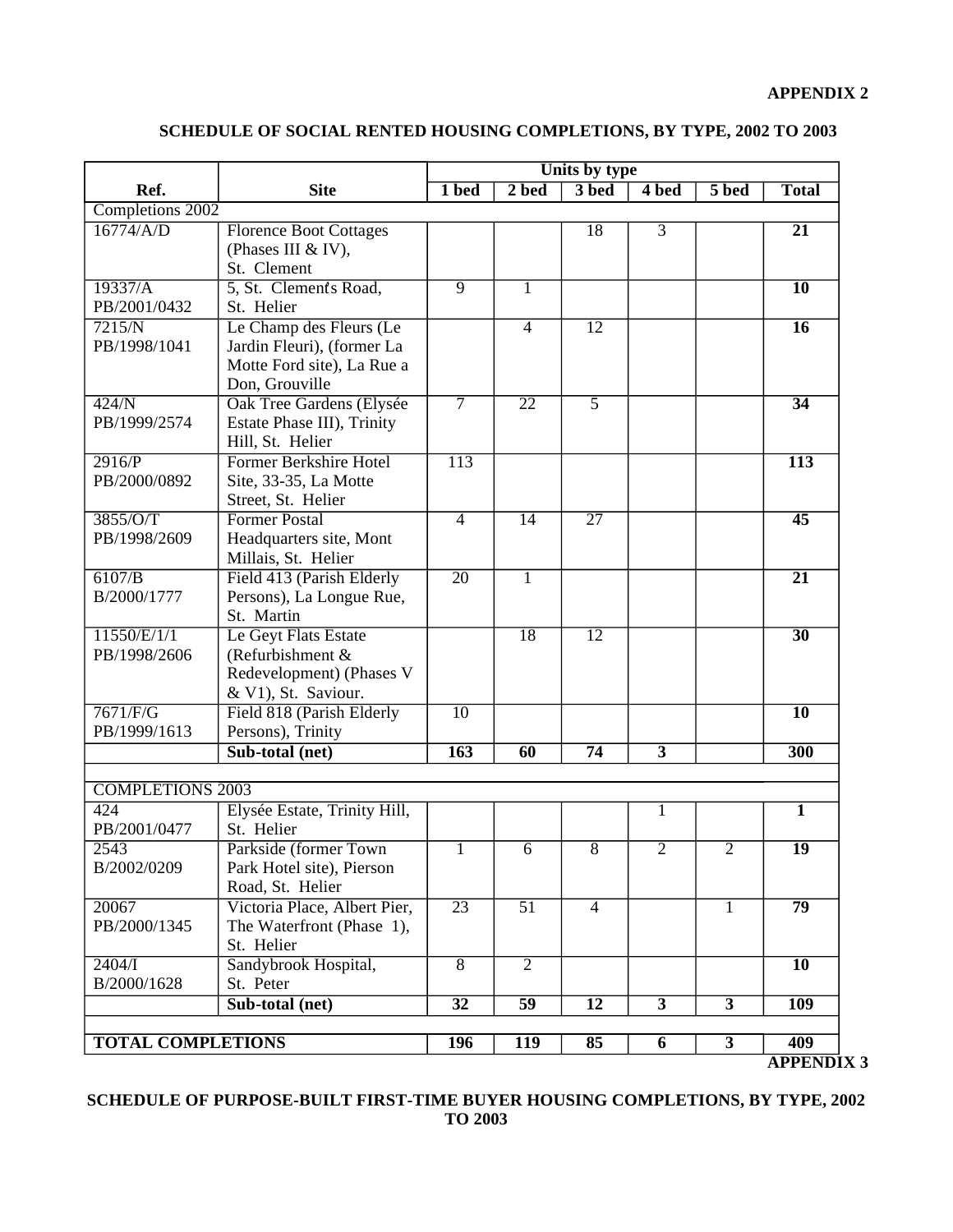|                          |                                  |                 |                 | Units by type   |                 |       |                 |
|--------------------------|----------------------------------|-----------------|-----------------|-----------------|-----------------|-------|-----------------|
| Ref.                     | <b>Site</b>                      | 1 bed           | 2 bed           | 3 bed           | 4 bed           | 5 bed | <b>Total</b>    |
| Completions 2002         |                                  |                 |                 |                 |                 |       |                 |
| 6262/S                   | L'Abri, (Former Hodge            |                 |                 | 34              |                 |       | $\overline{34}$ |
| B/2000/1907              | Nurseries), La Grande Route de   |                 |                 |                 |                 |       |                 |
|                          | la Cote, St. Clement             |                 |                 |                 |                 |       |                 |
| 7215                     | Le Champ des Fleurs, (former     |                 |                 |                 |                 |       | 1               |
|                          | La Motte Ford site), La Rue à    |                 |                 |                 |                 |       |                 |
|                          | Don, Grouville                   |                 |                 |                 |                 |       |                 |
| 4169/K                   | Field 1078, Sion, La Rue des     |                 | 1               | 39              |                 |       | 40              |
| B/2000/5010              | Houguettes, St. John             |                 |                 |                 |                 |       |                 |
| 16840/C                  | Field 615, La Rue de Patier,     |                 |                 | $\overline{17}$ |                 |       | $\overline{17}$ |
| PB/2000/1974             | St. Saviour                      |                 |                 |                 |                 |       |                 |
|                          | Sub-total                        |                 | 1               | 91              |                 |       | 92              |
|                          |                                  |                 |                 |                 |                 |       |                 |
| <b>COMPLETIONS 2003</b>  |                                  |                 |                 |                 |                 |       |                 |
| 1377/X                   | Woodville Hotel, St. Saviour's   | $\overline{4}$  | $\overline{55}$ |                 |                 |       | $\overline{59}$ |
| P/1998/2042              | Road, St. Helier                 |                 |                 |                 |                 |       |                 |
| 20067                    | Albert Place, Albert Pier, The   | $\overline{29}$ | $\overline{37}$ | $\overline{4}$  |                 |       | $\overline{70}$ |
| PB/2000/1345             | Waterfront (Phase 1), St. Helier |                 |                 |                 |                 |       |                 |
| 18961                    | Fields 378 & 379 & Field         |                 |                 | 22              | 10              |       | $\overline{32}$ |
| PB/2002/0338             | Cottage, La Rue a la Dame,       |                 |                 |                 |                 |       |                 |
|                          | Five Oaks, St. Saviour           |                 |                 |                 |                 |       |                 |
|                          | Sub-total (net)                  | 33              | 92              | $\overline{26}$ | $\overline{10}$ |       | <b>161</b>      |
|                          |                                  |                 |                 |                 |                 |       |                 |
| <b>TOTAL COMPLETIONS</b> |                                  | $\overline{33}$ | 93              | 117             | $\overline{10}$ |       | 253             |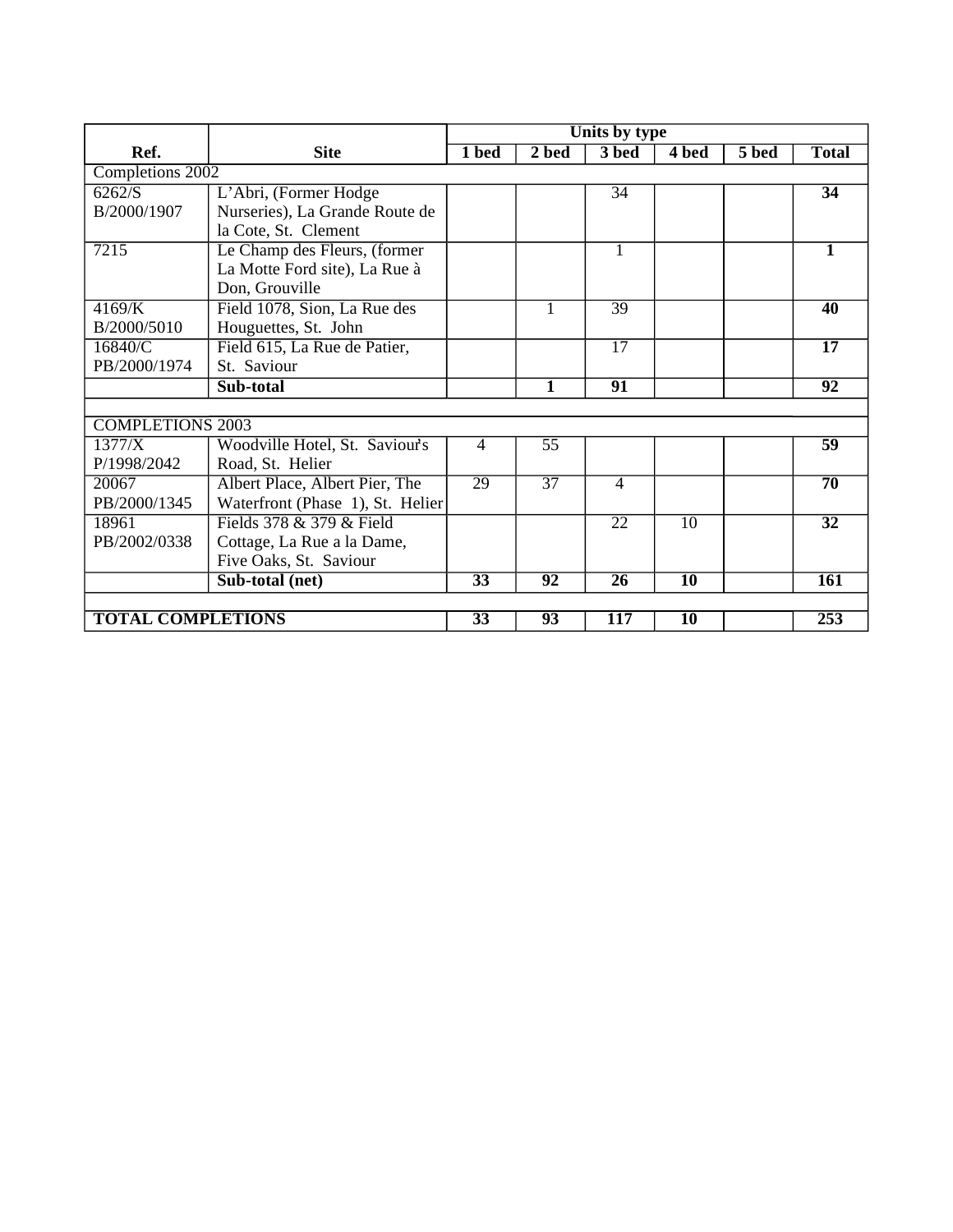**SCHEDULE OF COMPLETIONS DUE FOR SOCIAL RENTED HOUSING, BY TYPE, 2004 TO 2006** (@ start 2004)

|                               | Units by type                                                                                                                                                                                                     |                   |                    |                         |                       |                            |                                    |
|-------------------------------|-------------------------------------------------------------------------------------------------------------------------------------------------------------------------------------------------------------------|-------------------|--------------------|-------------------------|-----------------------|----------------------------|------------------------------------|
| Ref.                          | <b>Site</b>                                                                                                                                                                                                       | 1 bed             | $2$ bed            | 3 bed                   | 4 bed                 | $\overline{5 \text{ bed}}$ | <b>Total</b>                       |
|                               | ipletions due by end 2004                                                                                                                                                                                         |                   |                    |                         |                       |                            |                                    |
| 50/E<br>1999/168              | <b>John Wesley Apartments</b><br>(11,13 & 13A, Lemprière<br>Street and<br>1-3, Canon Street),<br>St. Helier<br>(not counted in IP, but<br>excluded from Housing<br><b>Rental Waiting List before</b><br>end 2003) | $\overline{17}$   | $\overline{23}$    | 1                       |                       |                            | $\overline{41}$                    |
|                               | Bas Du Mont, Pier Road,<br>St. Helier<br>(refurbishment)                                                                                                                                                          | $\overline{(1)}$  | (4)                | (11)                    |                       |                            | (16)                               |
| $\overline{4/Y}$<br>2000/2134 | Clement Court, Ann Street,<br>(former Cleveland Garage/<br>St. Helier Garages),<br>(Phase 1), St. Helier                                                                                                          | $\overline{21}$   | $\overline{5}$     |                         |                       |                            | $\overline{26}$                    |
| $\overline{G}$<br>02/1833     | La Folie Estate, Parkinson<br>Drive, St. Lawrence                                                                                                                                                                 | $\overline{3}$    | $\overline{11}$    |                         |                       |                            | $\overline{14}$                    |
|                               | Sub-total (net)                                                                                                                                                                                                   | 40                | $\overline{35}$    | (10)                    |                       |                            | 65                                 |
|                               | ipletions due by end 2005                                                                                                                                                                                         |                   |                    |                         |                       |                            |                                    |
| 2002/0627                     | Le Marais, Low Rise<br>(Phase 1), St. Clement                                                                                                                                                                     | $(-49)$           | $\overline{(-35)}$ |                         |                       |                            | $( -84)$                           |
| <b>NE</b><br>)03/0627         | Le Squez Estate<br>(Phase 1A), St. Clement                                                                                                                                                                        |                   | 1<br>$(-8)$        | $(-12)$                 |                       |                            | $\overline{\mathbf{1}}$<br>$(-20)$ |
|                               | Le Squez Estate (Phase 1B),<br>St. Clement                                                                                                                                                                        | $\overline{15}$   | $\overline{3}$     | $\overline{10}$<br>(43) | $\overline{3}$<br>(4) |                            | $\overline{31}$<br>(47)            |
| $\overline{7}$<br>02/0645     | Phillips House, Victoria<br>Street, St. Helier                                                                                                                                                                    | $\overline{15}$   | $\overline{3}$     |                         |                       |                            | $\overline{18}$                    |
|                               | Bas du Mont, Pier Road,<br>St. Helier                                                                                                                                                                             | $\overline{1}$    | $\overline{6}$     | $\overline{9}$          |                       |                            | $\overline{16}$                    |
| $\overline{4/Y}$<br>2000/2134 | <b>Clement Court, Ann Street</b><br>(former Cleveland<br>Garage/St. Helier Garages),<br>(Phase 2), St. Helier                                                                                                     | $\overline{6}$    |                    |                         |                       |                            | $\overline{6}$                     |
|                               | Le Coin, Ann Street/                                                                                                                                                                                              | $\overline{\tau}$ | $\overline{14}$    | $\overline{2}$          |                       |                            | $\overline{23}$                    |
|                               | Charles Street, St. Helier                                                                                                                                                                                        |                   | $(-16)$            |                         |                       |                            | $(-16)$                            |
|                               | Sub-total (net)                                                                                                                                                                                                   | $\overline{(-5)}$ | $( -32)$           | $\overline{(-34)}$      | $\overline{(-1)}$     |                            | $( -72)$                           |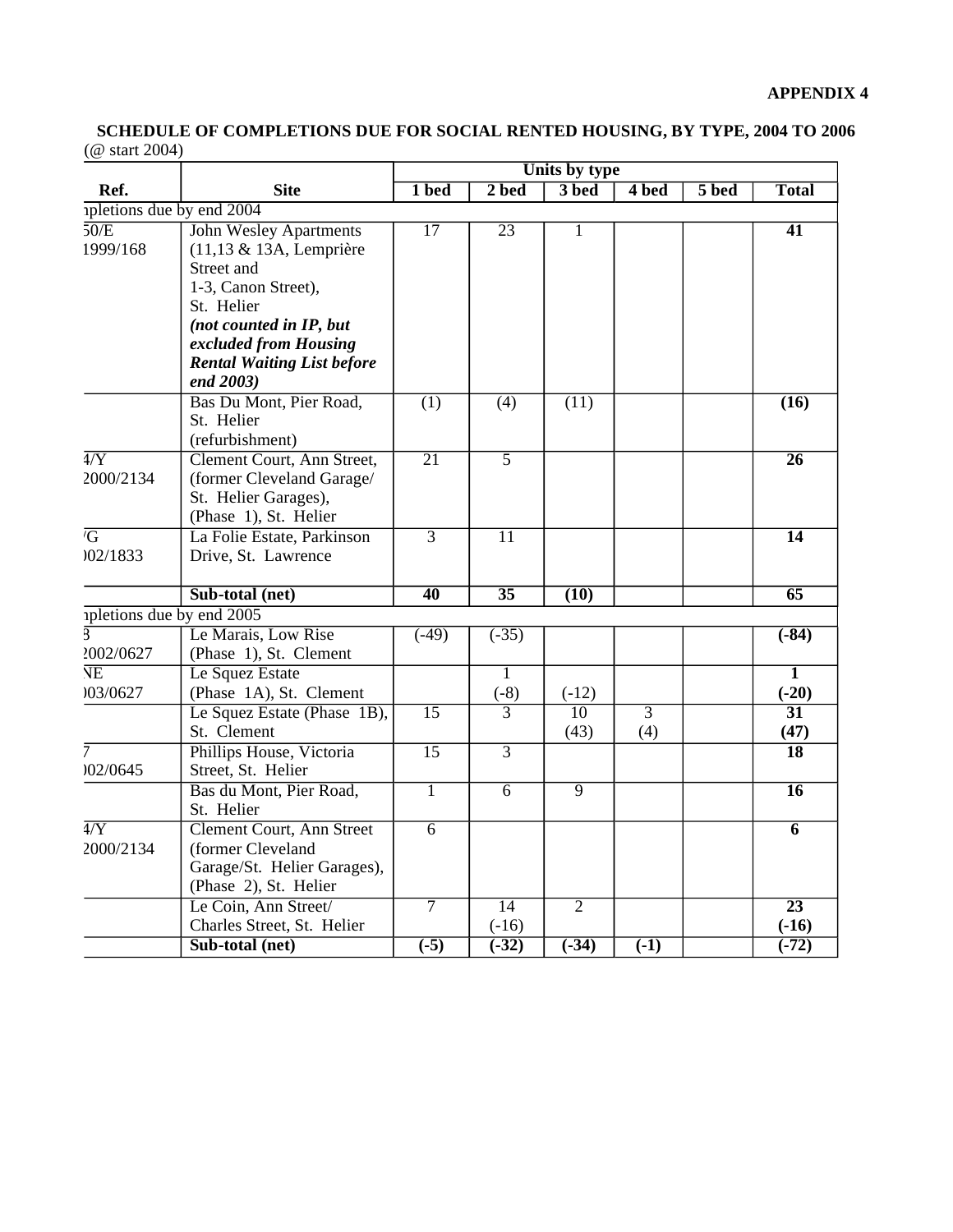| Completions due by end 2006 |                                 |                  |                 |                  |                 |              |                 |
|-----------------------------|---------------------------------|------------------|-----------------|------------------|-----------------|--------------|-----------------|
| 3636                        | Aquila Youth Centre,            | $\overline{23}$  | 1               |                  |                 |              | $\overline{24}$ |
| P/2002/0663                 | Great Union Road,               |                  |                 |                  |                 |              |                 |
|                             | St. Helier                      |                  |                 |                  |                 |              |                 |
| $100$ /JA                   | Le Coie Hotel Site,             | 44               | 51              |                  |                 | $\mathbf{1}$ | $\overline{96}$ |
| P/2002/0664                 | Janvrin Road,                   |                  |                 |                  |                 |              |                 |
|                             | St. Helier                      |                  |                 |                  |                 |              |                 |
| 4628                        | Le Marais, Low Rise             | $\overline{14}$  |                 |                  |                 |              | $\overline{14}$ |
| PP/2002/0627                | (Phase $1$ ),                   |                  |                 |                  |                 |              |                 |
|                             | St. Clement                     |                  |                 |                  |                 |              |                 |
|                             | Fields 848, 851, 853            |                  | $\overline{8}$  | $\overline{53}$  | $\overline{7}$  |              | $\overline{68}$ |
|                             | & 854, Bel Royal,               |                  |                 |                  |                 |              |                 |
|                             | St. Lawrence                    |                  |                 |                  |                 |              |                 |
|                             | (H <sub>2</sub> site)           |                  |                 |                  |                 |              |                 |
| 1365                        | Field 1218, Mont à              | 14               | 6               | 29               | 6               |              | $\overline{55}$ |
| P/2003/2411                 | l'Abbé, St. Helier              |                  |                 |                  |                 |              |                 |
|                             | (H <sub>2</sub> site)           |                  |                 |                  |                 |              |                 |
|                             | Fields 190, 191 &               |                  |                 | $\overline{12}$  |                 |              | $\overline{12}$ |
|                             | 192, La Rue de la               |                  |                 |                  |                 |              |                 |
|                             | Sergente, St. Brelade           |                  |                 |                  |                 |              |                 |
|                             | (H <sub>2</sub> site)           |                  |                 |                  |                 |              |                 |
|                             | Field 873, Bel Royal,           |                  |                 | $\overline{5}$   |                 |              | $\overline{5}$  |
|                             | St. Lawrence                    |                  |                 |                  |                 |              |                 |
|                             | (H <sub>2</sub> site)           |                  |                 |                  |                 |              |                 |
|                             | Field 40, La Rue du             |                  |                 | $\overline{10}$  |                 |              | $\overline{10}$ |
|                             | Maupertuis,                     |                  |                 |                  |                 |              |                 |
|                             | St. Clement(H2 site)            |                  |                 |                  |                 |              |                 |
|                             | Extension to former             |                  |                 | 64               | $\overline{9}$  |              | $\overline{73}$ |
|                             | Hodge Nurseries,                |                  |                 |                  |                 |              |                 |
|                             | Fields 89, 89A, 90,             |                  |                 |                  |                 |              |                 |
|                             | 92A & 93,                       |                  |                 |                  |                 |              |                 |
|                             | St. Clement(H2 site)            |                  |                 |                  |                 |              |                 |
| 8871                        | Fields 786 and 787,             | 6                |                 |                  |                 |              | 6               |
| P/2003/1857                 | La Rue des Cosnets,             |                  |                 |                  |                 |              |                 |
|                             | St. Ouen(H <sub>2</sub> site)   |                  |                 |                  |                 |              |                 |
|                             | Field 690A, Maufant,            |                  |                 | $\overline{18}$  |                 |              | $\overline{18}$ |
|                             | St. Martin(H <sub>2</sub> site) |                  |                 |                  |                 |              |                 |
|                             | Fields 181, 182 &               | $\overline{12}$  | $\overline{3}$  | 16               | $\mathbf{1}$    |              | $\overline{32}$ |
|                             | 183, La Route de la             |                  |                 |                  |                 |              |                 |
|                             | Pointe, St. Peter               |                  |                 |                  |                 |              |                 |
|                             | (H <sub>2</sub> site)           |                  |                 |                  |                 |              |                 |
|                             | Field 1370, La Rue              |                  |                 | $\overline{5}$   |                 |              | $\overline{5}$  |
|                             | de Mont Sejour,                 |                  |                 |                  |                 |              |                 |
|                             | St. Helier(H2 site)             |                  |                 |                  |                 |              |                 |
|                             | Sub-total (net)                 | $\overline{113}$ | $\overline{69}$ | $\overline{212}$ | $\overline{23}$ | 1            | 418             |
| <b>COMPLETIONS DUE</b>      |                                 | 148              | 72              | <b>168</b>       | $\overline{22}$ | $\mathbf{1}$ | 411             |
|                             |                                 |                  |                 |                  |                 |              |                 |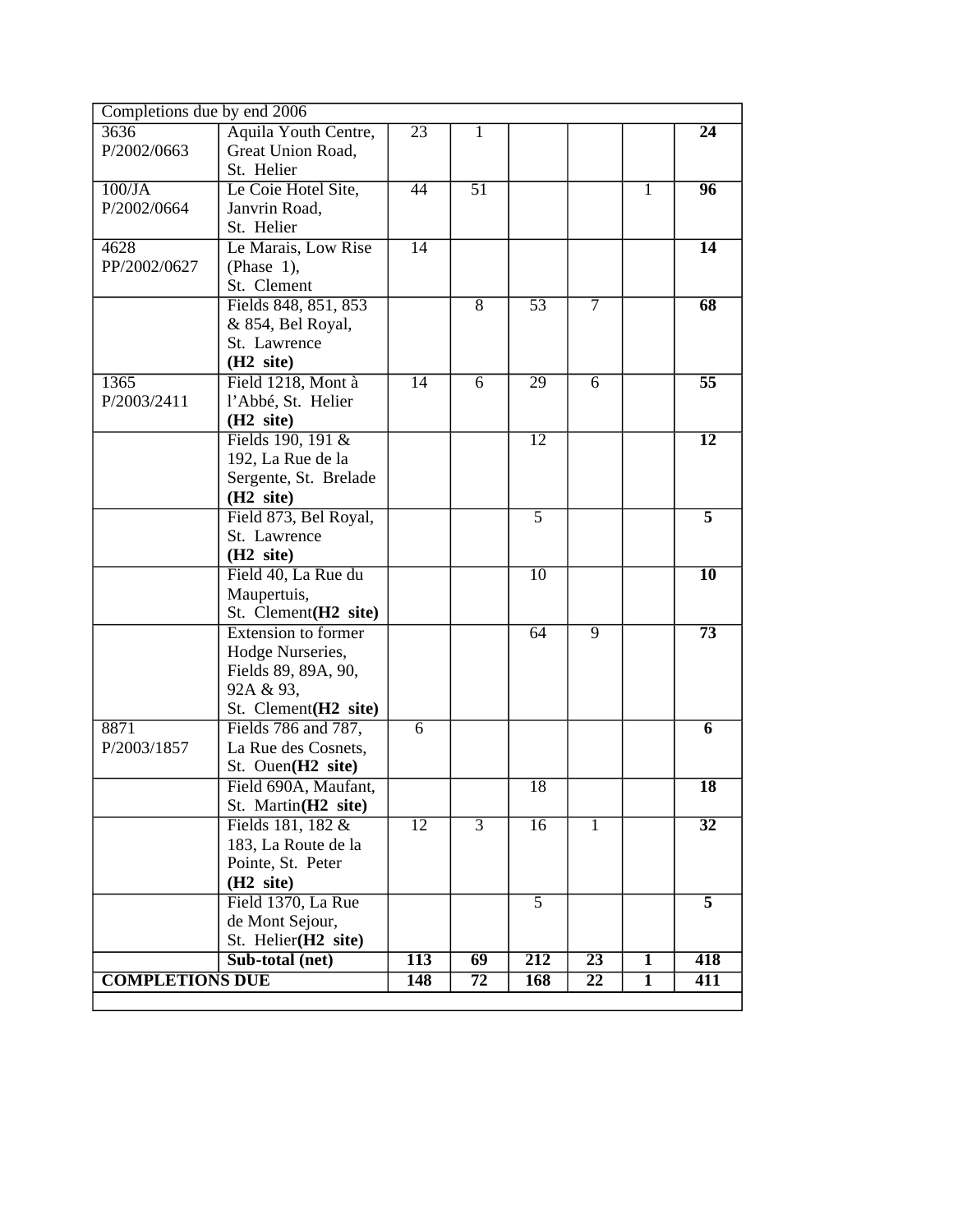|                                  | <b>TAL COMPLETIONS DUE</b>                                                             | 166 | 87     | 203 | 24           | 481    |
|----------------------------------|----------------------------------------------------------------------------------------|-----|--------|-----|--------------|--------|
|                                  | Sub-total (net)                                                                        | 18  | 15     | 35  | $\mathbf{2}$ | 70     |
|                                  | St. Clement                                                                            |     |        |     |              |        |
| 01/2093                          | Georgetown Park Estate,                                                                |     |        |     |              |        |
|                                  | Mascot Motors,                                                                         |     |        | 10  |              | 10     |
| 01/2087                          | Le Masurier, St. Helier                                                                |     | $(-2)$ |     |              | $(-2)$ |
| 39                               | Salisbury Crescent, La Rue                                                             | 12  |        | 13  |              | 28     |
| 2002/2453                        | Road, St. Helier                                                                       |     |        |     |              |        |
|                                  | <b>Sunshine Hotel Site, Marett</b>                                                     |     | 16     | 12  |              | 34     |
| $\frac{\text{ling}}{\text{mag}}$ |                                                                                        |     |        |     |              |        |
|                                  | er Sites which may or may not yield by end 2006, due to earlier freezes on development |     |        |     |              |        |

Notes:

- The potential yields from H2 sites without consent are based on enhanced estimates @ April 2004 (284 homes).
- If IP theoretical yields are used, the new homes figure for these H2 sites would fall to 260 homes.
- This represents 24 less homes and so the 'Total Completions Due' figure would fall to 457 homes.
- **\*** If 2006 proves an unrealistic completion date, the aim should be 2007.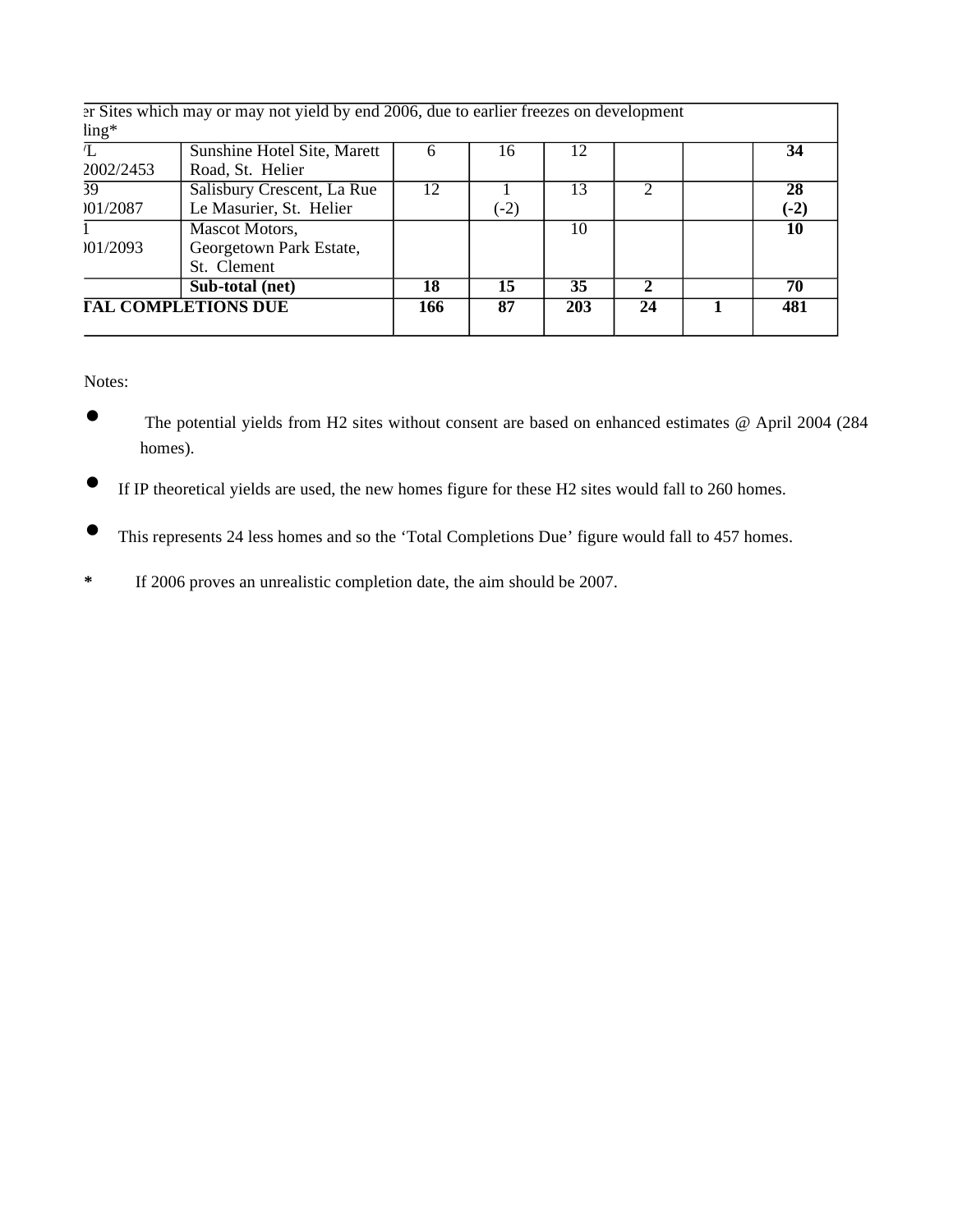## **APPENDIX 5**

#### **SCHEDULE OF COMPLETIONS DUE FOR FIRST-TIME BUYER HOUSING, BY TYPE, 2004 TO 2006** [\(@START](mailto:@START) 2004)

|                             |                                | Units by type  |                |                 |                 |       |                 |  |
|-----------------------------|--------------------------------|----------------|----------------|-----------------|-----------------|-------|-----------------|--|
| Ref.                        | <b>Site</b>                    | 1 bed          | $2$ bed        | 3 bed           | 4 bed           | 5 bed | <b>Total</b>    |  |
| Completions due by end 2004 |                                |                |                |                 |                 |       |                 |  |
| 14060                       | <b>Bagot Manor Farm, Bagot</b> |                |                | $\overline{21}$ |                 |       | $\overline{21}$ |  |
| PB/2002/0709                | Manor Road, St. Saviour        |                |                |                 |                 |       |                 |  |
| U/C                         |                                |                |                |                 |                 |       |                 |  |
| 18961                       | Fields 378 & 379 & Field       |                |                | $\overline{20}$ | $\overline{11}$ |       | $\overline{31}$ |  |
| PB/2002/1321                | Cottage, La Rue a la           |                |                |                 |                 |       |                 |  |
| ${\rm U/C}$                 | Dame, St. Saviour (part        |                |                |                 |                 |       |                 |  |
|                             | outstanding)                   |                |                |                 |                 |       |                 |  |
|                             | Sub-total (net)                |                |                | $\overline{41}$ | $\overline{11}$ |       | $\overline{52}$ |  |
| Completions due by end 2005 |                                |                |                |                 |                 |       |                 |  |
| <b>NONE</b>                 | Le Squez (Phase 1A),           |                |                | 18              |                 |       | $\overline{18}$ |  |
| P/2003/0627                 | St. Clement                    |                |                |                 |                 |       |                 |  |
|                             | Sub-total (net)                |                |                | $\overline{18}$ |                 |       | $\overline{18}$ |  |
| Completions due by end 2006 |                                |                |                |                 |                 |       |                 |  |
| 4628                        | Le Marais, Low Rise            |                |                | 23              |                 |       | $\overline{23}$ |  |
| PP/2002/0627                | (Phase 1), St. Clement         |                |                |                 |                 |       |                 |  |
|                             | Le Squez (Phase 1B),           |                | $\overline{5}$ | $\overline{26}$ | 1               |       | $\overline{32}$ |  |
|                             | St. Clement                    |                |                |                 |                 |       |                 |  |
|                             | Field 1370, La Rue de          |                |                | $\overline{7}$  |                 |       | $\overline{7}$  |  |
|                             | Mont Sejour, St. Helier        |                |                |                 |                 |       |                 |  |
|                             | (H <sub>2</sub> site)          |                |                |                 |                 |       |                 |  |
| 4677                        | Field 203, part 204 & 252,     |                |                | 62              | $\overline{14}$ |       | $\overline{76}$ |  |
| P/2003/1965                 | Jambart Lane, St. Clement      |                |                |                 |                 |       |                 |  |
|                             | (H <sub>2</sub> site)          |                |                |                 |                 |       |                 |  |
| 8871                        | Fields 786 and 787, La         |                |                | $\overline{37}$ |                 |       | $\overline{37}$ |  |
| P/2003/1857                 | Rue des Cosnets, St. Ouen      |                |                |                 |                 |       |                 |  |
|                             | (H <sub>2</sub> site)          |                |                |                 |                 |       |                 |  |
|                             | Field 690A, Maufant,           |                |                | $\overline{22}$ |                 |       | $\overline{22}$ |  |
|                             | St. Martin(H2 site)            |                |                |                 |                 |       |                 |  |
|                             | Field 40, La Rue de            |                |                | $\overline{22}$ |                 |       | $\overline{22}$ |  |
|                             | Maupertuis, St. Clement        |                |                |                 |                 |       |                 |  |
|                             | (H <sub>2</sub> site)          |                |                |                 |                 |       |                 |  |
|                             | Fields 181, 182 & 183, La      | $\overline{9}$ | $\overline{2}$ | $\overline{30}$ |                 |       | $\overline{41}$ |  |
|                             | Route de la Pointe,            |                |                |                 |                 |       |                 |  |
|                             | St. Peter(H2 site)             |                |                |                 |                 |       |                 |  |
|                             | Fields 848, 851, 853 &         |                |                | 82              | 1               |       | 83              |  |
|                             | 854, Bel Royal,                |                |                |                 |                 |       |                 |  |
|                             | St. Lawrence(H2 site)          |                |                |                 |                 |       |                 |  |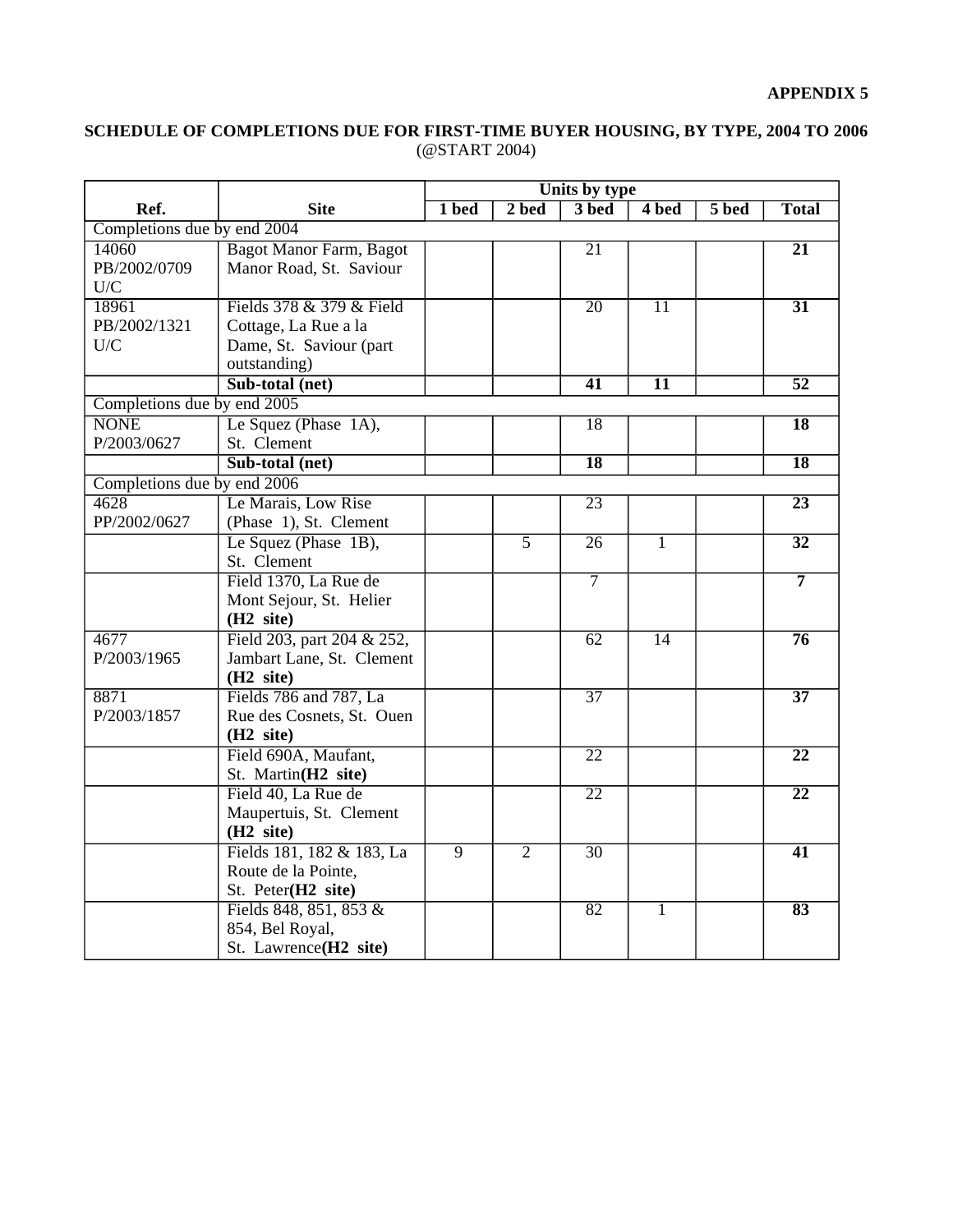| 1365                         | Field 1218, Mont à l'Abbé,       | 18 | 46  |    |     |
|------------------------------|----------------------------------|----|-----|----|-----|
| P/2003/2411                  | St. Helier(H <sub>2</sub> site)  |    |     |    |     |
|                              | Fields 190, 191 & 192, La        |    | 15  |    |     |
|                              | Rue de la Sergente,              |    |     |    |     |
|                              | St. Brelade(H <sub>2</sub> site) |    |     |    |     |
|                              | Field 873, Bel Royal,            |    |     |    |     |
|                              | St. Lawrence(H2 site)            |    |     |    |     |
|                              | Sub-total (net)                  | 25 | 379 | 16 | 434 |
| <b>TOTAL COMPLETIONS DUE</b> |                                  | 25 | 438 | 27 | 504 |

Notes:

- The potential yields from H2 sites without consent are based on enhanced estimates @ April 2004 (379 homes).
- If IP theoretical yields are used, the new homes figure for these H2 sites would fall to 336 homes.
- This represents 43 less homes and so the 'Total Completions Due' figure would fall to 461 homes.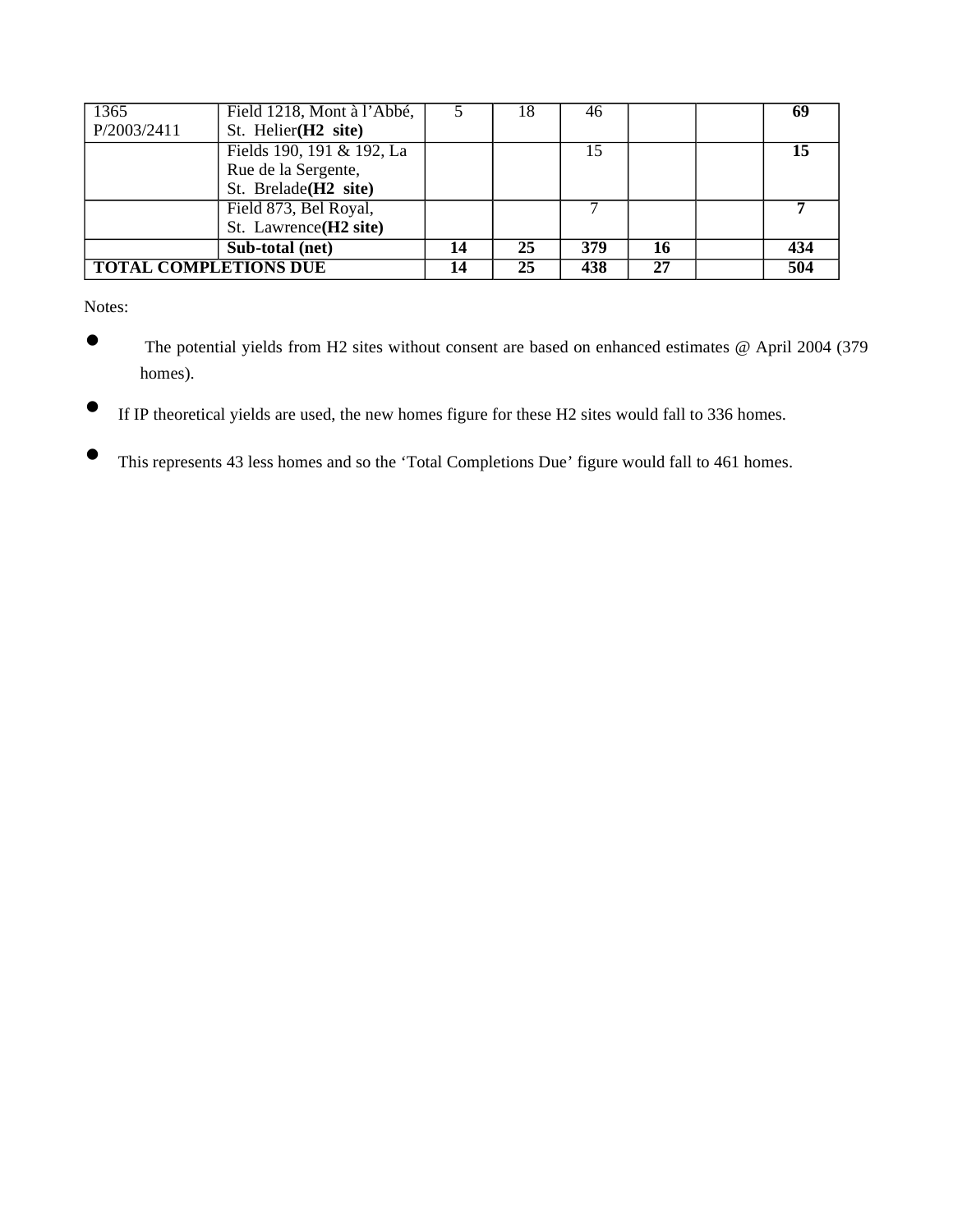|                        |                          |                      |                          |                | <b>Units by Type</b> |       |                 |
|------------------------|--------------------------|----------------------|--------------------------|----------------|----------------------|-------|-----------------|
| <b>Ref</b>             | <b>Site</b>              | 1 bed                | $2\overline{\text{bed}}$ | 3 bed          | 4 bed                | 5 bed | <b>Total</b>    |
| <b>Completed 2002</b>  |                          |                      |                          |                |                      |       |                 |
| 8471                   | Maison Harry?,           | 14                   |                          |                |                      |       | $\overline{14}$ |
| PB/2001/               | (formerly Hotel          |                      |                          |                |                      |       |                 |
| 1302                   | Corona), 107, Don        |                      |                          |                |                      |       |                 |
|                        | Road, St. Helier         |                      |                          |                |                      |       |                 |
| 1044                   | <b>Bonne Nuit</b>        | $\overline{8}$       | $\mathbf{1}$             |                |                      |       | $\overline{9}$  |
| 11844S?                | Apartments (formerly     |                      |                          |                |                      |       |                 |
| PB/2001/               | Idle Rocks), Les         |                      |                          |                |                      |       |                 |
| 0614                   | Charrières de Bonne      |                      |                          |                |                      |       |                 |
| B/2000/                | Nuit, St. John           |                      |                          |                |                      |       |                 |
| 0541?                  |                          |                      |                          |                |                      |       |                 |
| 255                    | <b>Suisse Apartments</b> | $\overline{3}$       | 1                        | $\overline{2}$ |                      |       | $\overline{6}$  |
| PB/2001/               | (formerly wing of        |                      |                          |                |                      |       |                 |
| 1897                   | Hotel Suisse),           |                      |                          |                |                      |       |                 |
|                        | St. Saviour's Road,      |                      |                          |                |                      |       |                 |
|                        | St. Saviour              |                      |                          |                |                      |       |                 |
| 4129R                  | Santa Monica Park,       | $\overline{3}$       | $\overline{7}$           | $\overline{2}$ |                      |       | 12              |
| B/1999/2154            | St. Andrews Road,        |                      |                          |                |                      |       |                 |
|                        | St. Helier               |                      |                          |                |                      |       |                 |
|                        | St. Aubin's              | $\overline{11}$      |                          |                |                      |       | 11?             |
|                        | Apartments, High         |                      |                          |                |                      |       |                 |
|                        | Street, St. Aubin,       |                      |                          |                |                      |       |                 |
|                        | St. Brelade              |                      |                          |                |                      |       |                 |
| 16961?                 | Lyndhurst, 6, Elizabeth  | $\overline{5}$       |                          |                |                      |       | $\overline{5?}$ |
|                        | Place, St. Helier        |                      |                          |                |                      |       |                 |
|                        | Maison Hérault, Le       | 6                    |                          |                |                      |       | 6               |
|                        | Boulevard, St. Aubin,    |                      |                          |                |                      |       |                 |
|                        | St. Brelade              |                      |                          |                |                      |       |                 |
| $\overline{217}$       | Rock Annick, La Rue      | $\overline{3}$       | $\overline{2}$           |                |                      |       | $\overline{5}$  |
| PB/2001/               | es Boeufs, St. Mary      |                      |                          |                |                      |       |                 |
| 2803                   |                          |                      |                          |                |                      |       |                 |
| 7070                   | Elysian House,           | $\overline{7}$       |                          |                |                      |       | $\overline{9}$  |
| B/2001/0112            | 11, St. Saviou's Road,   | $+1$                 |                          |                |                      |       |                 |
|                        | St. Helier               | child                |                          |                |                      |       |                 |
|                        |                          | $+1$                 |                          |                |                      |       |                 |
|                        |                          | under                |                          |                |                      |       |                 |
| 2297                   |                          | 18<br>$\overline{5}$ | $\overline{7}$           |                |                      |       |                 |
|                        | Greenwood Lodge,         |                      |                          | $\overline{1}$ |                      |       | $\overline{13}$ |
| 9141?                  | Roseville Street,        |                      |                          |                |                      |       |                 |
| PB/2001/<br>0252/0307? | St. Helier               |                      |                          |                |                      |       |                 |
| Sub-total              |                          | 67                   | <b>18</b>                | $\overline{5}$ |                      |       | 90              |
|                        |                          |                      |                          |                |                      |       |                 |

## **SCHEDULE OF LODGING HOUSE COMPLETIONS, BY TYPE, 2002 TO 2003**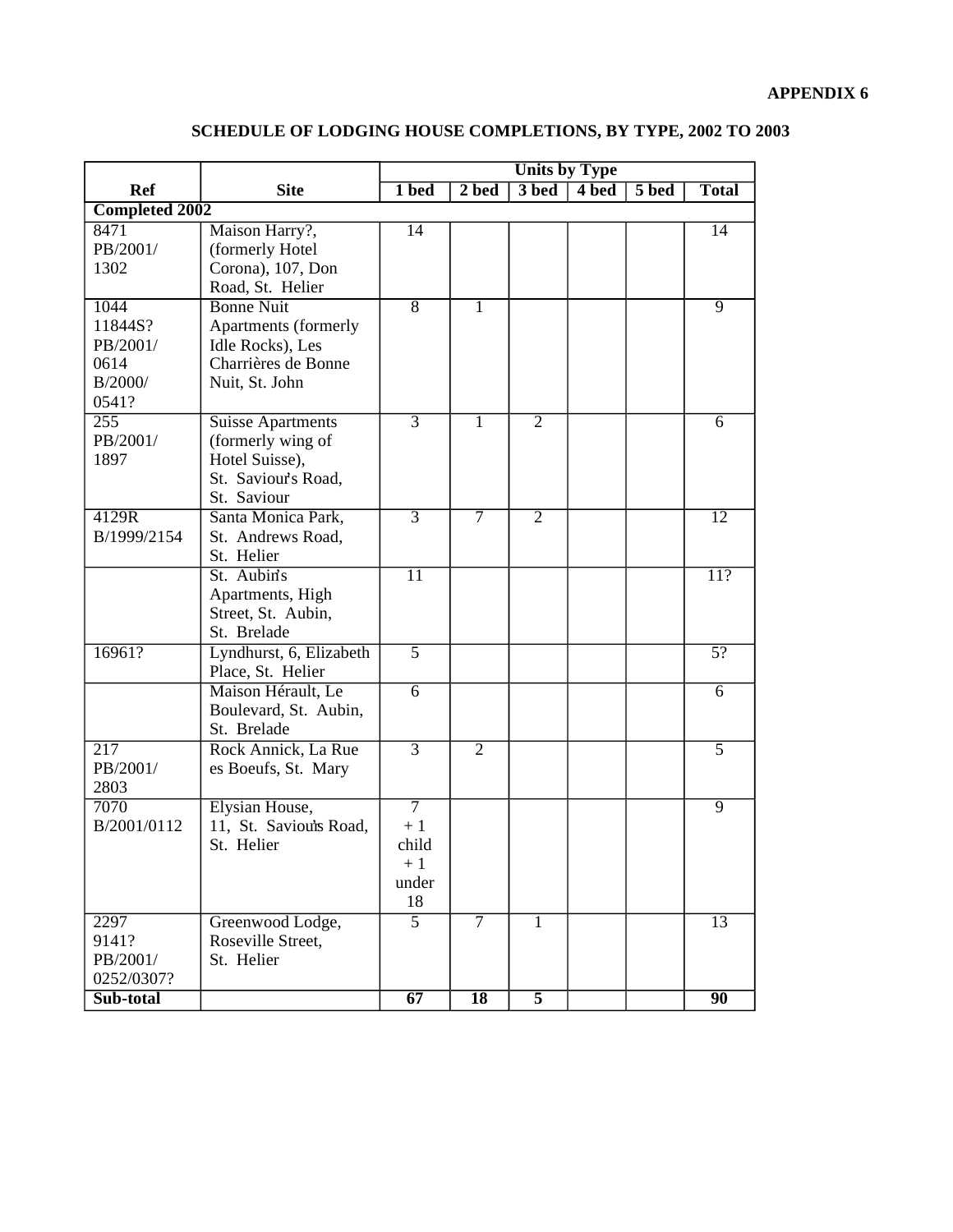| <b>Completed 2003</b> |                            |                 |                   |                   |  |                 |
|-----------------------|----------------------------|-----------------|-------------------|-------------------|--|-----------------|
| 255                   | Suisse Apartments,         | $\overline{2}$  | 6                 | $\overline{2}$    |  | $\overline{10}$ |
| PB/2001/              | St. Saviour's Road         |                 |                   |                   |  |                 |
| 1288                  |                            |                 |                   |                   |  |                 |
| <b>NONE</b>           | Sandy Bay Apartments,      | $\overline{4}$  |                   |                   |  | $\overline{4}$  |
| PB/2002/              | 74, Roseville Street,      |                 |                   |                   |  |                 |
| 0662                  | St. Helier                 |                 |                   |                   |  |                 |
| 260/8999              | Grosvenor Apartments,      | $\overline{3}$  | $\overline{6}$    | $\overline{\tau}$ |  | $\overline{16}$ |
| PB/2001/              | Le Havre des Pas,          |                 |                   |                   |  |                 |
| 1238                  | St. Helier                 |                 |                   |                   |  |                 |
| 1253                  | Mont Felard House, La      | $\overline{13}$ |                   |                   |  | $\overline{13}$ |
| PB/2002/              | Rue de St. Aubin,          |                 |                   |                   |  |                 |
| 1801                  | St. Lawrence               |                 |                   |                   |  |                 |
| 2627                  | <b>Brookfield Private</b>  | $\overline{15}$ |                   |                   |  | $\overline{15}$ |
| PB/2002/              | Hotel, 24, Raleigh         |                 |                   |                   |  |                 |
| 1040                  | Avenue, St. Helier         |                 |                   |                   |  |                 |
| 5780                  | Villa Apartments,          | $\overline{8}$  | $\overline{3}$    |                   |  | $\overline{11}$ |
| PB/2001/              | Queen's Avenue,            |                 |                   |                   |  |                 |
| 1330                  | St. Helier                 |                 |                   |                   |  |                 |
| 1523                  | <b>Basil Lodge (former</b> | $\overline{1}$  | $\overline{4}$    |                   |  | $\overline{5}$  |
| B/2002/0215           | Boys Hostel), 27           |                 |                   |                   |  |                 |
|                       | Clarendon Road,            |                 |                   |                   |  |                 |
|                       | St. Helier                 |                 |                   |                   |  |                 |
| 4966                  | Dawlish House, 13-15,      | $\overline{20}$ |                   |                   |  | $\overline{20}$ |
| PB/2003/              | Charles Street (former     | rooms           |                   |                   |  | rooms           |
| 0249                  | guest house), St. Helier   |                 |                   |                   |  |                 |
| 2700                  | Glenroyd Guest House,      | $\overline{3}$  | $\overline{2}$    |                   |  | $\overline{5}$  |
| PB/2002/              | 26, Cleveland Road,        |                 |                   |                   |  |                 |
| 0777                  | St. Helier                 |                 |                   |                   |  |                 |
| 7795                  | Jishmi, 4 Roseville        | 6               |                   |                   |  | 6               |
| PB/2002/              | Street, St. Helier         |                 |                   |                   |  |                 |
| 0240                  |                            |                 |                   |                   |  |                 |
|                       | La Manche, 5-7, Val        | $\overline{21}$ |                   |                   |  | $\overline{21}$ |
|                       | Plaisant, St. Helier       |                 |                   |                   |  |                 |
|                       | Casa Alberto, 20           | $\overline{5}$  |                   |                   |  | 5               |
|                       | Cleveland Road,            |                 |                   |                   |  |                 |
|                       | St. Helier                 |                 |                   |                   |  |                 |
|                       | Holmhurst, Queen's         | $\overline{9}$  |                   |                   |  | $\overline{9}$  |
|                       | Avenue, St. Helier         |                 |                   |                   |  |                 |
|                       | 27 Roseville Street,       | 7               |                   |                   |  | 7               |
|                       | St. Helier                 |                 |                   |                   |  |                 |
|                       | Playa D'Or                 | $\overline{2}$  | $\overline{2}$    | 1                 |  | $\overline{5}$  |
|                       | Apartments, La Grande      |                 |                   |                   |  |                 |
|                       | Route de la Cote,          |                 |                   |                   |  |                 |
|                       | St. Clement                |                 |                   |                   |  |                 |
| 3036/2924/            | Portland Place, Midvale    | 1               | $\overline{\tau}$ | $\overline{4}$    |  | $\overline{12}$ |
| 4752/7359/            | Road, St. Helier           |                 |                   |                   |  |                 |
| 7228                  |                            |                 |                   |                   |  |                 |
| B/2001/1366           |                            |                 |                   |                   |  |                 |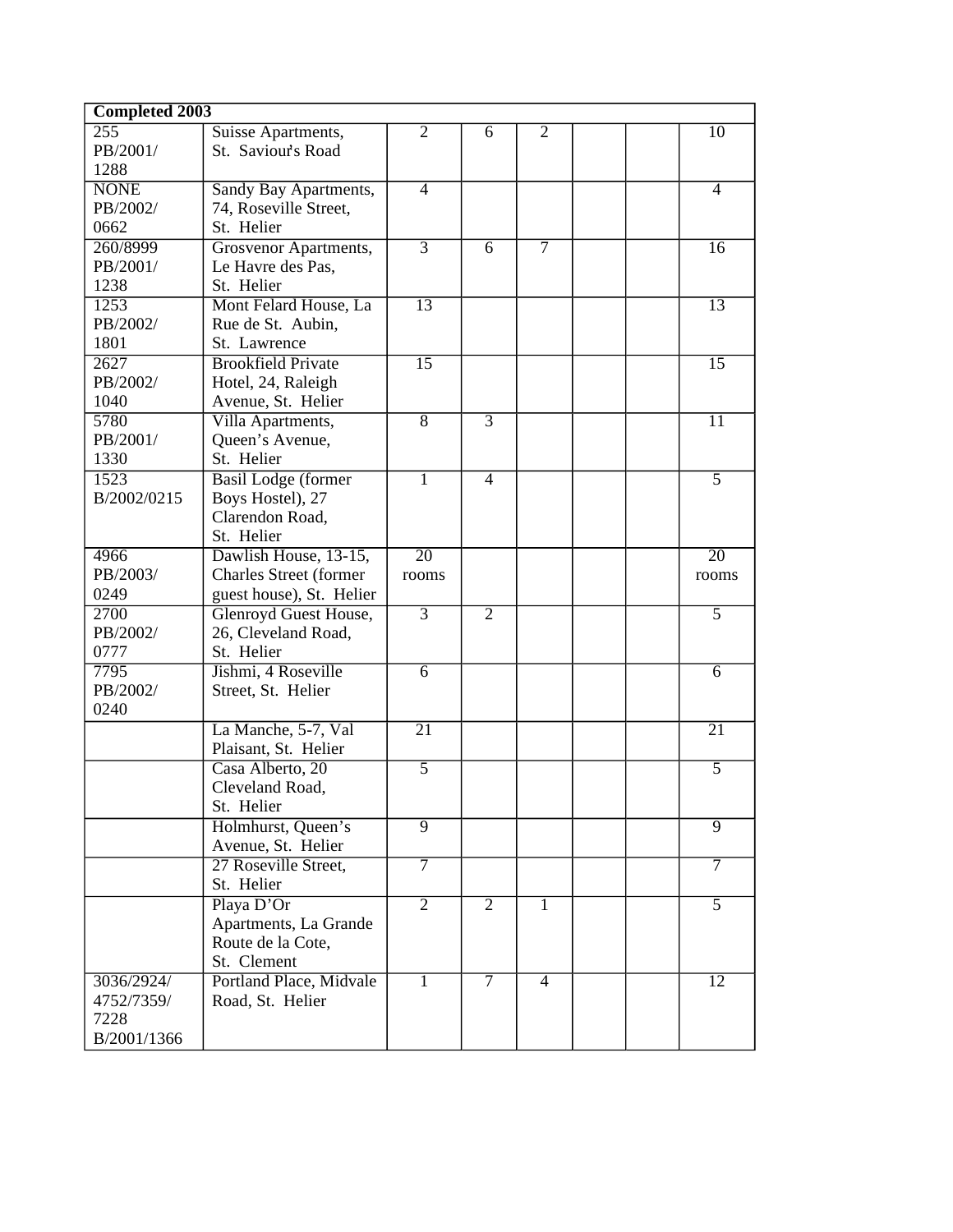| 15038/D      | Claremont House, 117,   | $\mathfrak{D}$ |               |    |  |                          |
|--------------|-------------------------|----------------|---------------|----|--|--------------------------|
| PB/1999/     | Don Road (James         |                |               |    |  |                          |
| 0875?        | Road?), St. Helier      |                |               |    |  |                          |
| B/2003/      |                         |                |               |    |  |                          |
| 0444?        |                         |                |               |    |  |                          |
| 2342         | <b>Cornwallis Guest</b> | 14             |               |    |  | 15                       |
| PB/2002/     | House, 9 Havre des Pas, |                |               |    |  |                          |
| 1085         | St. Helier              |                |               |    |  |                          |
| 11600/F      | The Palms, Le Havre     | $\mathcal{D}$  | $\mathcal{R}$ |    |  | $\overline{\phantom{0}}$ |
| PB/2001/     | des Pas, St. Helier     |                |               |    |  |                          |
| 3052         |                         |                |               |    |  |                          |
| Sub-total    |                         | 138            | 35            | 14 |  | 187                      |
| <b>TOTAL</b> |                         | 205            | 53            | 19 |  | 277                      |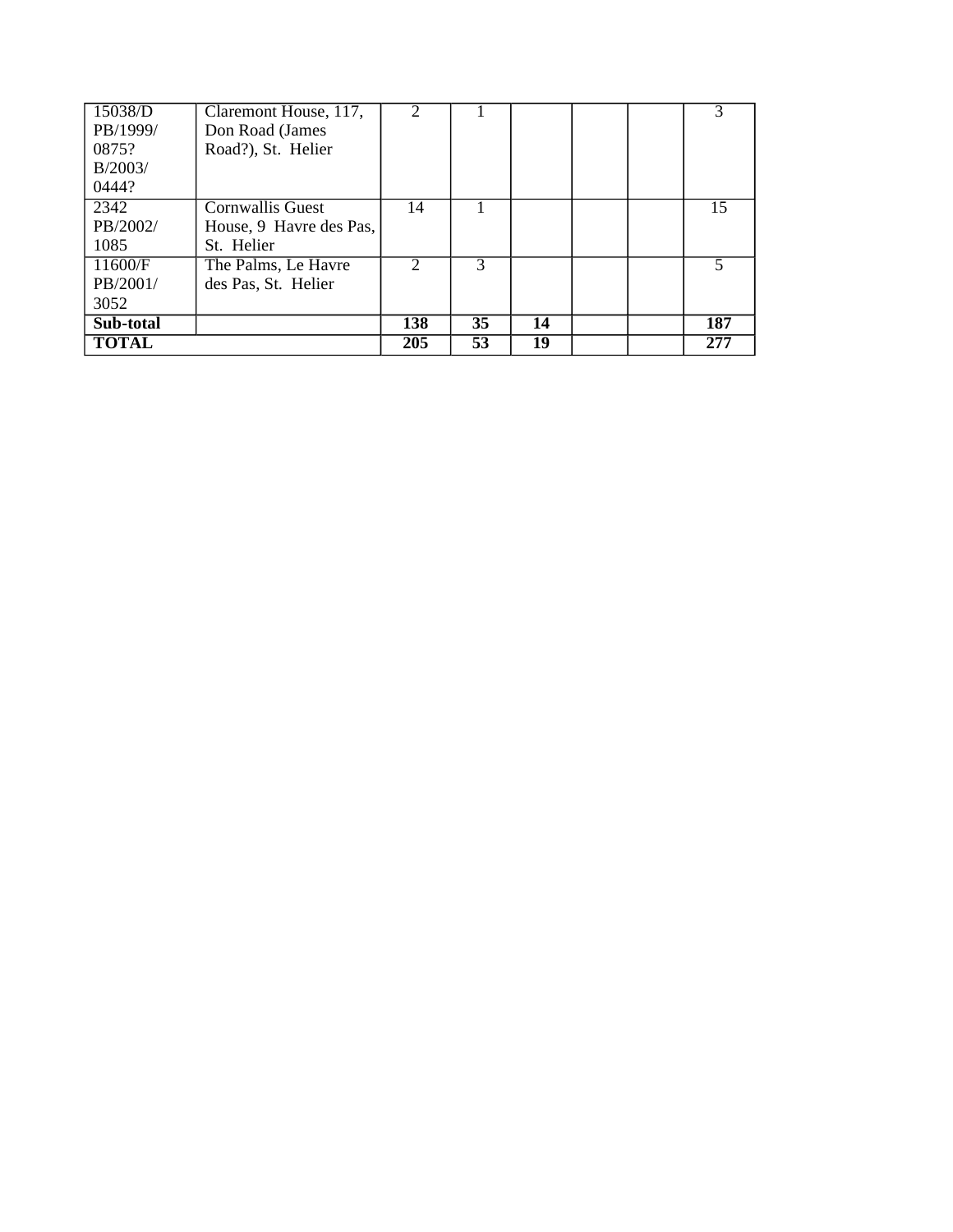## **LODGING HOUSES – OUTSTANDING COMMITMENTS** (@ END 2003)

*(i.e. consents for 2002 & 2003 and works in progress)*

|              |                                       | <b>Units by Type</b> |                |       |       |         |                 |
|--------------|---------------------------------------|----------------------|----------------|-------|-------|---------|-----------------|
| Ref.         | <b>Site</b>                           | 1 bed                | 2 bed          | 3 bed | 4 bed | $5$ bed | <b>Total</b>    |
|              | Planning in Principle (2002 and 2003) |                      |                |       |       |         |                 |
| 6295         | Guest House, 74,                      |                      |                |       |       |         | $\overline{?}$  |
| PP/2001/3201 | Roseville Street,                     |                      |                |       |       |         |                 |
|              | St. Helier                            |                      |                |       |       |         |                 |
| 3049         | Families in Recovery                  |                      |                |       |       |         | $\overline{?}$  |
| PP/2001/3349 | Centre, (Former                       |                      |                |       |       |         |                 |
|              | Domino Guest House),                  |                      |                |       |       |         |                 |
|              | 6 Vauxhall Street,                    |                      |                |       |       |         |                 |
|              | St. Helier                            |                      |                |       |       |         |                 |
| 12746        | Glen Guest House,                     |                      |                |       |       |         | $\overline{?}$  |
| PP/2001/3123 | La Vallée des Vaux,                   |                      |                |       |       |         |                 |
|              | St. Helier                            |                      |                |       |       |         |                 |
|              | $61, 63$ & 65 Kensington              |                      |                |       |       |         |                 |
|              | Place (rear of),                      |                      |                |       |       |         |                 |
|              | St. Helier                            |                      |                |       |       |         |                 |
| Sub-total    |                                       |                      |                |       |       |         |                 |
|              | Planning Consent (2002 and 2003)      |                      |                |       |       |         |                 |
| 12349        | Armada Private Hotel,                 | $\overline{14}$      |                |       |       |         | $\overline{14}$ |
| P/2001/2804  | La Route de la Haule,                 |                      |                |       |       |         |                 |
|              | St. Brelade                           |                      |                |       |       |         |                 |
| 2548         | Beau Rivage Hotel, La                 | $\overline{\tau}$    | $\overline{5}$ |       |       |         | $\overline{12}$ |
| P/2002/2522  | Route de la Baie,                     |                      |                |       |       |         |                 |
|              | St. Brelade                           |                      |                |       |       |         |                 |
| 8918         |                                       |                      |                |       |       |         | $\overline{?}$  |
|              | Hotel Alhambra,                       |                      |                |       |       |         |                 |
| P/2001/2652  | Roseville Street,                     |                      |                |       |       |         |                 |
|              | St. Helier                            |                      |                |       |       |         |                 |
| <b>NONE</b>  | Caverna Guest House,                  |                      | $\overline{8}$ |       |       |         | $\overline{8}$  |
| P/2002/1122  | 251/2, Simon Place,                   |                      |                |       |       |         |                 |
|              | St. Helier                            |                      |                |       |       |         |                 |
| 19359        | Ellwyn House, La                      |                      |                |       |       |         | $\overline{3}$  |
| P/2002/2611  | Grande route de                       |                      |                |       |       |         |                 |
|              | St. Jean, St. Helier                  |                      |                |       |       |         |                 |
| 17357        | Porches, La Grande                    | $\overline{6}$       |                |       |       |         | $\overline{6}$  |
| P/2003/1681  | Route des Sablons,                    | rooms                |                |       |       |         | rooms           |
|              | Grouville                             |                      |                |       |       |         |                 |
| 10040        | Cambrette, La Grande                  |                      |                |       |       |         | $\overline{5}$  |
| P/2003/1823  | Route de la Cote,                     |                      |                |       |       |         |                 |
|              | St. Clement                           |                      |                |       |       |         |                 |
| 5655         | Glenthorne Hotel,                     |                      |                |       |       |         |                 |
| P/2002/1944  | 11 Elizabeth Place,                   |                      |                |       |       |         |                 |
|              | St. Helier                            |                      |                |       |       |         |                 |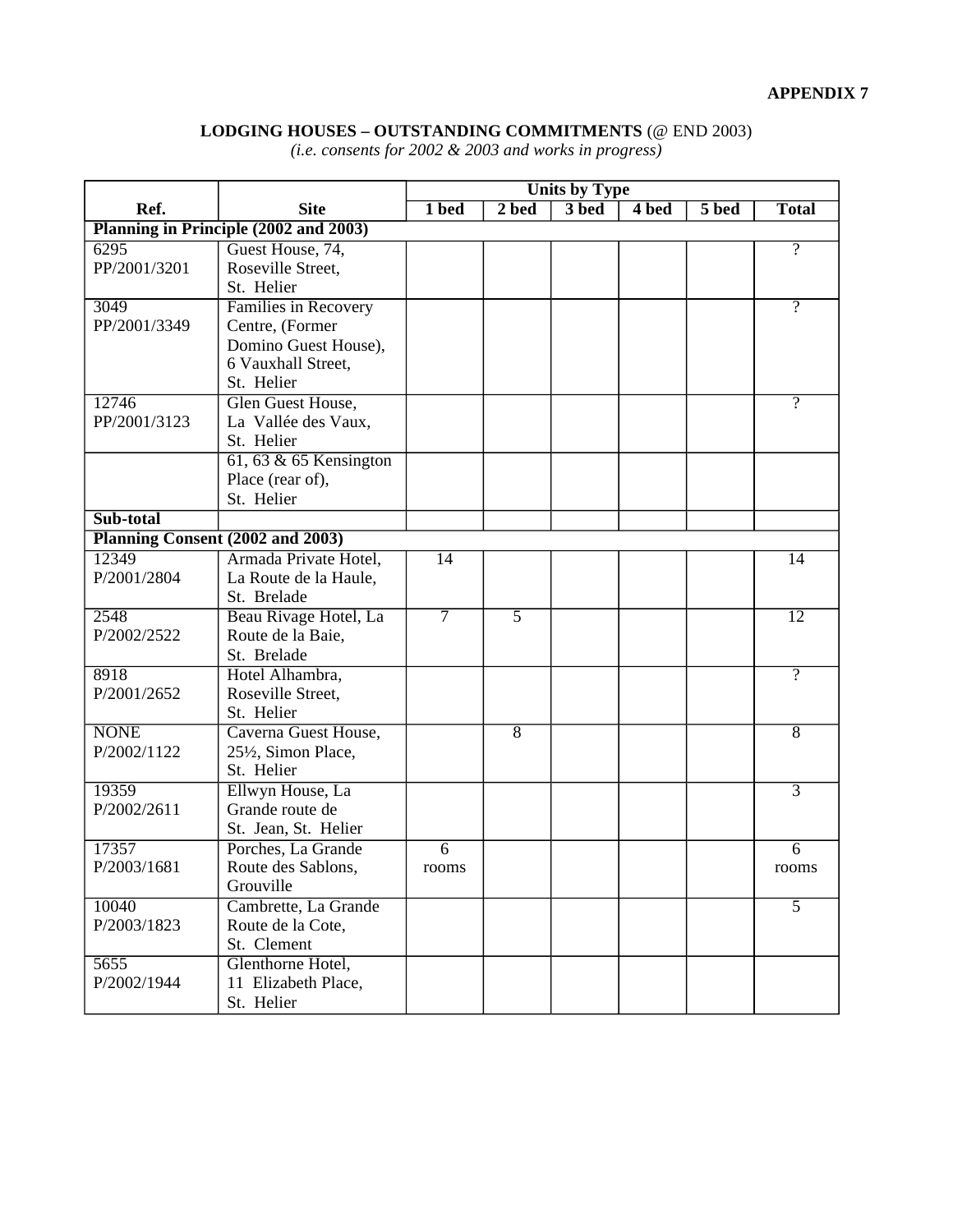| 9787                             | <b>Huntley Lodge Guest</b>                    |                 |                 |  |  |  | $\overline{?}$   |
|----------------------------------|-----------------------------------------------|-----------------|-----------------|--|--|--|------------------|
| P/2003/0525                      | House, New St. John's                         |                 |                 |  |  |  |                  |
|                                  | Road, St. Helier                              |                 |                 |  |  |  |                  |
| 2563                             | Raleigh Hotel, La Route                       |                 |                 |  |  |  | $\overline{?}$   |
| P/2003/1626                      | du Petit Clos                                 |                 |                 |  |  |  |                  |
|                                  | (rearrangement of                             |                 |                 |  |  |  |                  |
|                                  | accommodation),                               |                 |                 |  |  |  |                  |
|                                  | St. Helier                                    |                 |                 |  |  |  |                  |
| 5249/3970/                       | 49 & 51 Kensington                            | $\overline{2}$  | $\overline{9}$  |  |  |  | 11               |
| 6970                             | Place, St. Helier                             |                 |                 |  |  |  |                  |
| P/2003/1165                      |                                               |                 |                 |  |  |  |                  |
| 1809                             | Greve de Lecq                                 | $\overline{11}$ | $\overline{3}$  |  |  |  | 14               |
| P/2003/1055                      | Apartments, Le Mont de                        |                 |                 |  |  |  |                  |
|                                  | Ste Marie, St. Mary                           |                 |                 |  |  |  |                  |
| $\overline{315}$                 | 2 Helmsdale Villas,                           |                 |                 |  |  |  | $\gamma$         |
| P/2002/2917                      | <b>Beaumont</b> (Hotel                        |                 |                 |  |  |  |                  |
|                                  |                                               |                 |                 |  |  |  |                  |
| Sub-total                        | Annexe), St. Peter                            |                 |                 |  |  |  |                  |
|                                  |                                               |                 |                 |  |  |  |                  |
|                                  | Planning and Building Consent (2002 and 2003) |                 |                 |  |  |  |                  |
| 2948                             | Stafford Hotel,                               |                 |                 |  |  |  | 29               |
| PB/2001/1091                     | Kensington Place, SH                          |                 |                 |  |  |  |                  |
| 322                              | <b>Pine View Guest House,</b>                 |                 |                 |  |  |  | $\overline{?}$   |
| 1584?                            | La Route de Noir Mont,                        |                 |                 |  |  |  |                  |
| PB/2002/2890                     | St. Brelade                                   |                 |                 |  |  |  |                  |
| Sub-total                        |                                               |                 |                 |  |  |  |                  |
| Building Consent (2002 and 2003) |                                               |                 |                 |  |  |  |                  |
| 2955                             | <b>Bay View Guest House,</b>                  |                 | $\overline{16}$ |  |  |  | $\overline{16}$  |
| B/2002/1377                      | 12 Le Havre des Pas,                          |                 |                 |  |  |  |                  |
|                                  | St. Helier                                    |                 |                 |  |  |  |                  |
| Sub-total                        |                                               |                 |                 |  |  |  |                  |
| Works in Progress (@ end 2003)   |                                               |                 |                 |  |  |  |                  |
| 4874                             | La Fontaine Hotel, La                         |                 |                 |  |  |  | $\overline{5}$   |
| PB/2003/0055                     | Grande Route de la                            |                 |                 |  |  |  |                  |
|                                  | Côte, St. Clement                             |                 |                 |  |  |  |                  |
| 9500                             | Central Hotel,                                |                 |                 |  |  |  | 32               |
| B/2003/0474                      | Kensington Place,                             |                 |                 |  |  |  | $+4$             |
|                                  | St. Helier                                    |                 |                 |  |  |  |                  |
| <b>NONE</b>                      | St. Elmo, Kensington                          |                 |                 |  |  |  | $\overline{(?)}$ |
| B/2003/0839                      | Place, St. Helier                             |                 |                 |  |  |  | lost to          |
|                                  |                                               |                 |                 |  |  |  | offices          |
| <b>NONE</b>                      | <b>Tynemouth Guest</b>                        |                 |                 |  |  |  | 8                |
| B/2003/0445                      | House, St. Clements                           |                 |                 |  |  |  |                  |
|                                  |                                               |                 |                 |  |  |  |                  |
|                                  |                                               |                 |                 |  |  |  |                  |
|                                  | Road                                          |                 |                 |  |  |  |                  |
| 3219<br>B/2003/0815              | Hotel de la Plage, Le<br>Havre des Pas,       |                 |                 |  |  |  | $\overline{48}$  |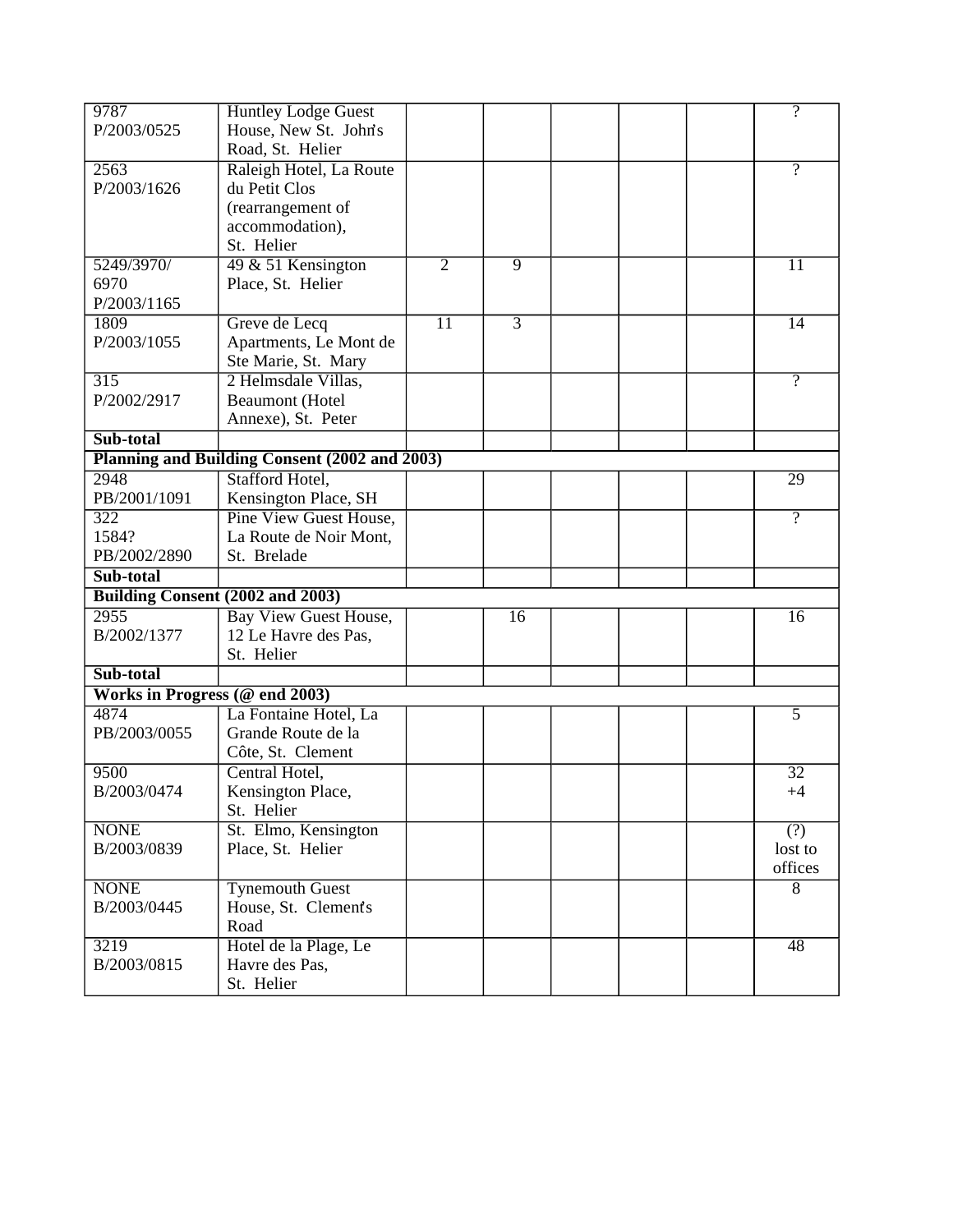| 3749         | The 'O' Bar, Gloucester  |   |                             |  | (?) |
|--------------|--------------------------|---|-----------------------------|--|-----|
| PB/2001/0557 | <b>Street</b>            |   |                             |  | 42  |
|              | (demolishing lodging     |   |                             |  |     |
|              | units $&$ building       |   |                             |  |     |
|              | 42 new units)            |   |                             |  |     |
|              | Bon Accord, 23 Midvale   |   |                             |  |     |
|              | Road, St. Helier         |   |                             |  |     |
| $\Omega$     | Pontac Beach             | 4 |                             |  | 5   |
| P/2002/1877  | Apartments (formerly     |   |                             |  |     |
|              | Pontac House Hotel), La  |   |                             |  |     |
|              | Grande Route de la Côte  |   |                             |  |     |
| 368          | La Forge Apartments      | 4 | 3                           |  |     |
| P/2002/2290  | (formerly Hotel du       |   |                             |  |     |
|              | Puits), La Rue des       |   |                             |  |     |
|              | Pallières, St. Ouen      |   |                             |  |     |
| 8600         | Bouley Bay Inn, La Rue   | 6 | $\mathcal{D}_{\mathcal{L}}$ |  | 8   |
| P/2002/1012  | de la Petite Falaise/The |   |                             |  |     |
|              | Mount, Trinity           |   |                             |  |     |
| Sub-total    |                          |   |                             |  |     |
| <b>TOTAL</b> |                          |   |                             |  |     |

[1] *These are non-locally qualified, as defined by the Regulation of Undertakings and Development (Jersey) Law 1973.*

[2] *In accordance with the Housing Committee's policy, the qualification period has been gradually lowered in recent times from 20 years.*

 *Under the recommended proposals, all persons entering the Island would have to register with a new 'population office' and there would be 3 categories of resident: entitled, licensed and registered. Entitled residents would enjoy full housing status and would include newcomers who have lived in the Island for 10 years. Licensed residents would effectively enjoy the same housing rights as those currently with "(j)" Category qualifications and would be able to rent or lease property for the duration of their employment contract. It is envisaged that a significant number of immigrants would eventually fall into this group which will be subject to a phased enlargement over a number of years. Registered residents would only be able to work in posts allocated for registered persons and would have no housing qualifications.*

[4] *This may well have been the case during that period, given the general change in the economic climate, the widely publicised external pressures on the Island's finance industry, concerns about the impact of the tax rises and other measures being promoted to address these threats and uncertainty about the future of the economy.*

[5] *2002 and 2003 saw the spectre of 'redundancy' emerge, as many businesses re-organised their operations with a view to becoming leaner and fitter, in order to survive the increasingly competitive global marketplace. The jobless figure for January 2004 was 756, compared to 226 in January 2003. However, it should be noted that this represents less than 1½% of total employment in the Island (compared to 3% in the U.K.). Furthermore, it is considerably below that in the 1992/3 recession. The Employment and Social Security Department has also pointed out that much of the increase in the numbers of jobless might be due to its efforts to encourage registration.*

 *Recently released figures prepared by the Policy and Resources Statistics Unit, have revealed that there were over 1000 fewer full-time jobs in the private sector at the end of 2003, compared to the end of 2002 (i.e. -3%). Most of the job losses were in the finance and construction industries. The figures also suggest that job vacancies at the end of 2003 (2500) were down by a fifth compared with the end of 2002.*

[6] *The exercise to establish the ratio of average dwelling price to average earnings is undertaken on an annual basis.*

[7] *A more accurate assessment of the differential will be obtained later in 2004 when the triennial rent review takes place.*

[8] *The Jersey Homes Trust is the second biggest social rented landlord in the Island (i.e. second to the Housing Committee)*

<sup>[3]</sup> *In April 2004, the 'Migration and Policy Steering Group' (a group set up in 2003 by the Policy and Resources Committee) brought forward for public consultation a series of proposals in connection with monitoring and managing immigration. The recommendations include proposals to radically overhaul the current regulations governing housing qualifications.*